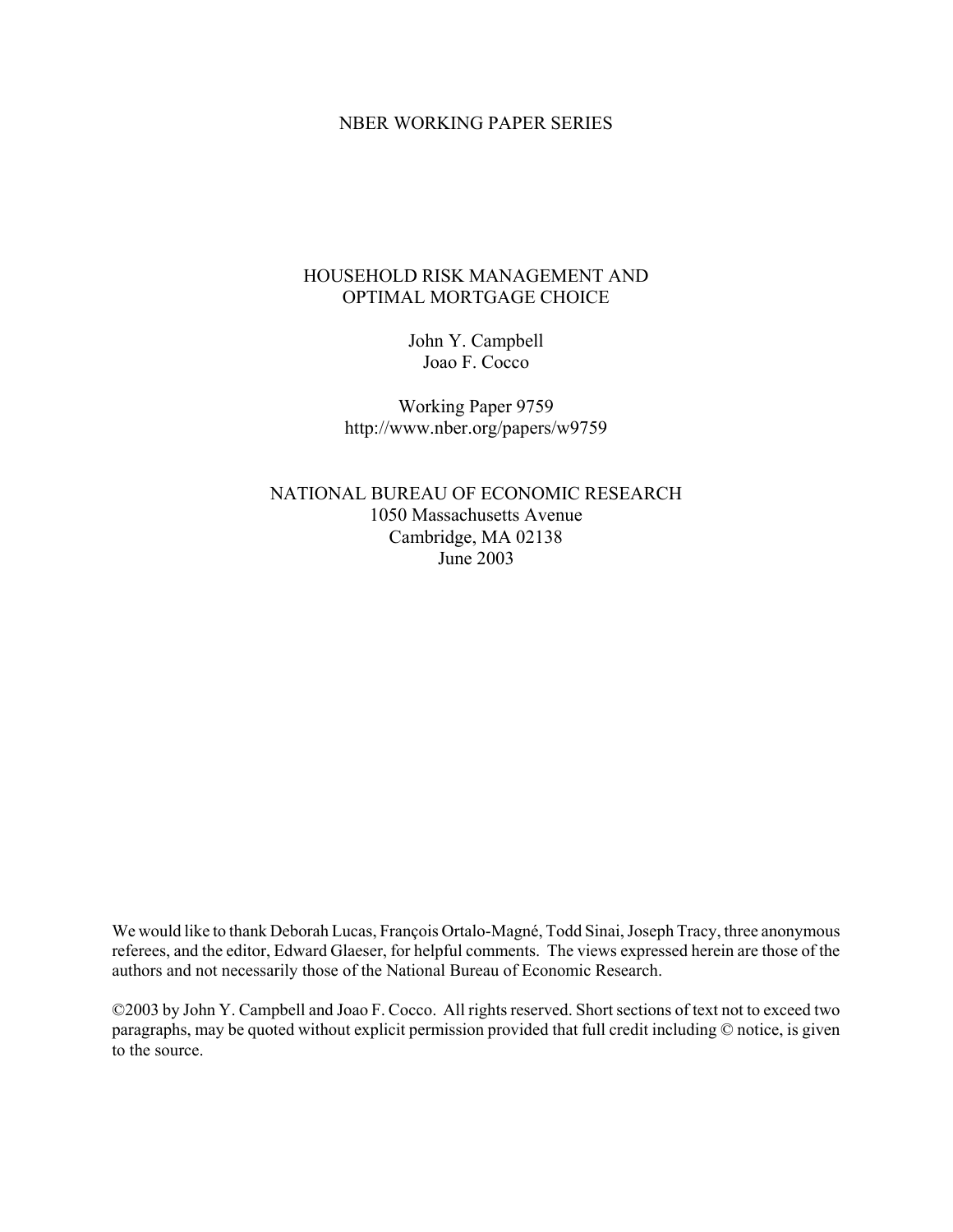Household Risk Management and Optimal Mortgage Choice John Y. Campbell and Joao F. Cocco NBER Working Paper No. 9759 June 2003 JEL No. G1, E4

# **ABSTRACT**

A typical household has a home mortgage as its most significant financial contract. The form of this contract is correspondingly important. This paper studies the choice between a fixed-rate (FRM) and an adjustable-rate (ARM) mortgage. In an environment with uncertain inflation, a nominal FRM has risky real capital value whereas an ARM has a stable real capital value. However an ARM can increase the short-term variability of required real interest payments. This is a disadvantage of the ARM for a household that faces borrowing constraints and has only a small buffer stock of financial assets. The paper uses numerical methods to solve a life-cycle model with risky labor income and borrowing constraints, under alternative assumptions about available mortgage contracts. While an ARM is generally an attractive form of mortgage, a household with a large mortgage, risky labor income, high risk aversion, a high cost of default, and a low probability of moving is less likely to prefer an ARM. The paper also considers an inflation-indexed FRM, which removes the wealth risk of the nominal FRM without incurring the income risk of the ARM, and is therefore a superior vehicle for household risk management. The welfare gain from mortgage indexation can be very large.

John Y. Campbell Department of Economics Harvard University Littauer Center 213 Cambridge, MA 02138 and NBER john\_campbell@harvard.edu

Joao F. Cocco London Business School Regent's Park London NW1 4SA United Kingdom jcocco@london.edu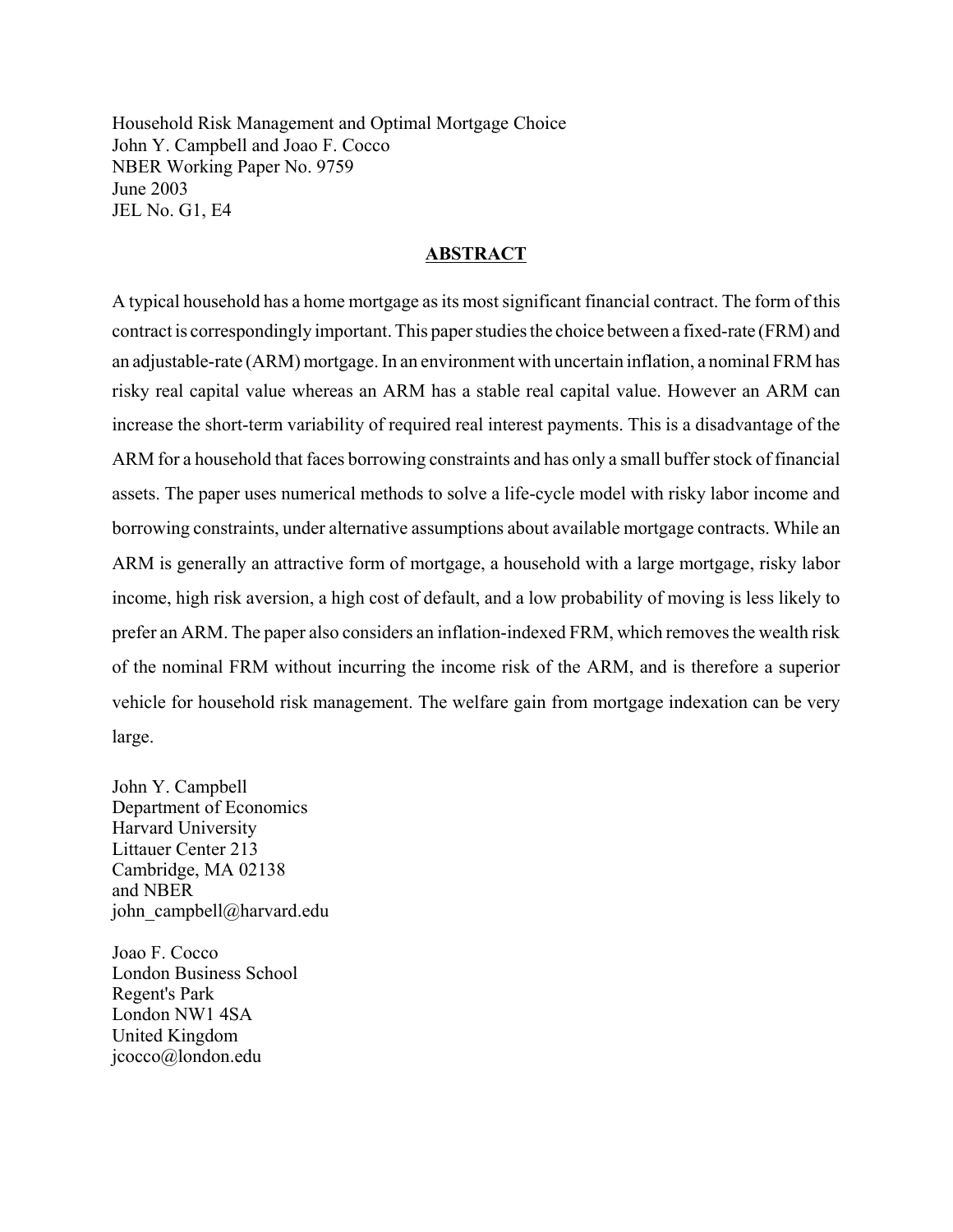# 1 Introduction

The portfolio of the typical American household is quite unlike the diversified portfolio of liquid assets discussed in finance textbooks. The major asset in the portfolio is a house, a relatively illiquid asset with an uncertain capital value. The value of the house generally exceeds the net worth of the household, which finances its homeownership through a mortgage contract to create a leveraged position in residential real estate. Other financial assets and liabilities are typically far less important than the house and its associated mortgage contract.

The importance of housing in household wealth is illustrated in Figure 1. This figure plots the fraction of household assets in housing and in equities against the wealth percentile of the household. Poor households appear at the left of the figure and wealthy households at the right. Data come from the 1989 and 1998 Survey of Consumer Finances. The figure shows that middle-class American families (from roughly the 40th to the 80th percentile of the wealth distribution) have more than half their assets in the form of housing. Even after the expansion of equity ownership during the 1990's, equities are of negligible importance for these households.<sup>3</sup>

Academic economists have explored the effects of illiquid risky housing on saving and portfolio choice (see for example Cocco 2001, Davidoff 2002, Flavin and Yamashita 2002, Fratantoni 2001, Goetzmann 1993, Hu 2001, Skinner 1994, and Yao and Zhang 2001). Some have proposed innovative risk-sharing arrangements in which households share ownership of their home with financial institutions (Caplin et al. 1997) or buy insurance against declines in local house price indexes (Shiller 1998, Shiller and Weiss 1999) in order to reduce their exposure to fluctuations in house prices. Such arrangements have not yet been implemented on any significant scale, perhaps because the occupant of a single-family home has inadequate incentives to maintain the home when he is not the sole owner, or because homeownership protects households from fluctuations in local rents (Sinai and Souleles 2003), or because of

<sup>&</sup>lt;sup>3</sup>We are grateful to Joe Tracy for providing us with this figure. The methodology used to construct it is explained in Tracy, Schneider, and Chan (1999) and Tracy and Schneider (2001). Wealth is defined as total assets, without subtracting liabilities and including all assets except human capital and defined-benefit pension plans. Households in the Survey of Consumer Finances are sorted by this measure of wealth, then the median share in real estate and equity is calculated separately for families in each percentile of the wealth distribution. The medians are smoothed across neighboring percentiles in the figure. Equity holdings include direct holdings as well as mutual funds, defined-contribution retirement accounts, trusts, and managed accounts.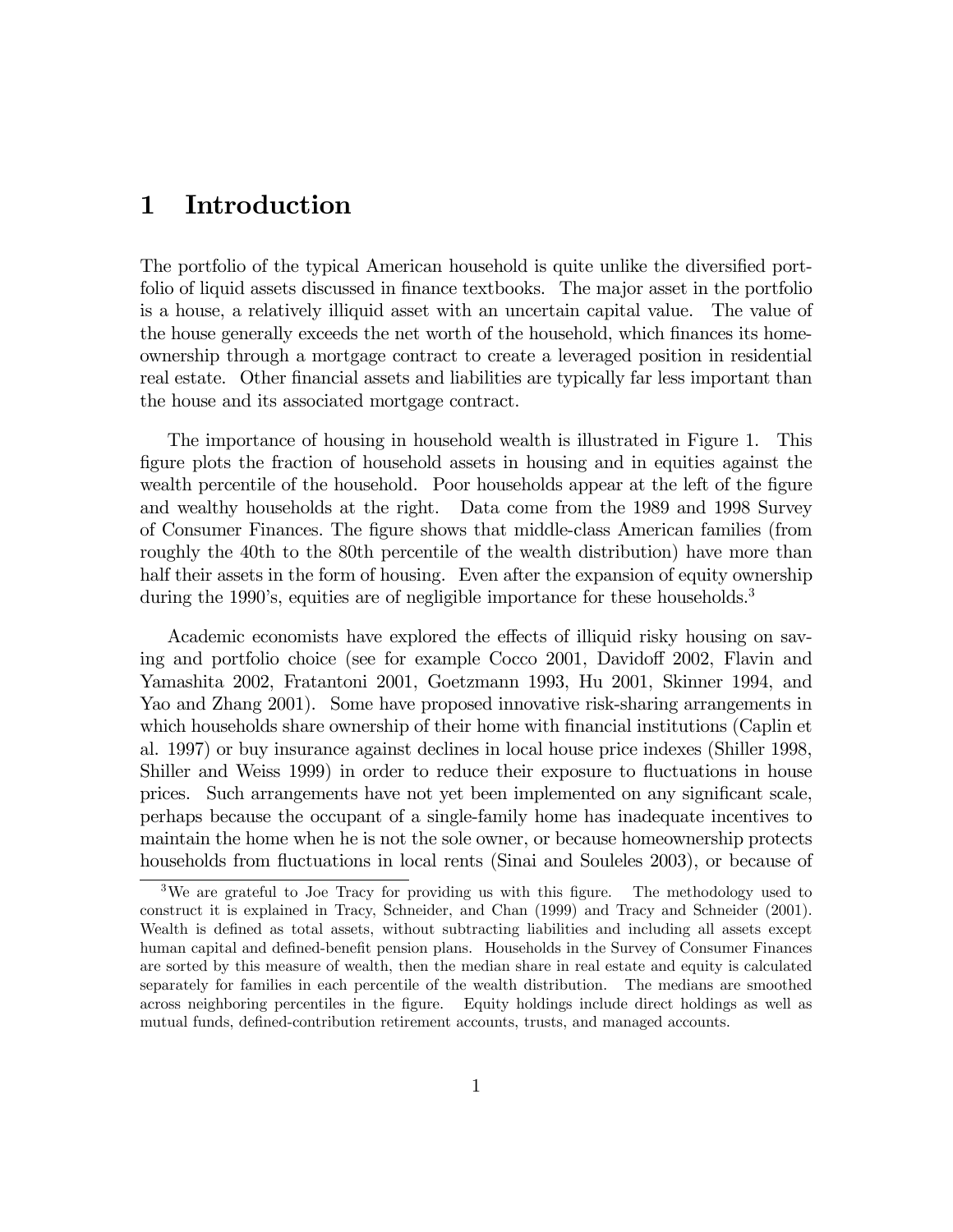barriers to innovation in retail financial markets.

In this paper we consider a household that solely owns a house with an uncertain capital value, financing it with a mortgage. We turn attention to the form of the mortgage contract, which can also have large effects on the risks faced by the homeowner. We view the choice of a mortgage contract as a problem in household risk management, and we conduct a normative analysis of this problem. Our goal is to discover the characteristics of a household that should lead it to prefer one form of mortgage over another. We abstract from all other aspects of household portfolio choice by assuming that household savings are invested entirely in riskless assets.

Mortgage contracts are often complex and differ along many dimensions. But conventional mortgages can be broadly classified into two main categories: adjustablerate (ARM) and nominal fixed-rate (FRM) mortgages. In this paper we study the choice between these two types of mortgages, characterizing the advantages and disadvantages of each type for different households. We compare these conventional mortgages with inflation-indexed fixed-rate mortgages of the sort proposed by Fabozzi and Modigliani (1992), Kearl (1979), Statman (1992) and others.

When deciding on the type of mortgage, an extremely important consideration is labor income and the risk associated with it. Labor income or human capital is undoubtedly a crucial asset for the majority of households. If markets are complete such that labor income can be capitalized and its risk insured, then labor income characteristics play no role in the mortgage decision. In practice, however, markets are seriously incomplete because moral hazard issues prevent investors from borrowing against future labor income, and insurance markets for labor income risk are not well developed.

In this paper we solve a dynamic model of the optimal consumption and mortgage choices of a finitely lived investor who is endowed with non-tradable human capital that produces a risky stream of labor income. The framework is the buffer-stock savings model of Zeldes (1989), Deaton (1991), and Carroll (1997), calibrated to microeconomic data following Cocco, Gomes, and Maenhout (1999) and Gourinchas and Parker (2002). The investor initially buys a house with a required minimum downpayment, financing the rest of the purchase with either an ARM or an FRM. Subsequently the investor can refinance the FRM, if the value of the house exceeds the principal balance of the mortgage, by paying a fixed  $\cos t$ .<sup>4</sup> We can also allow the

<sup>&</sup>lt;sup>4</sup>The fixed cost represents some combination of explicit "points", often charged at the initiation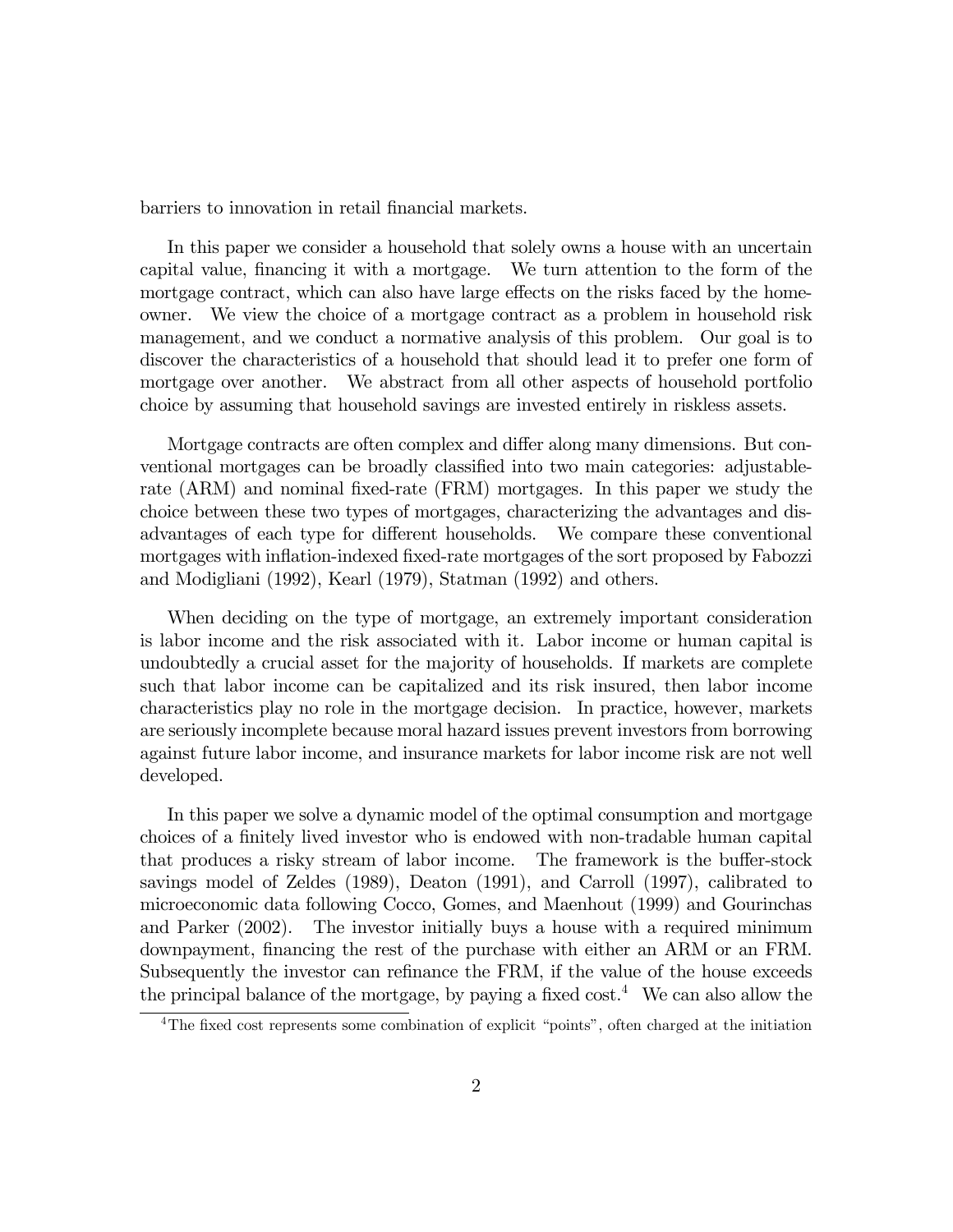investor to take out a second loan, up to the point where total debt equals the value of the house less the required downpayment, and we can allow for a fixed probability each period that the investor will move house. We ask how these options and other parameters of the model affect mortgage choice.

Our results illustrate a basic tradeoff between several types of risk. A nominal FRM, without a prepayment option, is an extremely risky contract because its real capital value is highly sensitive to inflation. The presence of a prepayment option protects the homeowner against one side of this risk, because the homeowner can call the mortgage at face value if nominal interest rates fall, taking out a new mortgage contract with a lower nominal rate. However this option does not come for free; it raises the interest rate on an FRM and leaves the homeowner with a contract that is expensive when inflation is stable, but extremely cheap when inflation increases as occurred during the 1960's and 1970's. This wealth risk is an important disadvantage of a nominal FRM.

An ARM, on the other hand, is a safe contract in the sense that its real capital value is almost unaffected by inflation. The risk of an ARM is the income risk of short-term variability in the real payments that are required each month. If expected inflation and nominal interest rates increase, nominal mortgage payments increase proportionally even though the price level has not yet changed much; thus real monthly payments are highly variable. This variability would not matter if the homeowner could borrow against future income, but it does matter if the homeowner faces binding borrowing constraints. Constraints bind in states of the world with low income and low house prices; in these states buffer-stock savings are exhausted and home equity falls below the minimum required to take out a second loan. The danger of an ARM is that it will require higher interest payments in this situation, forcing a temporary but unpleasant reduction of consumption. We find that households with large houses relative to their income, volatile labor income, or high risk aversion are particularly adversely affected by the income risk of an ARM.

Our model also allows for real interest rate risk, the risk that the cost of borrowing will increase during the life of a long-term loan. Merton (1973) pointed out that longterm investors should be just as concerned about shocks to interest rates as about

of a mortgage contract, and implicit transactions costs (Stanton 1995). We do not allow households to choose among mortgages offering a tradeoff of points against interest rates (Stanton and Wallace 1998). Caplin, Freeman, and Tracy (1997) and Chan (2001) emphasize that refinancing can become impossible if house prices fall below mortgage balances so that homeowners have negative home equity.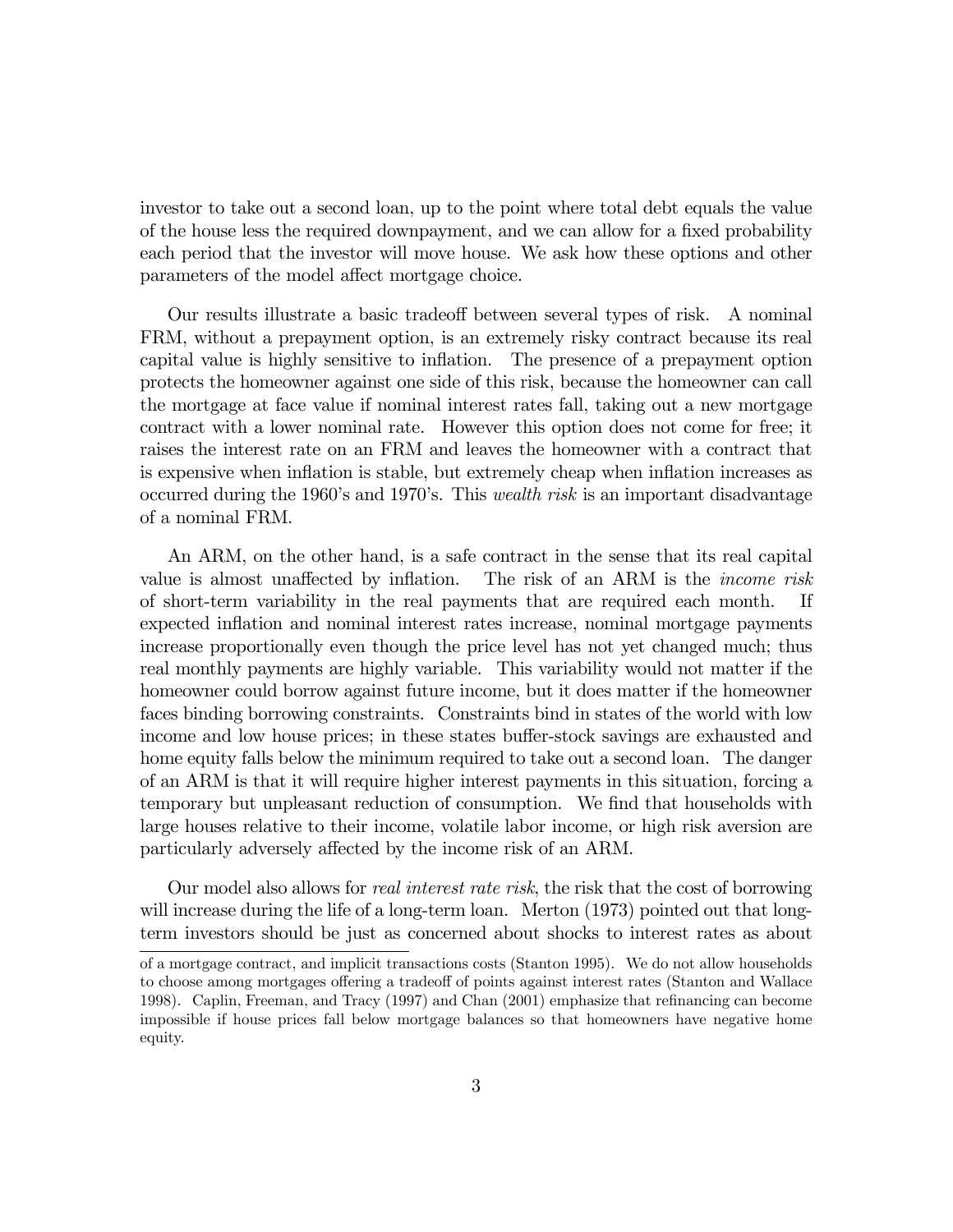shocks to their wealth; as Campbell and Viceira (2001, 2002) have emphasized, this means that short-term debt is not a safe investment for long-term investors. The same point applies to long-term borrowers. Long-term FRMs protect homeowners against the risk that real interest rates will increase, whereas ARMs do not.

The mobility of a household and its current level of savings also affect the form of the optimal mortgage contract. If a household knows it is highly likely to move in the near future, or if it is currently borrowing-constrained, the most appropriate mortgage is more likely to be the one with the lowest current interest rate. Unconditionally, this is the ARM, since the FRM rate incorporates a positive term premium and the cost of the FRM prepayment option; but if the short-term interest rate is currently high and likely to fall, the FRM might have a lower rate. Thus our model implies that homeowners should respond to the yield spread between FRM and ARM mortgage rates, which is driven by the yield spread between long-term and short-term bond yields. When this yield spread is unusually high, more homeowners should take out ARMs; when it is unusually low, more homeowners should take out FRMs.

One solution to the risk management problems identified in this paper is an inflation-indexed FRM. This contract removes the wealth risk of the nominal FRM without incurring the income and real interest rate risks of the standard ARM contract. The inflation-indexed FRM should also have a lower mortgage rate than a nominal FRM, since the real term structure is flatter than the nominal term structure and the option to prepay an inflation-indexed mortgage is less valuable. We calibrate our model to US interest data over the period 1962—1999 and find large welfare gains from indexation of FRMs. These results parallel the findings of Campbell and Shiller (1996) and Campbell and Viceira (2001) that inflation-indexed bonds should be attractive to conservative long-term investors.

It is interesting to compare our normative results with historical patterns in mortgage financing, and with the advice that homeowners receive from books on personal finance. The United States is unusual among industrialized countries in that the predominant mortgage contract is a long-term nominal FRM, usually with a 30-year maturity. The monthly interest rate survey of the Federal Housing Finance Board shows that long-term nominal FRMs accounted for 70% of newly issued mortgages on average during the period 1985-2001, while ARMs accounted for 30%. Nominal FRMs have a very large secondary market, whose liquidity has been supported by US government policy over many decades, particularly through the government agency GNMA (Government National Mortgage Association or "Ginnie Mae"), and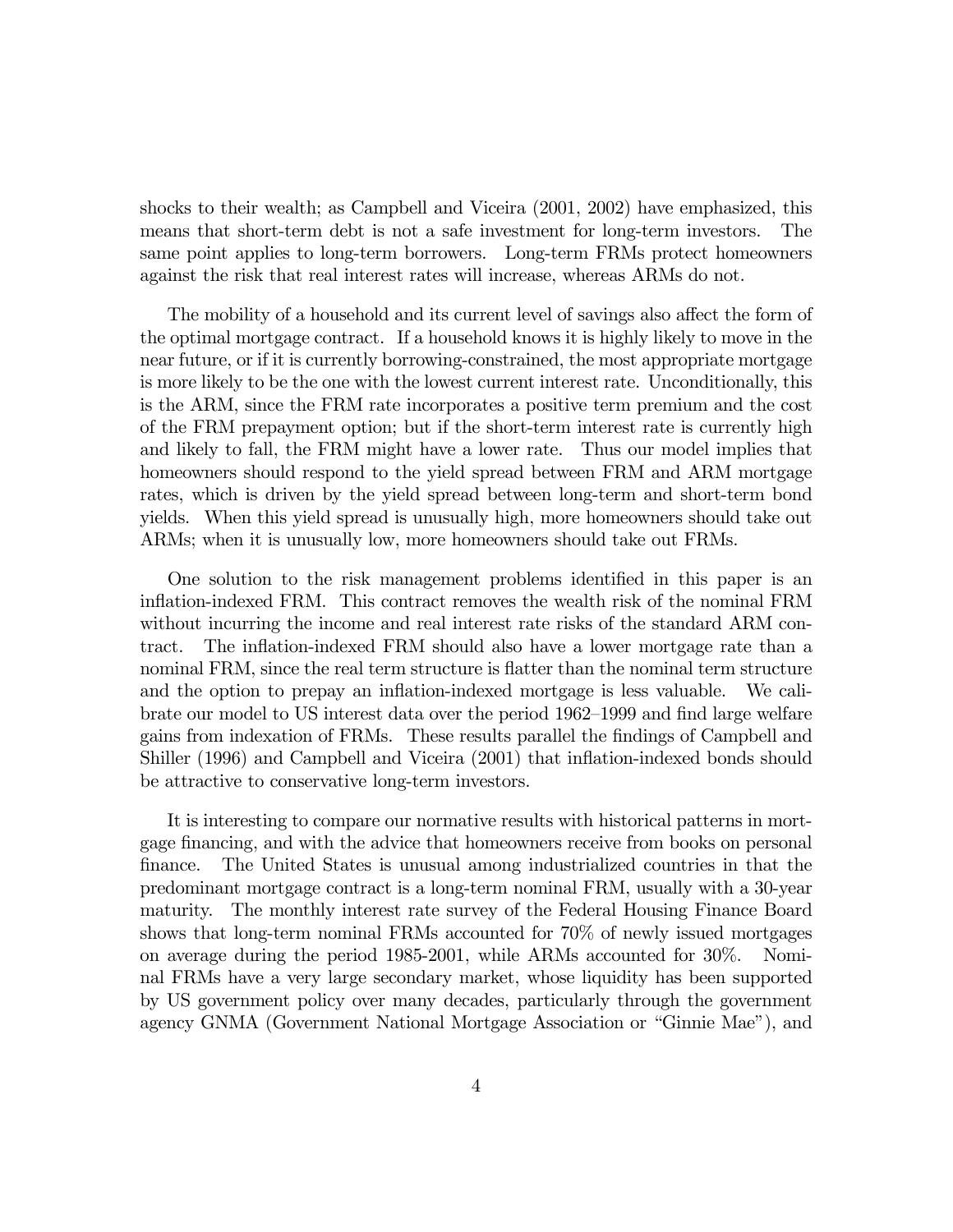the private but government-sponsored entities FNMA (Federal National Mortgage Association or "Fannie Mae") and FHLMC (Federal Home Loan Mortgage Corporation or "Freddie Mac"). The liquidity of this market likely reduces the rates on nominal FRMs and helps to account for their popularity in the United States.<sup>5</sup>

Figure 2 plots the evolution of the FRM share over time. The FRM share is strongly negatively correlated with the level of long-term interest rates (the correlation with the 10-year Treasury yield is  $-0.77$  in levels and  $-0.57$  in quarterly changes). Accordingly the FRM share trended upward during the period 1985-2001 as interest rates trended downward; it averaged around 60% in the late 1980's and around 80% in the late 1990's. Surprisingly the FRM share is almost uncorrelated with the yield spread between 10-year and 1-year interest rates (the correlation is 0.10 in levels and  $0.02$  in quarterly changes).<sup>6</sup>

One explanation for the tendency of households to use FRMs when long-term interest rates have recently fallen is that households believe long-term interest rates to be mean-reverting. If declines in long-term interest rates tend to be followed by increases, then it is rational to "lock in" a long-term interest rate that is low relative to past history by taking out a FRM. Some personal finance books offer advice of this sort. Irwin (1996), for example, offers the following tip: "When interest rates are low, get a fixed-rate mortgage and lock in the low rate" (p.143), while Steinmetz (2002) advises "If you think rates are going up, get a fixed-rate mortgage" (p.84). The difficulty with this advice, of course, is that movements in long rates are extremely difficult to forecast. The expectations theory of the term structure implies that changes in long-term bond yields should be almost unforecastable; while there is some empirical evidence against this theory (see for example Campbell and Shiller (1991) or Campbell, Lo, and MacKinlay (1997, Chapter 10)), it seems overambitious for the average homeowner to try to predict movements in long-term interest rates.

<sup>&</sup>lt;sup>5</sup>Woodward (2001) describes in detail how federal policy has supported the FRM market. Several studies have found important liquidity effects in mortgage markets. Cotterman and Pearce (1996) find a 25-40 basis point spread between private label mortgages and the conforming mortgages that are securitized by FNMA and FHLMC, while Black, Garbade, and Silber (1981) and Rothberg, Nothaft, and Gabriel (1989) find that the initial securitization of mortgages by GNMA lowered mortgage interest rates by 60-80 basis points.

<sup>6</sup>During 2002, the FRM share fell even while interest rates declined. This attracted the attention of the business press as a departure from the historical pattern. See for example Ruth Simon, "Do You Have the Wrong Mortgage? In Puzzling Move, Homeowners Flock to Riskier Variable Loans Instead of Locking In Low Rates", Wall Street Journal, June 18, 2002.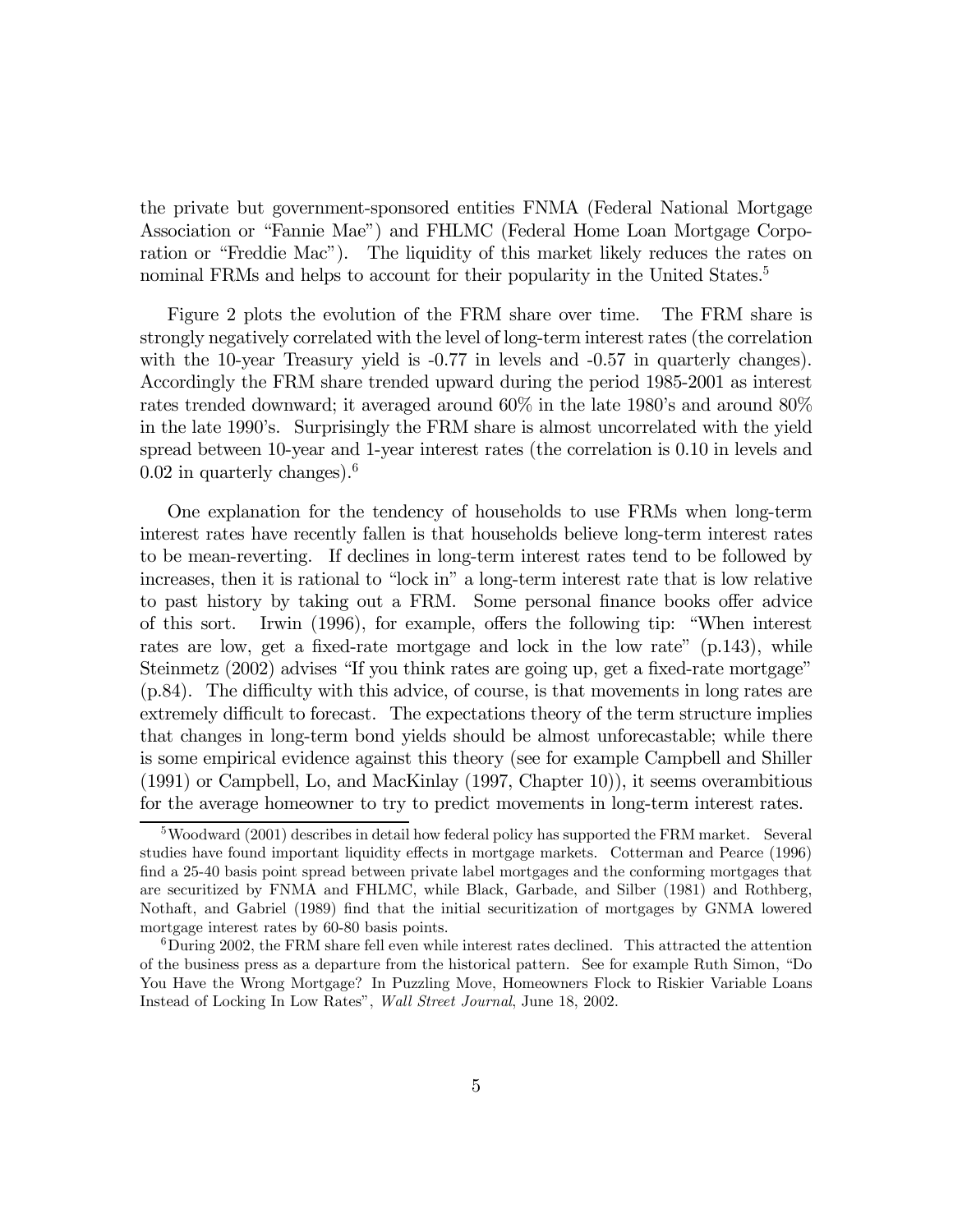Other recommendations of personal finance books are more consistent with the normative results presented in this paper. Homeowners who expect to move within a few years are often advised to take out ARMs to exploit the low initial interest rate. Tyson and Brown (2000), for example, write: "Many homebuyers don't expect to stay in their current homes for a long time. If that's your expectation, consider an ARM. Why? Because an ARM starts at a lower interest rate than does a fixed-rate loan, you should save interest dollars in the first two years of holding your ARM." (p.64). ARMs are also recommended for homeowners who are currently borrowing constrained but expect their incomes to grow rapidly: "ARMs are best utilized... when your cash flow is currently tight but you expect it to increase as time goes on" (Orman 1999, p.254); "Sometimes ARMs have lower initial loan costs. If cash is a big consideration for you, look into them" (Irwin 1996, p.144).

Personal finance books do not explicitly distinguish different types of risk as we do in this paper. However some personal finance authors clearly think that income risk and real interest rate risk are important for homeowners, because they describe ARMs as risky assets and FRMs as safe: "An ARM can pay off, but it's a gamble. Sometimes there's a lot to be said for something that's safe and dependable, like a fixed-rate mortgage." (Fisher and Shelly 2002, p. 319).

There is a large academic literature on mortgage choice. Follain (1990) surveys the literature from the 1980's and earlier. Much recent work focuses on FRM prepayment behavior, and its implications for the pricing of mortgage-backed securities (for example Schwartz and Torous 1989 and Stanton 1995). One strand of the literature emphasizes that households know more about their moving probabilities than lenders do; this creates an adverse selection problem in prepayment that can be mitigated through the use of fixed charges or "points" at mortgage initiation (Dunn and Spatt 1985, Chari and Jagannathan 1989, Brueckner 1994, LeRoy 1996, Stanton and Wallace 1998).

A few papers discuss the choice between adjustable-rate and fixed-rate mortgages. On the theoretical side, Alm and Follain (1984) emphasize the importance of labor income and borrowing constraints for mortgage choice, but their model is deterministic and thus they cannot address the risk management issues that are the subject of this paper. Stanton and Wallace (1999) discuss the interest-rate risk of ARMs, but without considering the role of risky labor income and borrowing constraints. We are not aware of any previous theoretical work that treats income risk and interest-rate risk within an integrated framework as we do here. On the empirical side, Shilling,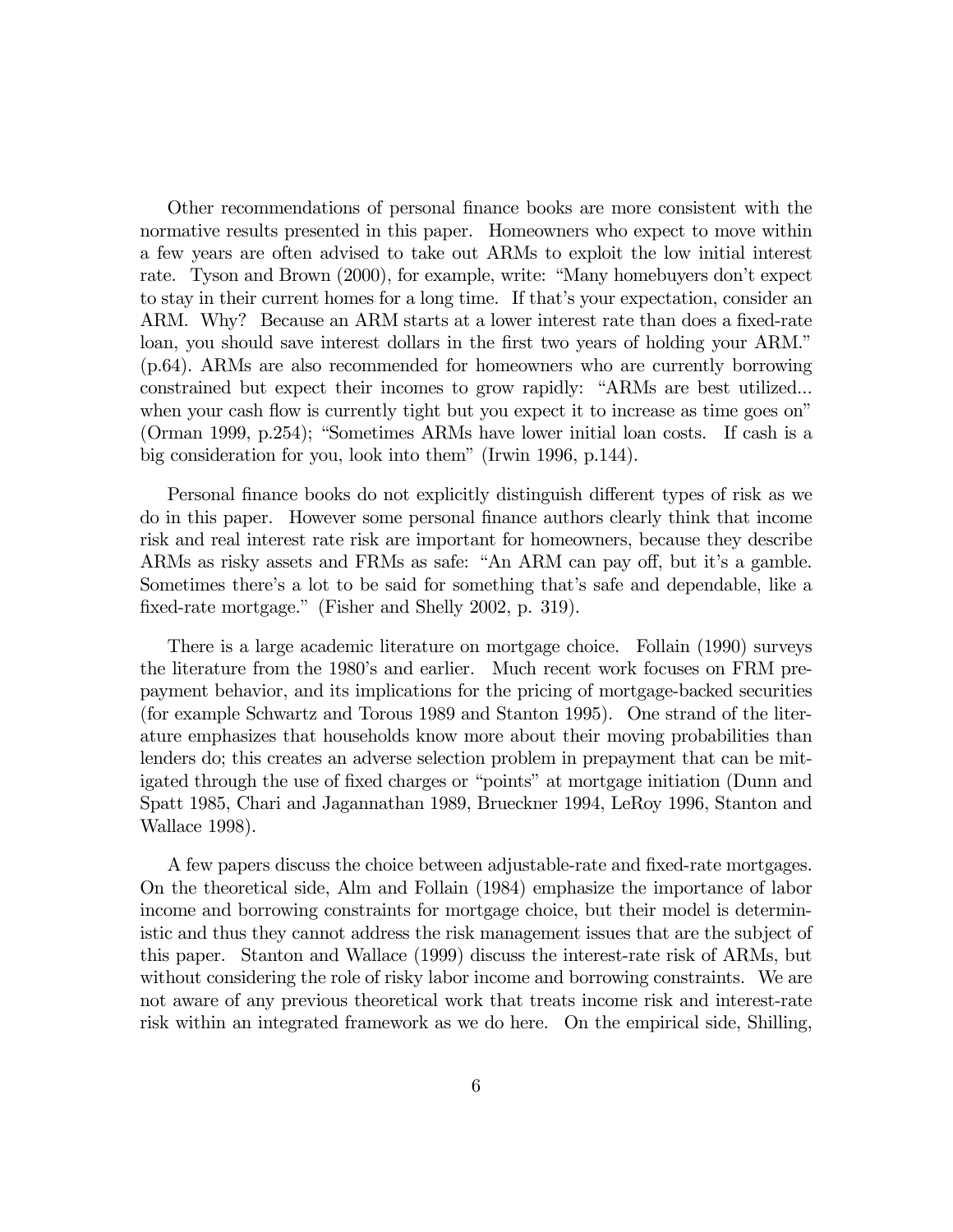Dhillon, and Sirmans (1987) look at micro data on mortgage borrowing and estimate a reduced-form econometric model of mortgage choice. They find that households with a more stable income and households with a higher moving probability are more likely to use ARMs. These findings are consistent both with our theoretical model and with the typical advice given by books on personal finance.

The organization of the paper is as follows. Section 2.1 lays out the model of household choice, and section 2.2 calibrates its parameters. Section 3 compares alternative nominal mortgage contracts, while section 4 studies inflation-indexed FRMs. Section 5 asks whether our results are robust to alternative parameterizations. Section 6 concludes.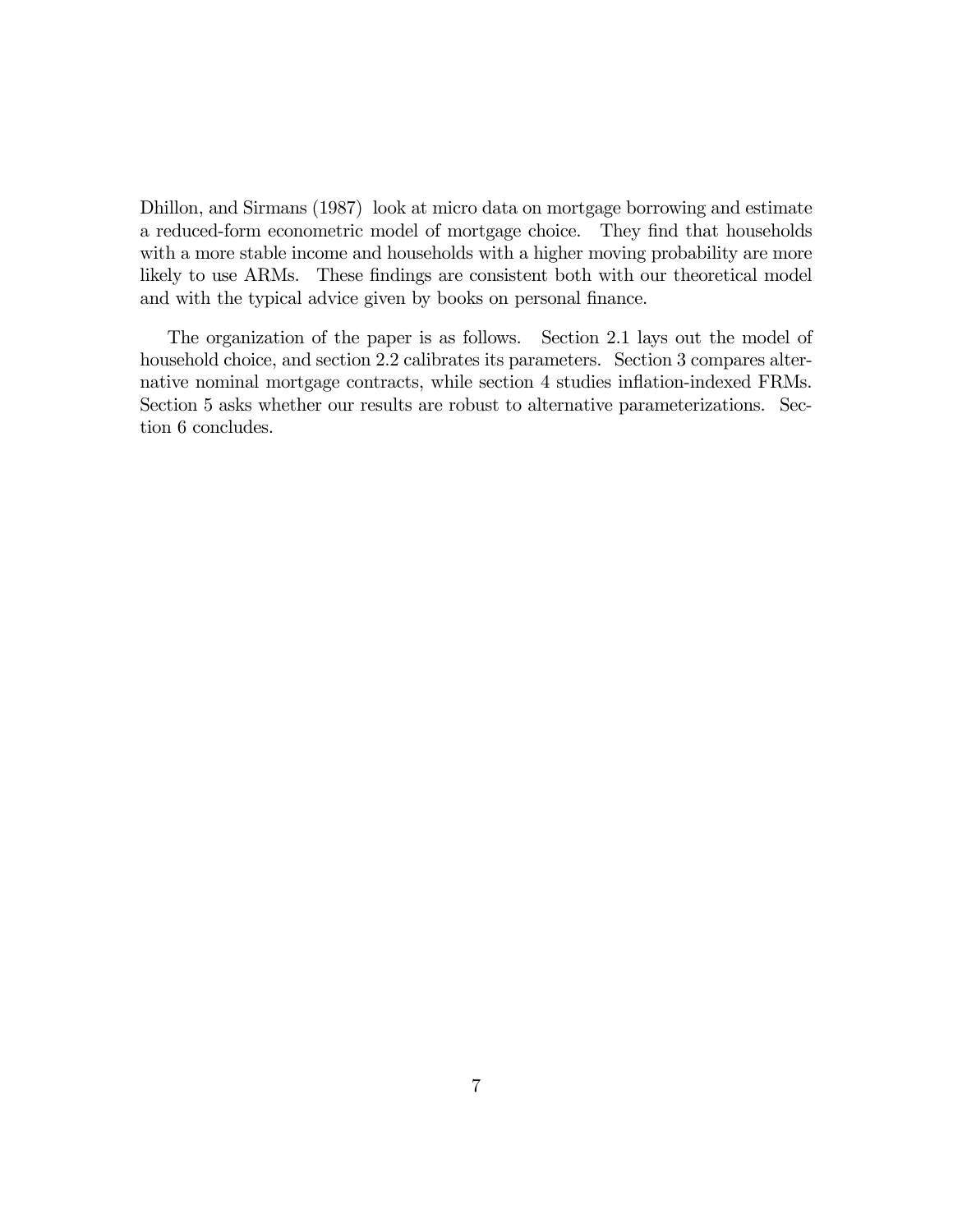# 2 A Life-Cycle Model of Mortgage Choice

# 2.1 Model specification

Time parameters and preferences

We model the consumption and asset choices of a household, indexed by  $j$ , with a time horizon of  $T$  periods. We study the decision of how to finance the purchase of a house of a given size  $\overline{H}_i$ . That is, we assume that buying a house is strictly preferred to renting–perhaps because of tax considerations–so that we do not model the decision to buy versus rent. In addition, we do not study what determines the initial choice of house size, and we assume that the household remains in a house of this size, regardless of the path of household income. Thus we ignore the possibility that the household can adjust to an income shock by moving to a larger or smaller house.<sup>7</sup>

In each period  $t, t = 1, ..., T$ , the household chooses real consumption of all goods other than housing,  $C_{it}$ . We assume preference separability between housing and consumption. Since the size of the house and the utility derived from it are fixed, we can omit housing from the objective function of the household and write:

$$
\max E_0 \sum_{t=0}^T \beta^t \frac{C_{jt}^{1-\gamma}}{1-\gamma} + \beta^{T+1} \frac{W_{j,T+1}^{1-\gamma}}{1-\gamma},\tag{1}
$$

where  $\beta$  is the time discount factor and  $\gamma$  is the coefficient of relative risk aversion. The household derives utility from terminal real wealth,  $W_{j,T+1}$ , which can be interpreted as the remaining lifetime utility from reaching age  $T + 1$  with wealth  $W_{j,T+1}$ .

#### The term structure of nominal and real interest rates

FRM and ARM mortgages differ because nominal interest rates are variable over time. This variability comes from movements in both the expected inflation rate and

<sup>7</sup>Cocco (2001) studies the choice of house size using a life-cycle model similar to the one in this paper. Sinai and Souleles (2003) study the choice between renting and buying housing.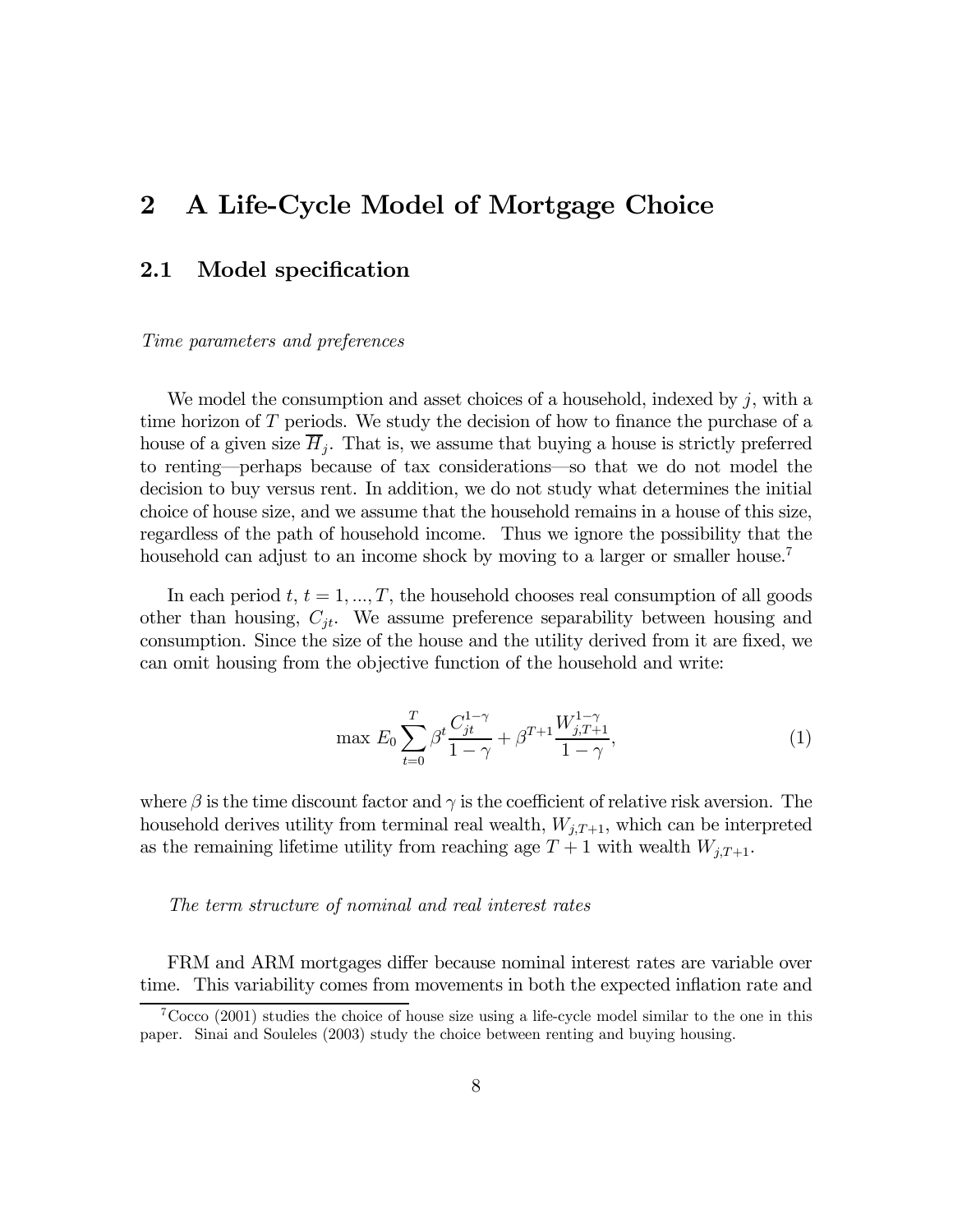the ex ante real interest rate. We use the simplest model that captures variability in both these components of the short-term nominal interest rate, and allows for some predictability of interest rate movements. Thus in our model there will be periods when homeowners can rationally anticipate declining or increasing short-term nominal interest rates, and thus declining or increasing ARM payments.

We write the nominal price level at time t as  $P_t$ . We adopt the convention that lower-case letters denote log variables, thus  $p_t = \log(P_t)$  and the log inflation rate  $\pi_t = p_{t+1} - p_t$ . To simplify the model, we abstract from one-period uncertainty in realized inflation; thus expected inflation at time  $t$  is the same as inflation realized from t to  $t + 1$ . While clearly counterfactual, this assumption should have little effect on our comparison of nominal mortgage contracts, since short-term inflation uncertainty is quite modest and affects nominal ARMs and FRMs symmetrically. Later in the paper we consider inflation-indexed mortgages; the absence of one-period inflation uncertainty in our model will lead us to understate the advantages of these mortgages.

We assume that expected inflation follows an AR(1) process. That is,

$$
\pi_t = \mu(1 - \phi) + \phi \pi_{t-1} + \epsilon_t,\tag{2}
$$

where  $\epsilon_t$  is a normally distributed white noise shock with mean zero and variance  $\sigma_{\epsilon}^2$ . By contrast, we assume that the ex ante real interest rate is variable but serially uncorrelated. The expected log real return on a one-period bond,  $r_{1t} = \log(1 + R_{1t}),$ is given by:

$$
r_{1t} = \overline{r} + \psi_t,\tag{3}
$$

where  $\bar{r}$  is the mean log real interest rate and  $\psi_t$  is a normally distributed white noise shock with mean zero and variance  $\sigma_{\psi}^2$ .

We make the assumption that real interest rate risk is transitory for tractability. Fama (1975) showed that the assumption of a constant real interest rate was a good approximation for US data in the 1950's and 1960's, but it is well known that more recent US data display serially correlated movements in real interest rates (see for example Garcia and Perron 1996, Gray 1996, or Campbell and Viceira 2001). However movements in expected inflation are the most important influence on long-term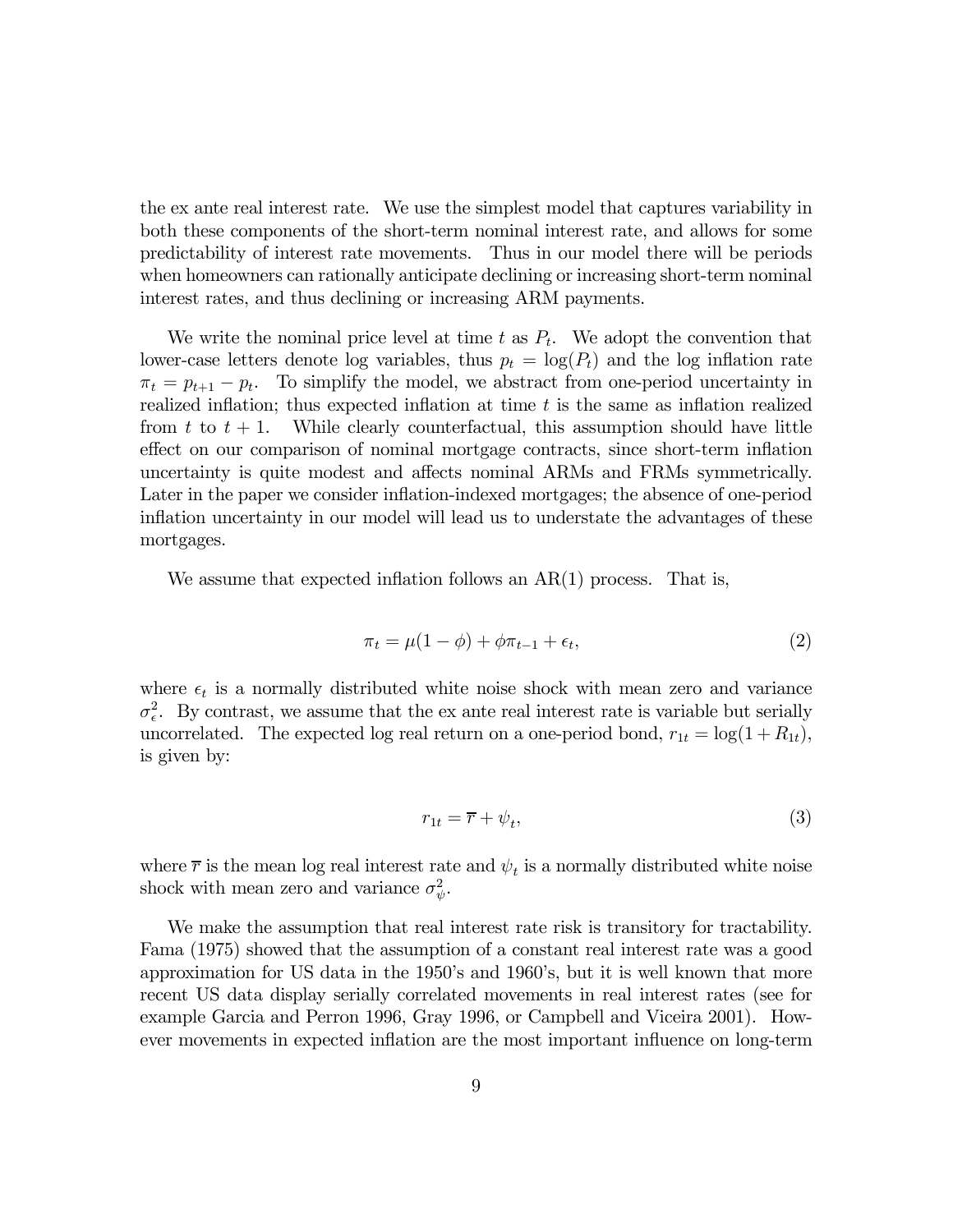nominal interest rates (Fama 1990, Mishkin 1990, Campbell and Ammer 1993), and our AR(1) assumption for expected inflation allows persistent variation in nominal interest rates.

The log nominal yield on a one-period nominal bond,  $y_{1t} = \log(1 + Y_{1t})$ , is equal to the log real return on a one-period bond plus expected inflation:

$$
y_{1t} = r_{1t} + \pi_t. \tag{4}
$$

To model long-term nominal interest rates, we assume that the log expectations hypothesis holds. That is, we assume that the log yield on a long-term n-period nominal bond,  $y_{nt} = \log(1 + Y_{nt})$ , is equal to the expected sum of successive log yields on one-period nominal bonds which are rolled over for  $n$  periods plus a constant term premium,  $\xi$ :

$$
y_{nt} = (1/n) \sum_{i=0}^{n-1} E_t[y_{1,t+i}] + \xi.
$$
 (5)

This model implies that excess returns on long-term bonds over short-term bonds are unpredictable, even though changes in nominal short rates are partially predictable. Thus there are no predictably good or bad times to alter the maturity of a bond portfolio, and homeowners cannot reduce their average borrowing costs by trying to time the bond market.

#### Available mortgage contracts

At date one, household j finances the purchase of a house of size  $H_j$  with a nominal loan of  $(1 - \lambda)P_{j1}^H \overline{H}$ , where  $\lambda$  is the required down-payment and  $P_{j1}^H$  is the date one nominal price of the house. The mortgage loan is assumed to have maturity  $T$ , so that it is paid off by period  $T+1$ .

If the household chooses a nominal FRM, and the date one interest rate on a FRM with maturity T is  $Y_{T_1}^F$ , then in each subsequent period the household must make a real mortgage payment,  $M_{jt}^F$ , of: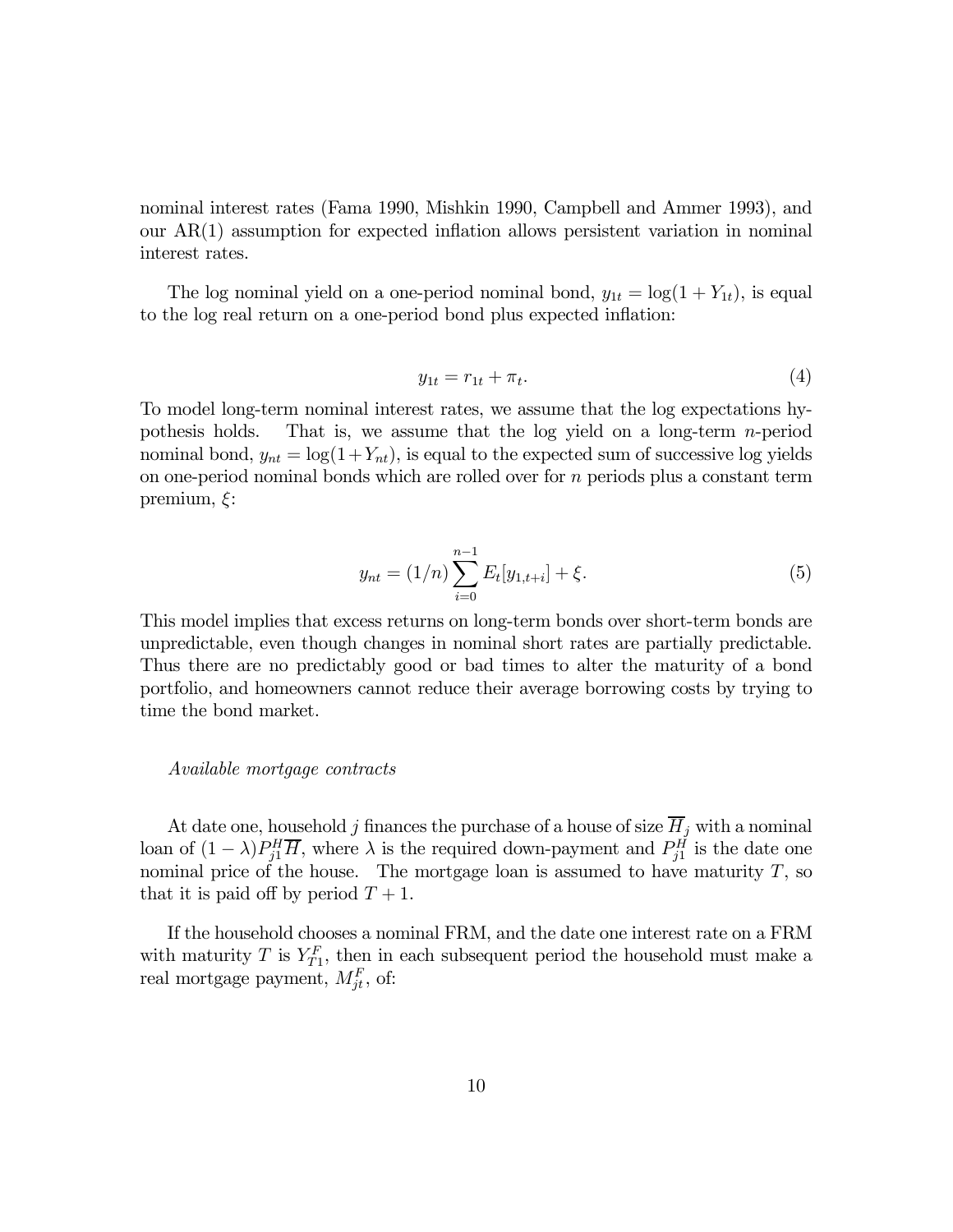$$
M_{jt}^F = \frac{(1 - \lambda)P_{j1}^H \overline{H}_j}{P_t \sum_{j=1}^T (1 + Y_{T1}^F)^{-j}}.
$$
\n(6)

Since nominal mortgage payments are fixed at mortgage initiation, real payments are inversely proportional to the price level  $P_t$ . This implies that a nominal FRM, without a prepayment option, is a risky contract because its real capital value is highly sensitive to inflation.

We allow for a prepayment option. A household that chooses an FRM may in later periods refinance at a monetary cost of  $\rho$ . Let  $I_{jt}^{\rho}$  be an indicator variable which takes the value of one if the household refinances in period  $t$ , and zero otherwise. We assume that a refinancing household at date t obtains a new FRM mortgage with the same principal as the remaining principal of the old mortgage, and with maturity  $T-t+1$  such that by the terminal date  $T+1$  the mortgage will have been paid down. We allow refinancing to occur regardless of the level of house prices at time t, as would be the case with an automatically refinancing mortgage; thus we do not impose a constraint that the refinancing household's home equity must exceed the minimum downpayment.

We assume that the date  $t$  nominal interest rate on a FRM is given by:

$$
Y_{T-t+1,t}^F = Y_{T-t+1,t} + \theta^F,\tag{7}
$$

where  $\theta^F$  is a constant mortgage premium over the yield on a  $(T-t+1)$ -period bond. This premium compensates the mortgage lender for default risk and for the value of the refinancing option.

If the household chooses an ARM, the annual real mortgage payment,  $M_{jt}^A$ , is given by the following. We write  $D_{jt}$  for the nominal principal amount of the original loan outstanding at date  $t$ . Then the date  $t$  real mortgage payment is given by:

$$
M_t^A = \frac{Y_{1t}^A D_{jt} + \Delta D_{j,t+1}}{P_t},\tag{8}
$$

where  $\Delta D_{j,t+1}$  is the component of the mortgage payment at date t that goes to pay down principal rather than pay interest. We assume that  $\Delta D_{i,t+1}$  is equal to the average nominal loan reduction that occurs at date  $t$  in a FRM for the same initial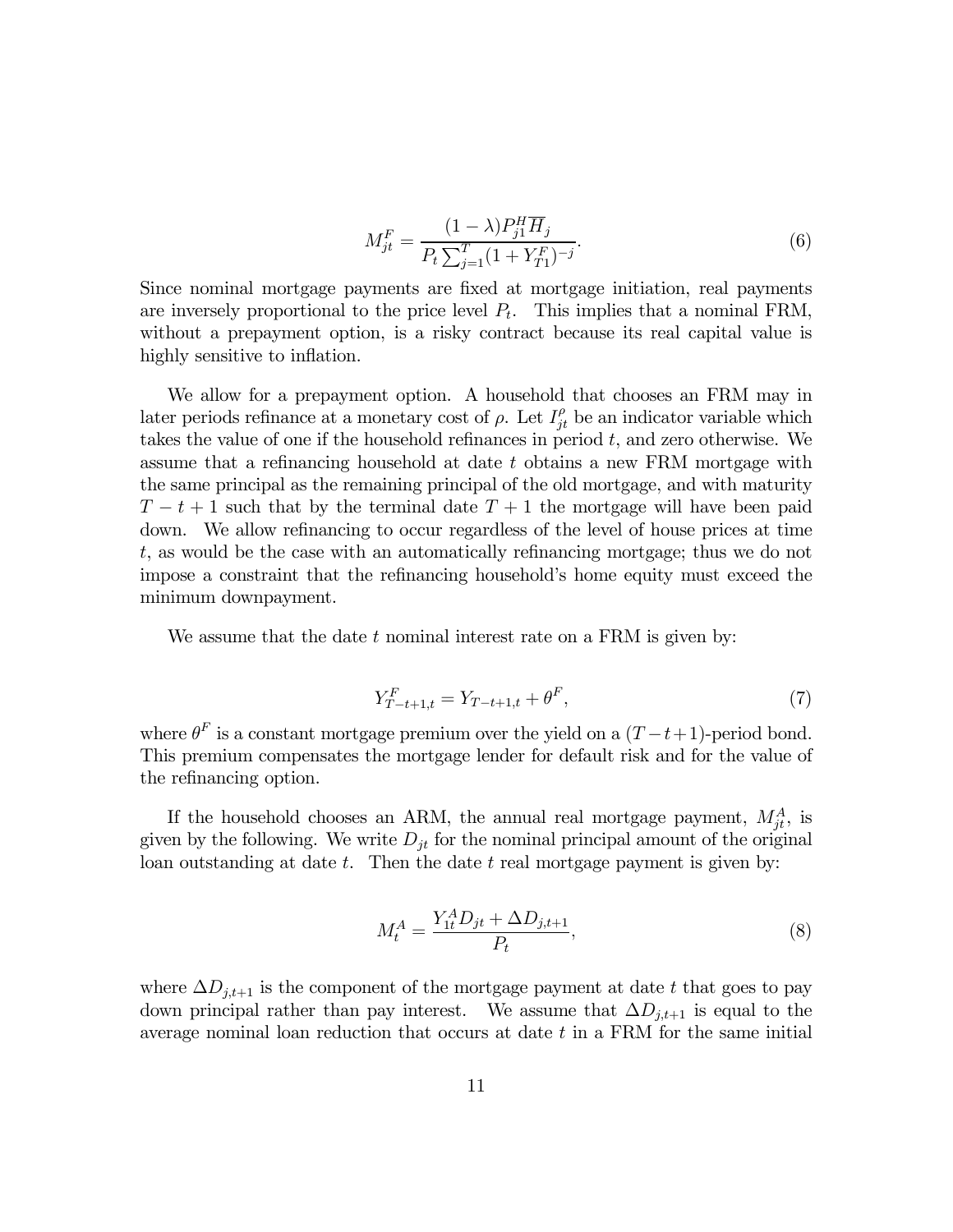loan. While this does not correspond exactly to a conventional ARM, it greatly simplifies the problem since by having loan reductions that depend only on time and the amount borrowed, the proportion of the original loan that has been repaid is not a state variable.

The date t nominal interest rate on an ARM is assumed to be equal to the short rate plus a constant premium:

$$
Y_{1t}^A = Y_{1t} + \theta^A. \tag{9}
$$

The ARM mortgage premium  $\theta^A$  compensates the mortgage lender for default risk.

### Labor income risk

The household is endowed with stochastic gross real labor income in each period,  $L_{jt}$ , which cannot be traded or used as collateral for a loan. As usual we use a lower case letter to denote the natural log of the variable, so  $l_{it} \equiv \log(L_{it})$ . Household j's log real labor income is exogenous and is given by:

$$
l_{jt} = f(t, Z_{jt}) + v_{jt} + \omega_{jt},\tag{10}
$$

where  $f(t, Z_{jt})$  is a deterministic function of age t and other individual characteristics  $Z_{jt}$ , and  $v_{jt}$  and  $\omega_{jt}$  are stochastic components of income. Thus log income is the sum of a deterministic component that can be calibrated to capture the hump shape of earnings over the life-cycle, and two random components, one transitory and one persistent. The transitory component is captured by the shock  $\omega_{jt}$ , an i.i.d. normally distributed random variable with mean zero and variance  $\sigma_{\omega}^2$ . The persistent component is assumed to be entirely permanent; it is captured by the process  $v_{it}$ , which is assumed to follow a random walk:

$$
v_{jt} = v_{j,t-1} + \eta_{jt},\tag{11}
$$

where  $\eta_{jt}$  is an i.i.d. normally distributed random variable with mean zero and variance  $\sigma_{\eta}^2$ . These assumptions closely follow Cocco, Gomes, and Maenhout (1999) and other papers on the buffer-stock model of savings.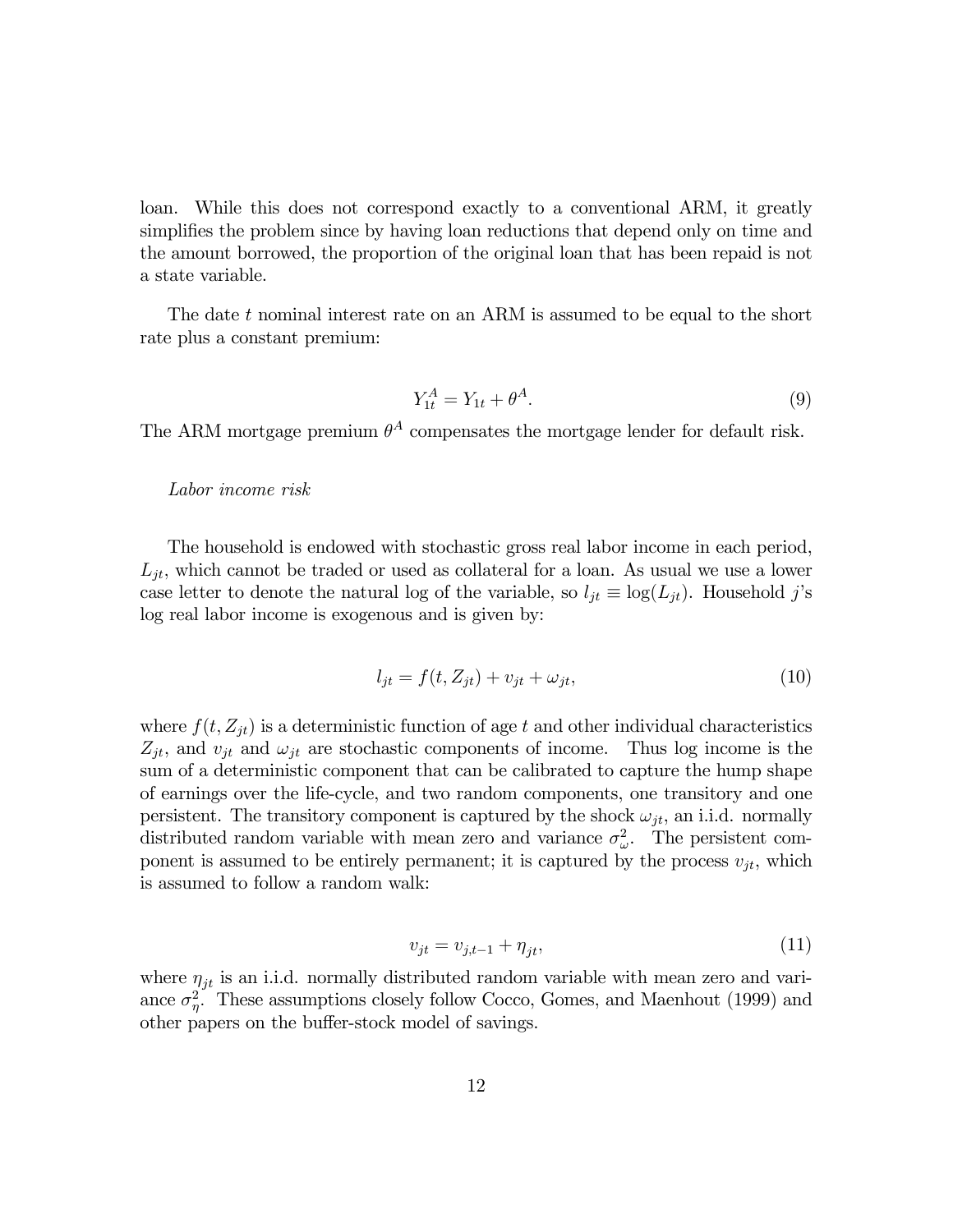We allow transitory labor income shocks,  $\omega_{jt}$ , to be correlated with innovations to the stochastic process for expected inflation,  $\epsilon_t$ , and denote the corresponding coefficient of correlation  $\varphi$ . To the extent that wages are set in real terms, this correlation is likely to be zero. If wages are set in nominal terms, however, the correlation between real labor income and inflation may be negative, and this can affect the form of the optimal mortgage contract.

## Taxation

We model the tax code in the simplest possible way, by considering a linear taxation rule. Gross labor income,  $L_t$ , is taxed at the constant tax rate  $\tau$ . We also allow for mortgage interest deductibility at this rate.

#### House prices and second loans

The price of housing fluctuates over time. Let  $p_{jt}^H$  denote the date t real log price of house  $j$ . Real house price growth is given by

$$
\Delta p_{jt}^H = g + \delta_{jt},\tag{12}
$$

a constant g plus an i.i.d. normally distributed shock  $\delta_{jt}$  with mean zero and variance  $\sigma_{\delta}^2$ . To economize on state variables we assume that innovations to a household's real house price are perfectly positively correlated with innovations to the permanent component of the household's real labor income so that

$$
\delta_{jt} = \alpha \eta_{jt},\tag{13}
$$

where  $\alpha > 0$ . This assumption implies that states with low house prices are also states with low permanent labor income; in these states an increase in required mortgage payments under an ARM contract can require costly adjustments in consumption. In the next section we use PSID data to judge the plausibility of this assumption.<sup>8</sup>

<sup>&</sup>lt;sup>8</sup>A large positive correlation between income shocks and house prices is also present in Ortalo-Magné and Rady (2001).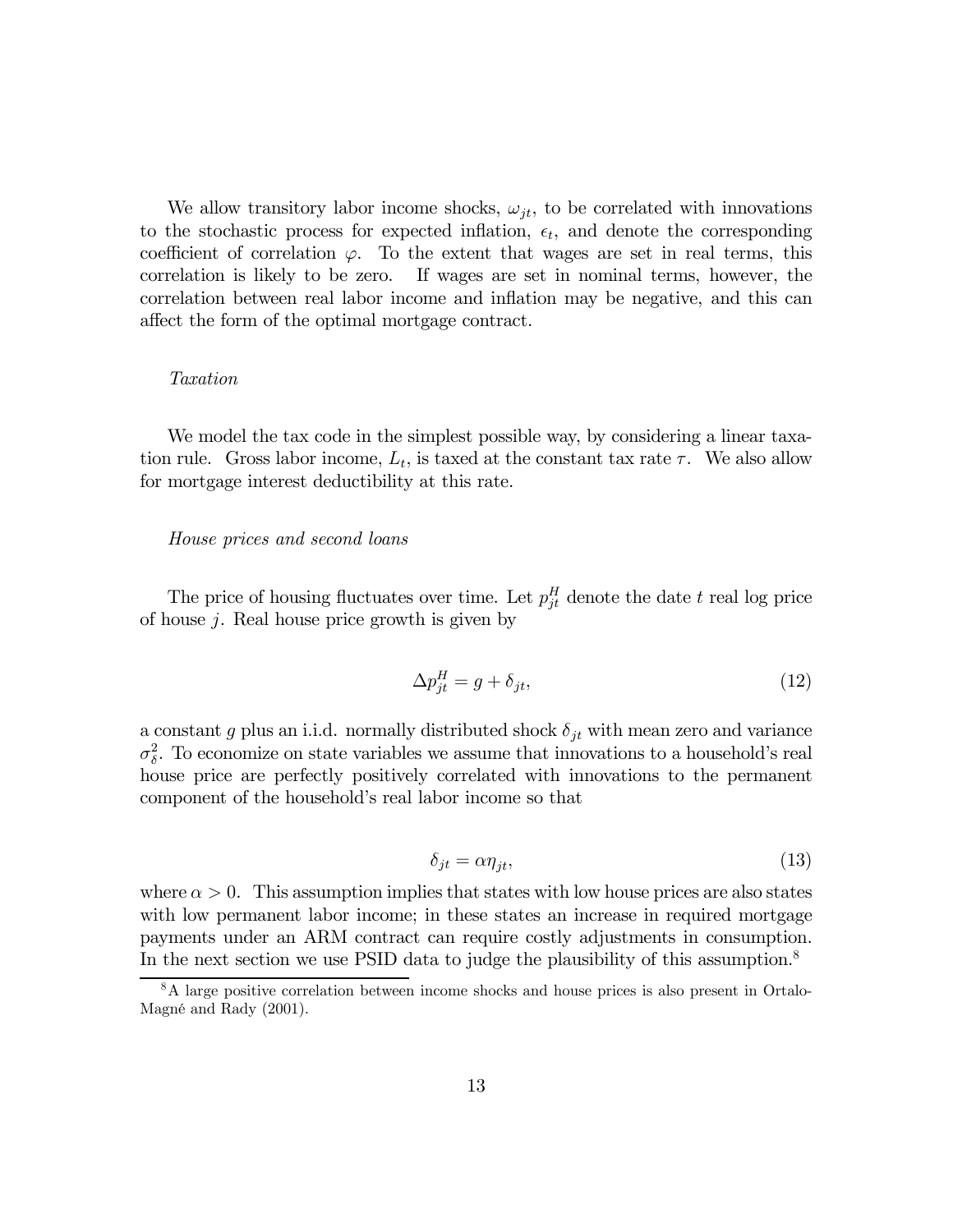House prices matter in our model because we impose the realistic constraint, emphasized by Caplin, Freeman, and Tracy (1997) and Chan (2001), that refinancing of a FRM is only possible if the value of the house, less the minimum downpayment, exceeds the principal balance of the mortgage. In addition, we can extend the model to allow households to obtain a second one-period loan to bring total debt up to the value of the house less the minimum downpayment. Recall that  $D_{it}$  is the nominal dollar amount of the original loan outstanding at date t. We allow households at time t to borrow  $B_{jt}$  nominal dollars for one period subject to the constraint

$$
B_{jt} \le (1 - \lambda) P_{jt}^H \overline{H_j} - D_{jt}.
$$
\n(14)

That is, total borrowing cannot exceed the original proportion of house value that could be borrowed at date one. We assume that the nominal interest rate on the second loan is equal to  $Y_{1t}$  plus a constant premium,  $\theta^{B}$ .

### Household default

In each period the household decides whether or not to default on the loan. In case of default the bank seizes the house and the household is forced into the rental market for the remainder of its life. We set the rental cost equal to the user cost of housing plus a constant rental premium,  $\theta^R$ . The real rental cost  $Z_t$  for a house of size  $\overline{H}$  with price  $P_t^H$  is given by:

$$
Z_{t} = \frac{[Y_{1t} - E_{t}(\Delta p_{t+1}^{H} + \pi_{t+1}) + \theta^{R}]P_{t}^{H}\overline{H}}{P_{t}},
$$
\n(15)

where  $Y_{1,t}$  is the one-period nominal interest rate,  $E_t(\Delta p_{t+1}^H + \pi_{1,t+1})$  is the expected proportional nominal change in the house price, and  $P_t^H \overline{H}$  is the date t value of the house. The rental premium covers the moral hazard problem of renting, that tenants have no incentive to look after a property so that maintenance becomes more expensive. In addition, and contrary to interest payments on a mortgage loan, the rental cost of housing is not tax-deductible, which increases the after-tax cost of renting.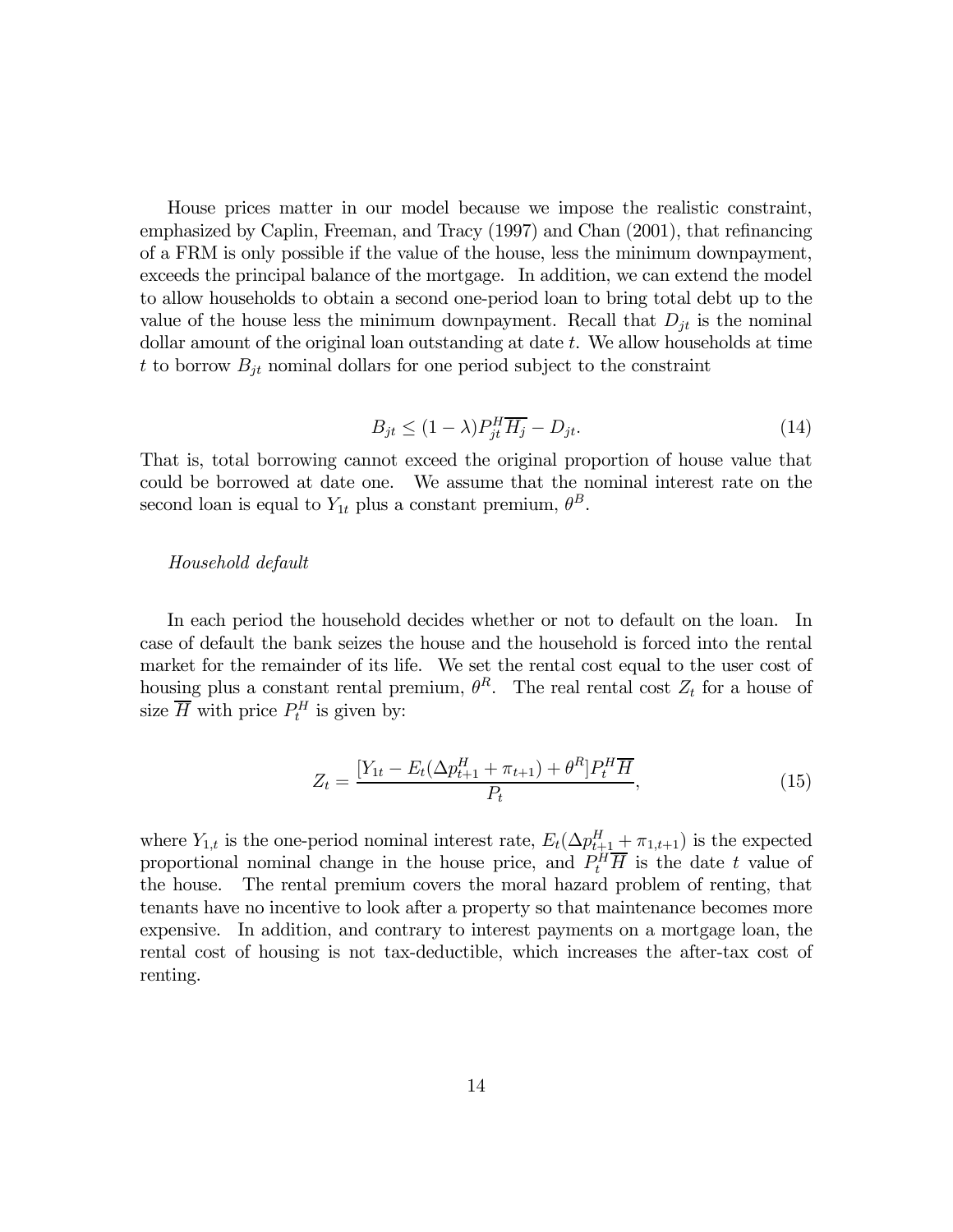#### Bank profits

The date t real profit of lenders of funds, or banks, depends on whether there is default. For an ARM loan to a household with no second loan it is given by:

$$
\Pi_{jt} = \frac{(P_t^H \overline{H} - D_{jt})I_{jt}^Z + \theta^A D_{jt} (1 - I_{jt}^Z)}{P_t},\tag{16}
$$

where  $I_t^Z$  is an indicator variable which takes the value of one if the household defaults in period  $t$  and zero otherwise (of course this variable is not defined in case there has been default in a period prior to t). In case of default the bank seizes the house but loses the outstanding mortgage principal. If there is no default the bank receives the ARM premium on the outstanding loan. For a FRM the household can also refinance the loan, in which case interest payments cease but the bank receives the outstanding mortgage principal.

#### Moving

We introduce moving in the model in the following simple manner: with probability  $p$  the household moves in each period. When this happens the household sells the house, pays off the remaining mortgage, and evaluates utility of wealth using the terminal utility function. This enables us to study the impact of the likelihood of moving, or of termination of the mortgage contract, on mortgage choice.

#### Summary of the household's optimization problem

In summary, the household's control variables are  $(C_{jt}, B_{jt}, I_{jt}^{\rho}, I_{jt}^Z)$  at each date t. The problem is somewhat simpler in the case of an ARM, because in this case the refinancing indicator variable  $I_{jt}^{\rho}$  is not a control variable. The vector of state variables can be written as  $X_{jt} = (t, y_{1t}, W_{jt}, P_t, y_{1,t'_j}, t'_j, v_{jt}, S_{jt}^Z)$  at each date t, where  $y_{1,t'_j}$   $(t'_j < t)$  is the level of nominal interest rates when the mortgage was initiated or was last refinanced,  $t'_{j}$  is the period when the mortgage was initiated or was last refinanced,  $W_{jt}$  is real liquid wealth or cash-on-hand,  $\overline{P_t}$  is the date t price level,  $v_{jt}$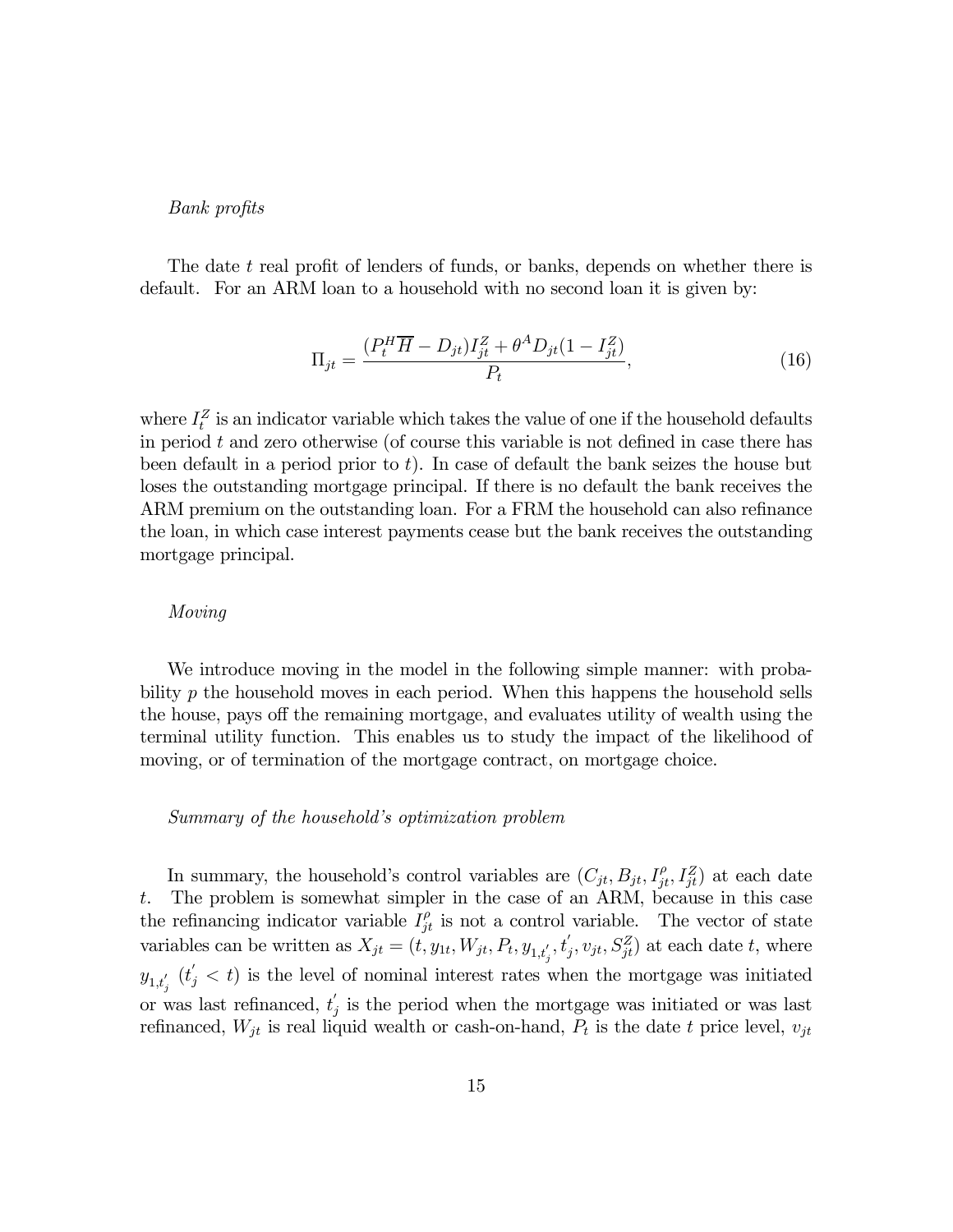is the household's permanent labor income, and  $S_{jt}^Z$  is a state variable that takes the value of one if there has been previous default and zero otherwise.

The equation describing the evolution of real cash-on-hand for an ARM when there has not been previous default, and with no second loan, can be written as

$$
W_{j,t+1} = (W_{jt} - C_{jt} - M_{jt}^A + \tau Y_{1t}^A D_{jt}/P_t)(1 + R_{1,t+1}) + (1 - \tau)L_{j,t+1},
$$
(17)

or when there has been previous default

$$
W_{j,t+1} = (W_{jt} - C_{jt} - Z_{jt})(1 + R_{1,t+1}) + (1 - \tau)L_{j,t+1},
$$
\n(18)

and similarly for a FRM.

### Solution technique

This problem cannot be solved analytically. Given the finite nature of the problem a solution exists and can be obtained by backward induction. We discretize the state space and the choice variables using equally spaced grids in the log scale. The density functions for the random variables were approximated using Gaussian quadrature methods to perform numerical integration (Tauchen and Hussey 1991). The nominal interest rate process was approximated by a two-state transition probability matrix. The grid points for these processes were chosen using Gaussian quadrature. In period  $T+1$  the utility function coincides with the value function. In every period t prior to  $T + 1$ , and for each admissible combination of the state variables, we compute the value associated with each combination of the choice variables. This value is equal to current utility plus the expected discounted continuation value. To compute this continuation value for points which do not lie on the grid we use cubic spline interpolation. The combinations of the choice variables ruled out by the constraints of the problem are given a very large (negative) utility such that they are never optimal. We optimize over the different choices using grid search.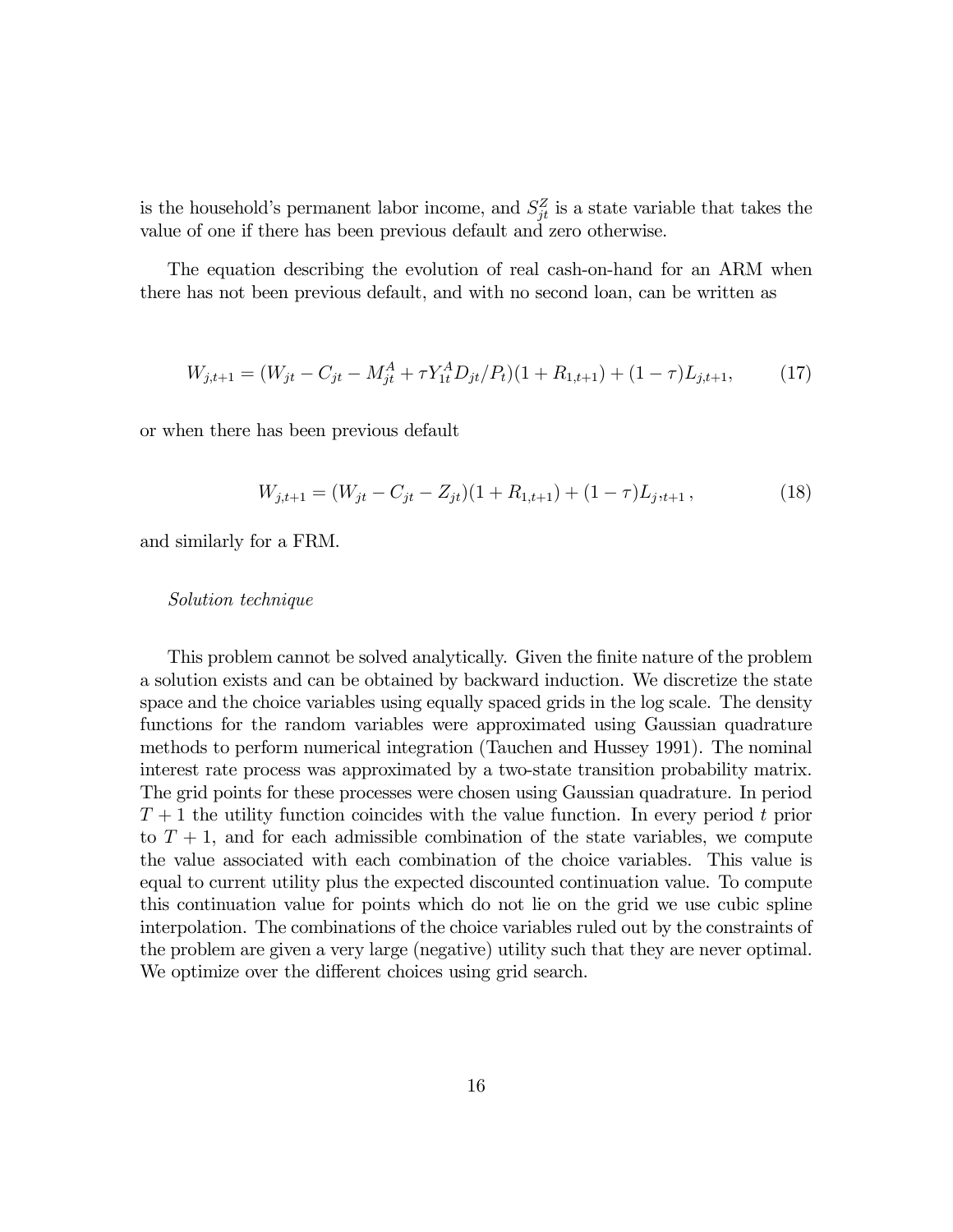# 2.2 Parameterization

We study the optimal consumption and mortgage choices of investors who buy a house early in life. Adult age in our model starts at age 26 and we let T be equal to 30 years. For computational tractability, we let each period in our model correspond to two years but we report annualized parameters and data moments for ease of interpretation. In the baseline case we assume an annual discount factor  $\beta$  equal to 0.98 and a coefficient of relative risk aversion  $\gamma$  equal to three. We will study how the degree of risk aversion affects mortgage choice.

### Inflation and interest rates

Parameter estimates for inflation and interest rates are reported in Table 1. Our measure of inflation is the consumer price index. We use annual data from 1962 to 1999, time aggregated to two-year periods, to estimate equation (2). We find average inflation of 4.6% per year, with a standard deviation of 3.9%, and an annual autoregressive coefficient of 0.754. To measure the log real interest rate we deflate the two-year nominal interest rate using the consumer price index. We measure the variability of the ex-ante real interest rate by regressing ex post two-year real returns on lagged two-year real returns and two-year nominal interest rates, and then calculating the variability of the fitted value. We obtain a standard deviation of 2.2% per year, as compared with a mean of 2.0%. This standard deviation is surprisingly high, which may be a result of overfitting in our regression; but since our assumption that all real interest rate risk is transitory artificially diminishes the importance of such risk, we use this high standard deviation to partially offset this effect. Our results are not particularly sensitive to changes in the volatility of the real interest rate.

In order to assess how well our model for the term structure matches the data we have computed the annualized standard deviations of the two-year bond yield, the ten-year bond yield, and the spread between them. The values we obtain are 5.3%, 1.9%, and 3.5%, respectively. The corresponding values in the data are 3.1%, 2.9%, and 0.7%. It appears that our model overstates the volatility of the short rate and understates its persistence, which means that we understate the volatility of the long rate level and overstate the volatility of the long-short yield spread.

In section 5, on alternative parameterizations we assess the benefits of mortgage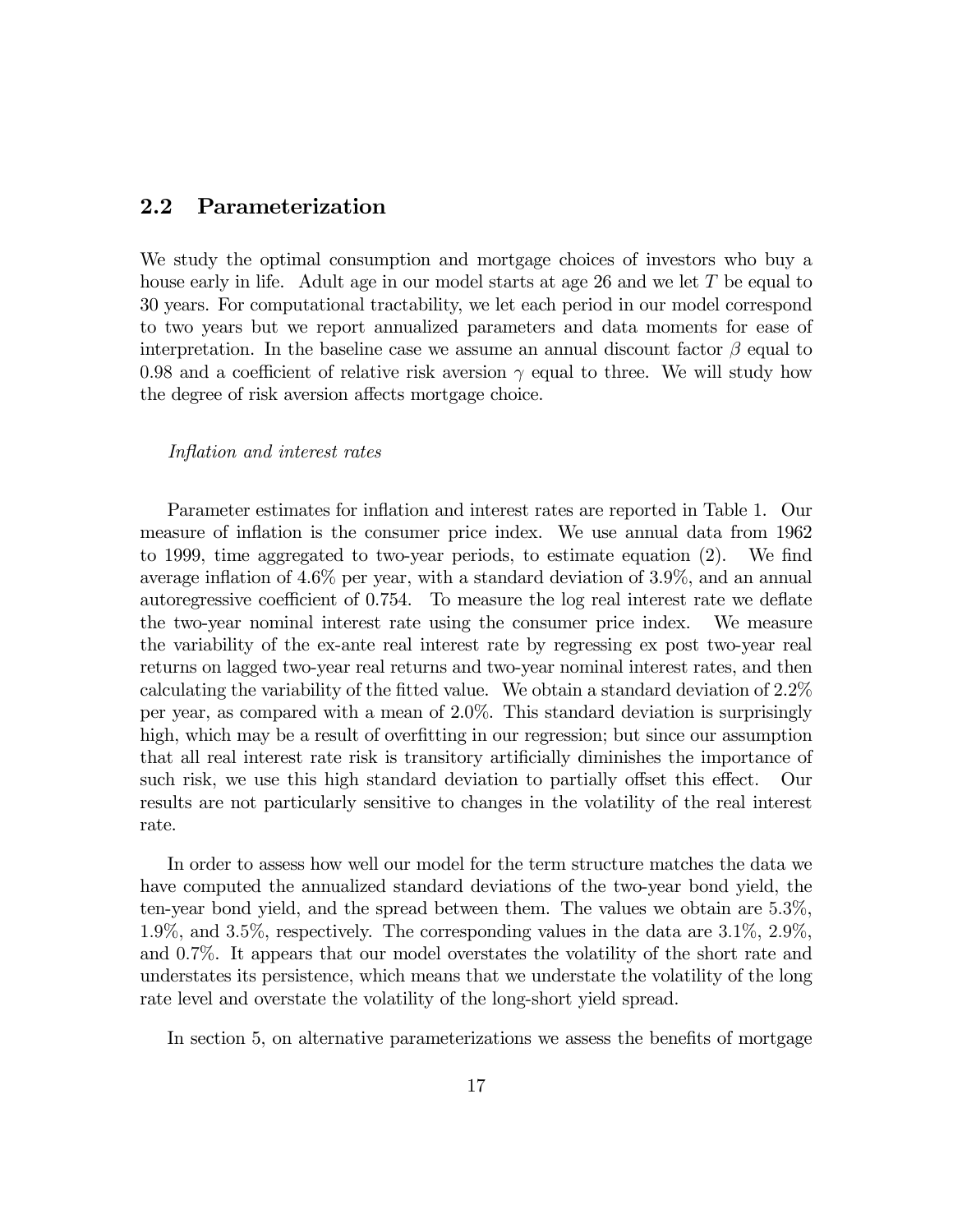indexation when we calibrate our interest-rate process to a process characteristic of the US in the 1983-1999 period. As expected, the estimated parameters (reported in section 5) imply considerably lower inflation risk in this period.

Mortgage contracts, second loans and rental premium

Two important parameters of the mortgage contracts are the mortgage premiums,  $\theta^F$  and  $\theta^A$ . It is natural to assume that  $\theta^F \ge \theta^A$ . One can think of  $\theta^A$  as a pure measure of default risk, while  $\theta^F$  contains both default risk and the value of the prepayment option.

To estimate the mortgage premiums on the contracts we use data from the monthly interest rate survey of the Federal Housing Finance Board (FHFB) from January 1986 to December 2001. To estimate the mortgage premium on FRM contracts,  $\theta^F$ , we compute the difference between interest rates on commitments for fixed-rate mortgages and the yield to maturity on 10-year treasury bonds. The average annual difference over this period is 1.8%.

To estimate the mortgage premium on ARM contracts,  $\theta^A$ , we compute the difference between the ARM contract rate and the yield on a 1-year bond over the same sample period. The average annual difference is equal to 1.7%. This number may be biased downwards by the fact that ARMs sometimes have low initial "teaser" rates to lure households into the ARM commitment.

The difference between the ARM and FRM premiums is surprisingly small. This may result in part from measurement error in the survey data or the short sample period of the survey. It may also result from the liquidity of the FRM market which has been supported by US government policy over many decades, particularly through the activities of GNMA and the government's sponsorship of FNMA and FHLMC.

We set the term premium equal to 1.0%, the average yield spread between 10-year and 1-year Treasury bonds over the period 1986—2001. This term premium increases the average interest cost of FRMs relative to ARMs.

We assume a required downpayment of 20%, and we set the rental premium  $\theta^Z$ to 3.0%. In the baseline case we make  $\theta^B$  infinite and therefore do not allow the homeowner to take out a second loan. We relax this restriction in section 5.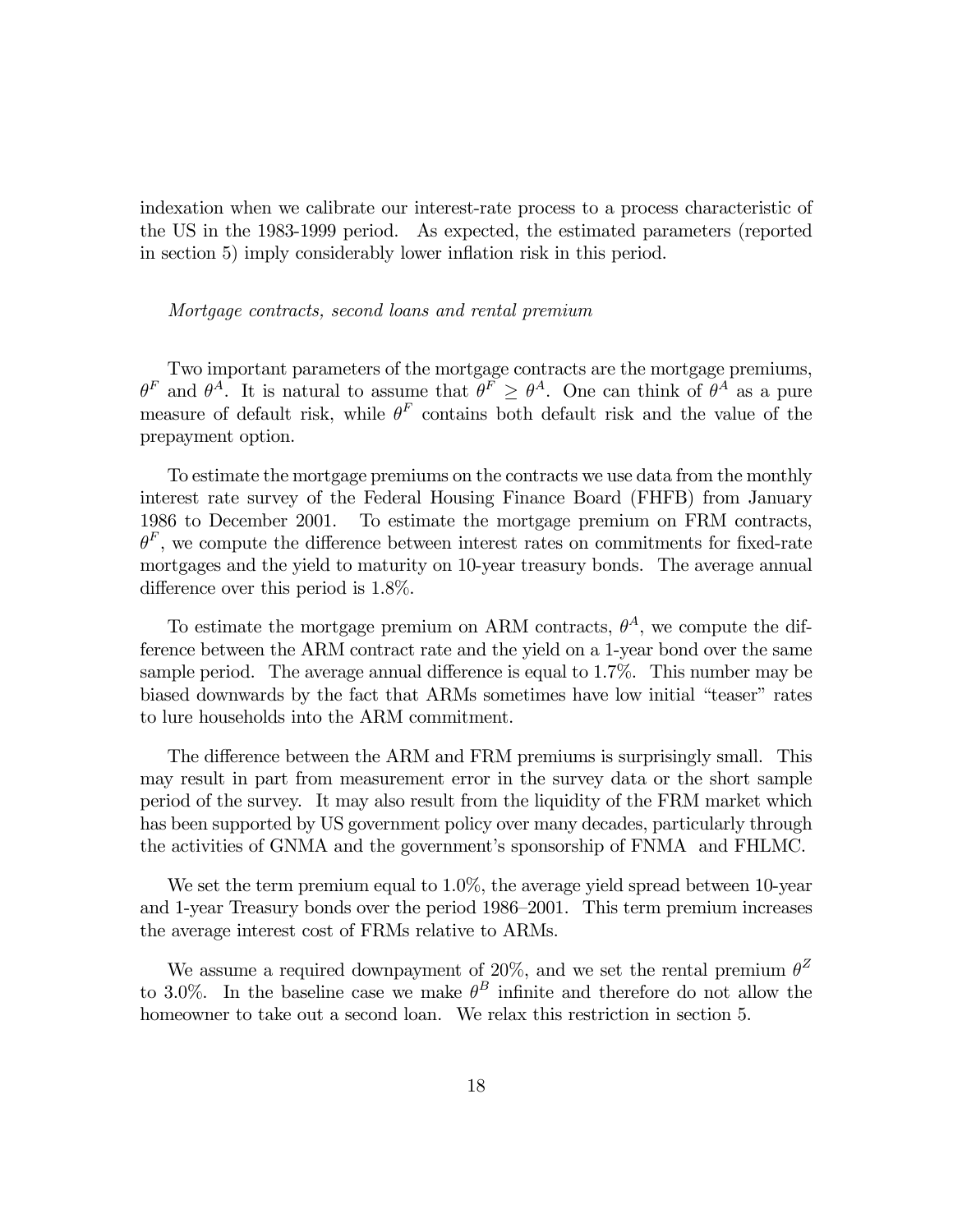#### House prices

We use house price data from the PSID for the years 1970 through 1992. As with income the self assessed value of the house was deflated using the Consumer Price Index, with 1992 as the base year, to obtain real house prices. We drop observations for households who reported that they moved in the previous two years since the house price reported does not correspond to the same house. In order to deal with measurement error we drop the observations in the top and bottom five percent of real house price changes.

We estimate the average real growth rate of house prices and the standard deviation of innovations to this growth rate. Over the sample period real house prices grew an average of 1.6% per year. Part of this increase is due to improvements in the quality of houses, which cannot be separated from other reasons for house price appreciation using PSID data. The annualized standard deviation of house price changes is 11.5%, a value comparable to those reported by Case and Shiller (1989) and Poterba (1991).

We consider two alternative house sizes. In the benchmark case the household purchases a house costing \$187,500 using a \$150,000 mortgage and paying \$37,500 down. (The downpayment is assumed to come from prior savings or transfers from family members, rather than from current income.) In an alternative case, the household purchases a smaller house costing \$125,000 using a \$100,000 mortgage and a \$25,000 downpayment.

#### Labor income

To estimate the income process, we follow Cocco, Gomes, and Maenhout (1999). We use the family questionnaire of the Panel Study on Income Dynamics (PSID) to estimate labor income as a function of age and other characteristics. In order to obtain a random sample, we drop families that are part of the Survey of Economic Opportunities subsample. Only households with a male head are used, as the age profile of income may differ across male- and female-headed households, and relatively few observations are available for female-headed households. Retirees, nonrespondents, students, and homemakers are also eliminated from the sample.

Like Cocco, Gomes, and Maenhout (1999) and Storesletten, Telmer, and Yaron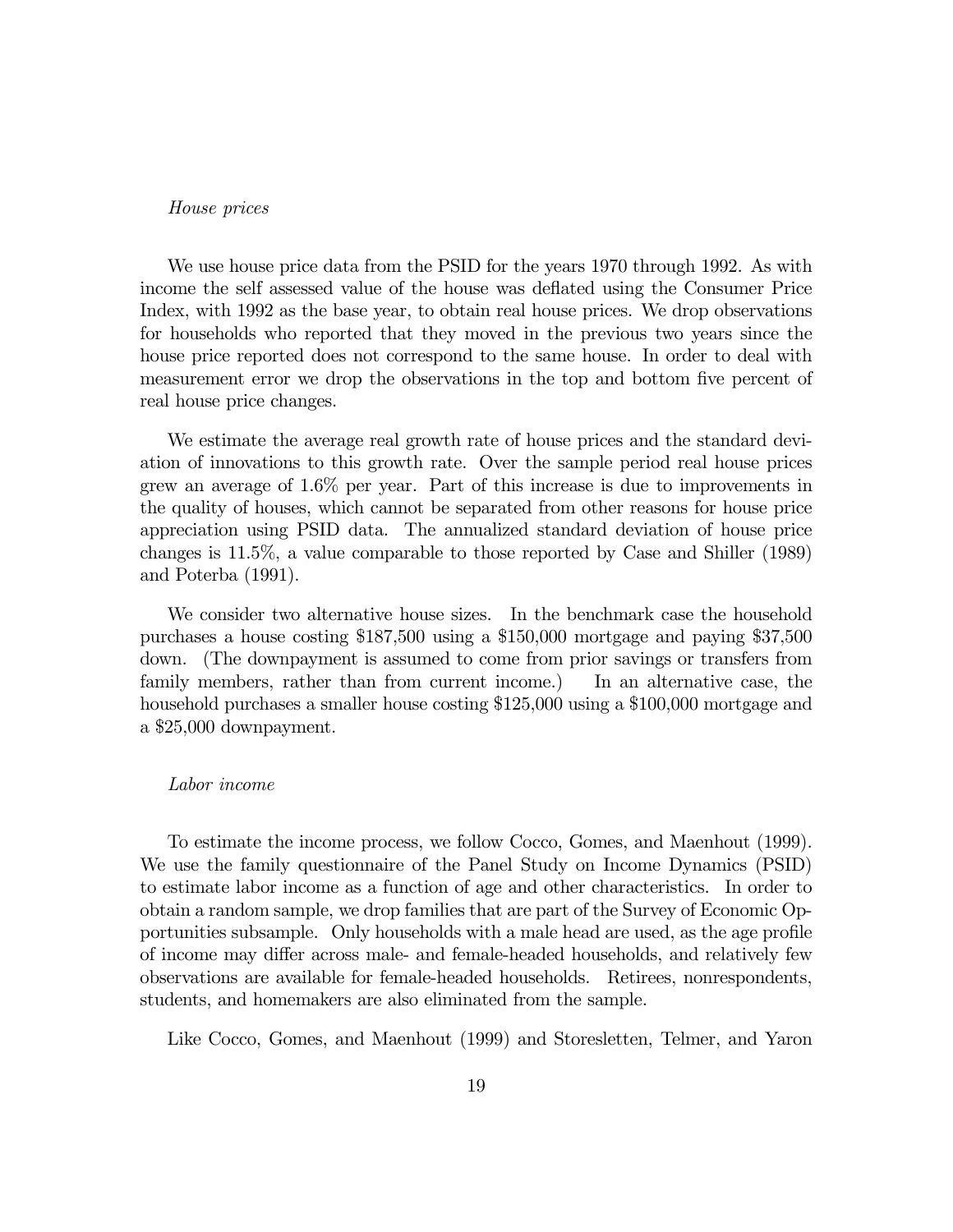(2003), we use a broad definition of labor income so as to implicitly allow for insurance mechanisms–other than asset accumulation–that households use to protect themselves against pure labor income risk. Labor income is defined as total reported labor income plus unemployment compensation, workers compensation, social security, supplemental social security, other welfare, child support and total transfers (mainly help from relatives), all this for both head of household and if present his spouse. Observations which still reported zero for this broad income category were dropped.

Labor income defined this way is deflated using the Consumer Price Index, with 1992 as the base year. The estimation controls for family-specific fixed effects. The function  $f(t, Z_{it})$  is assumed to be additively separable in t and  $Z_{it}$ . The vector  $Z_{it}$  of personal characteristics, other than age and the fixed household effect, includes marital status, household composition, and the education of the head of the household.9 Figure 3 shows the fit of a third order polynomial to the estimated age dummies for singles and married couples with a high school education but no college degree. We use these age profiles for our calibration exercise. Average annual income for married couples is about 40% higher than income for singles, starting at around \$23,000 and peaking at \$32,000. This means that a house of given size is larger relative to income if it is owned by a single person.

The residuals obtained from the fixed-effects regressions of log labor income on  $f(t, Z_{jt})$  can be used to estimate  $\sigma_{\eta}^2$  and  $\sigma_{\omega}^2$ . Define  $l_{jt}^*$  as:

$$
l_{jt}^* \equiv l_{jt} - f(t, Z_{jt}).\tag{19}
$$

Equation (10) implies that

$$
l_{jt}^* = v_{jt} + \omega_{jt}.\tag{20}
$$

Taking first differences:

<sup>9</sup>Campbell, Cocco, Gomes, and Maenhout (2001) estimate separate age profiles for different educational groups. They also estimate different income processes for households whose heads are employed in different industries, or self-employed. In this version of the paper, we focus on a single representative income process for simplicity.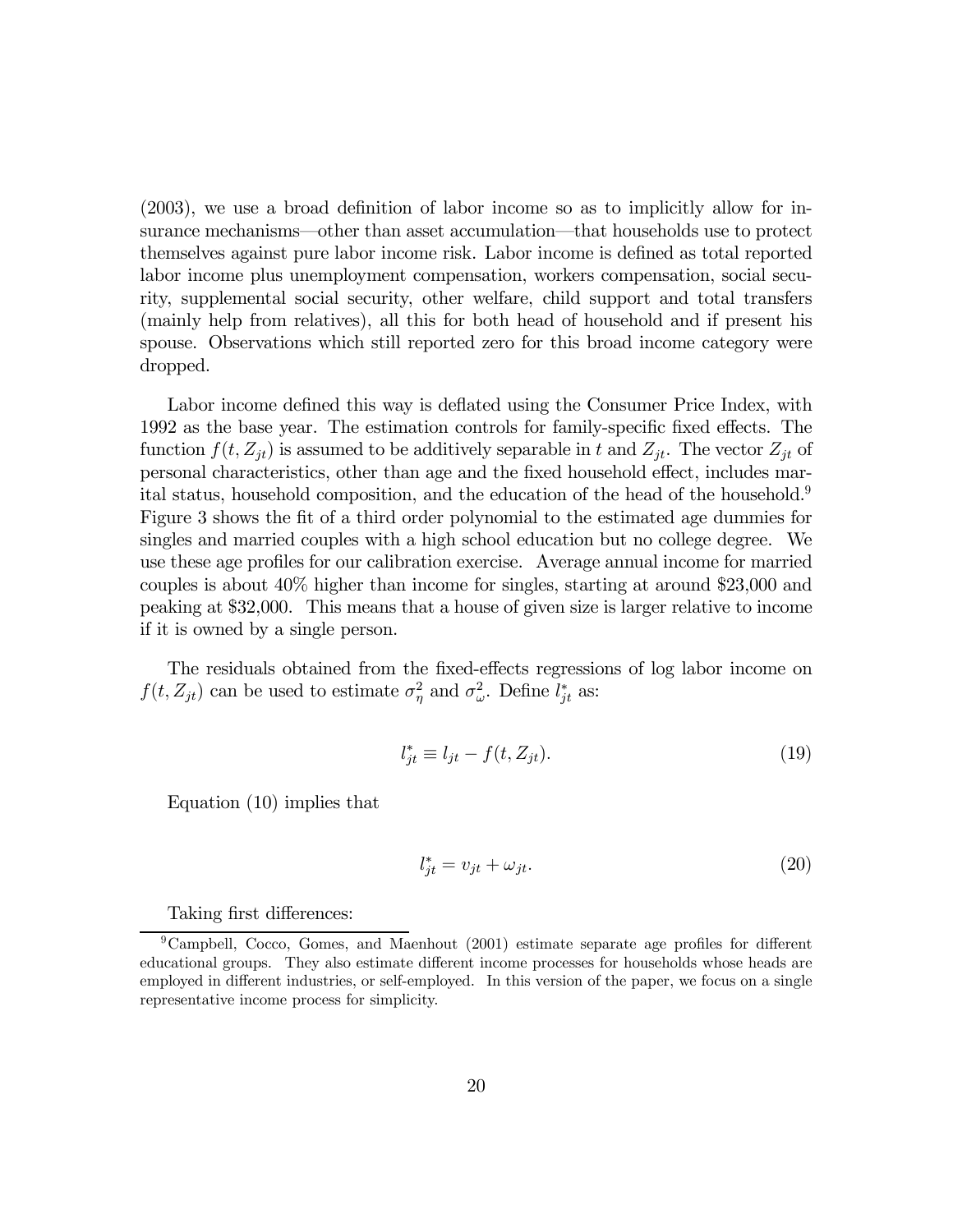$$
l_{jt}^* - l_{j,t-1}^* = v_{jt} - v_{j,t-1} + \omega_{jt} - \omega_{j,t-1} = \eta_{jt} + \omega_{jt} - \omega_{j,t-1}.
$$
 (21)

We consider several alternative methods for calibrating the standard deviations of the permanent and transitory shocks to income. One approach is to use the standard deviation of income innovations from (21), and the correlation between innovations to income and real house price growth, to obtain estimates for the standard deviations of  $\eta_{jt}$  and  $\omega_{jt}$ . The estimated correlation is 0.027, with a p-value of 2%. Recall that in the model, and for tractability, we have assumed that real house price growth is perfectly positively correlated with innovations to the persistent component of income, and has zero correlation with purely transitory shocks. This assumption, and the standard deviation of  $\eta_{jt} + \omega_{jt} - \omega_{j,t-1}$ , imply that  $\sigma_{\eta}$  and  $\sigma_{\omega}$  are 0.35% and 16.3% respectively. This estimate of  $\sigma_{\eta}$ , the standard deviation of permanent income shocks, seems too low. The reason is probably that measurement error biases our estimate of the correlation between house price and income growth downwards.

An alternative approach is to use household level data on income growth over several periods to estimate  $\sigma_{\eta}$  and  $\sigma_{\omega}$ . Following Carroll (1992) and Carroll and Samwick (1997), Cocco, Gomes, and Maenhout (1999) estimate that  $\sigma_{\eta}$  and  $\sigma_{\omega}$  are 10.3% and 27.2% respectively. Storesletten, Telmer, and Yaron (2003) have reported similar numbers.<sup>10</sup>

These numbers may be somewhat inflated by measurement error in the PSID. A large standard deviation for permanent income growth is particularly problematic for our model of mortgage choice because we assume a house of a fixed size and ignore the possibility that the household will choose to move to a larger or smaller house. This implies for example that our model will tend to overpredict default rates when permanent income is volatile.

To avoid this difficulty we use a third calibration approach. We assume that all shocks to permanent labor income are aggregate shocks, so that idiosyncratic income risk is purely transitory. This assumption is consistent with the fact that aggregate labor income appears close to a random walk (Fama and Schwert 1977, Jagannathan and Wang 1996). In this case  $\sigma_n$  can be estimated as in Cocco, Gomes, and Maenhout (1999) by averaging across all individuals in our sample and taking the

 $10$ There is a large literature in empirical labor economics that estimates similar parameters, sometimes allowing them to vary over time. See for example Abowd and Card (1989), Gottschalk and Moffitt (1994), or MaCurdy (1982).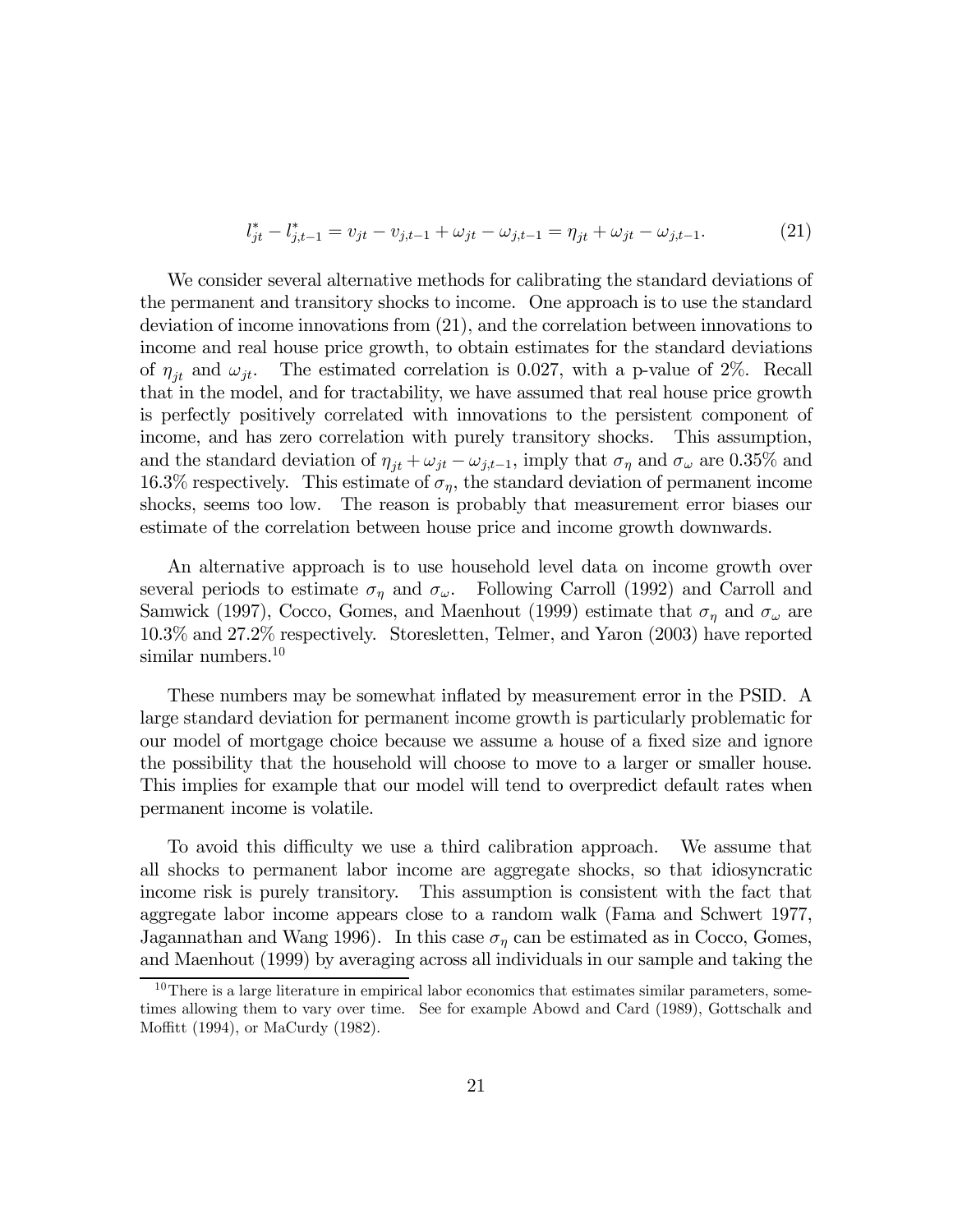standard deviation of the growth rate of average income. Following this procedure we estimate  $\sigma_{\eta}$  equal to 2.0%. For our baseline case we set  $\sigma_{\omega}$  equal to 14.1% (20%) over two years), which implies a correlation of house price growth with total income growth of about 0.1. Given the somewhat arbitrary nature of these decisions, we are careful to do sensitivity analysis with respect to the income growth parameters. We consider a higher transitory standard deviation of 24.8% (35% over two years) in the tables reported below, and in addition we have recomputed some results for a higher permanent standard deviation of 5% with similar results to those reported.

In the baseline case we set the correlation between transitory labor income shocks and innovations to expected inflation,  $\varphi$ , equal to zero.

#### Taxation

The PSID contains information on total estimated federal income taxes of the household. We use this variable to obtain an estimate of  $\tau$ . Dividing total federal taxes by our broad measure of labor income and computing the average across households, we obtain an average tax rate of 10.3%. This number underestimates the effect of taxation because the PSID does not contain information on state taxes, and because our model abstracts from the progressivity of the income tax. To roughly compensate for these biases we set  $\tau$  equal to 20%. All the calibrated parameters are summarized in Table 1.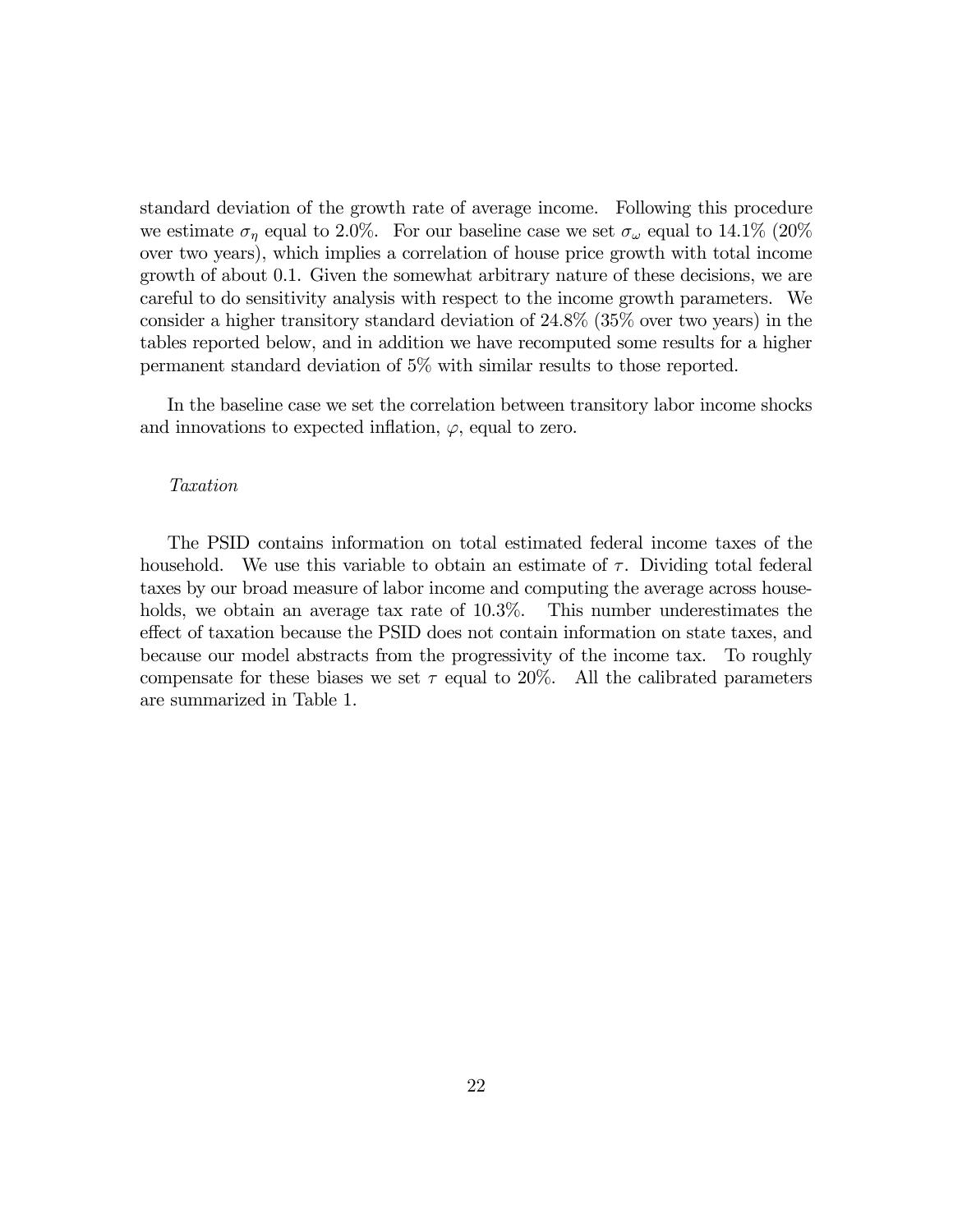# 3 Alternative Nominal Mortgages

We now use our model to compare fixed and adjustable rate nominal mortgages. We do so by calculating optimal consumption and refinancing plans, and the associated lifetime expected utilities, under alternative FRM and ARM contracts. We are particularly interested in the effects of house size, income risk, and the level of income on behavior and welfare. Accordingly we consider two alternative house sizes–\$125,000 and \$187,500, corresponding to mortgages of \$100,000 and \$150,000, respectively– two levels of transitory income risk–annual standard deviations of 0.141 and 0.248– and two income levels–calibrated for a couple and a single person.

One way to get a sense for the size of these mortgages in relation to income is to calculate the ratio of total mortgage payments to income, both in the first year of the mortgage and averaged over the life of the mortgage. We have done this for the ARM, averaging across different levels of interest rates. For a couple, the payment on a \$100,000 mortgage amounts to 36% of income in the first year and 16% of income on average over the life of the mortgage, while the payment on a \$150,000 mortgage is 53% of income initially and 24% of income on average. For a single, these mortgages are more burdensome. A \$100,000 mortgage costs 50% of income initially and 22% on average, while a \$150,000 mortgage is an extreme case that costs 75% of income initially and 33% on average.

As a first step towards a welfare analysis, Figure 4 plots the distribution of realized lifetime utility, based on simulation of the model across one thousand households. Each household is assumed to have to finance a \$150,000 mortgage on a \$187,500 home using either an ARM, or an FRM with a \$1,000 refinancing cost. In the top panel of the figure the household has a couple's income, while in the bottom panel the household has a smaller single person's income. In both cases the lower standard deviation of income growth, 0.141, is assumed.

Figure 4 shows that ARMs have substantial advantages for most households. For couples, an ARM delivers higher utility everywhere in the utility distribution. For singles, with lower income relative to house size, households in the upper part of the utility distribution are better off with an ARM, but a few households at the lower end of the distribution are substantially worse off. These results reflect the chief disadvantage of an ARM, the cash-flow risk that ARM payments will rise suddenly, exhausting bufferstock savings and forcing an unpleasant cutback in consumption. This risk is important when the mortgage is large relative to income.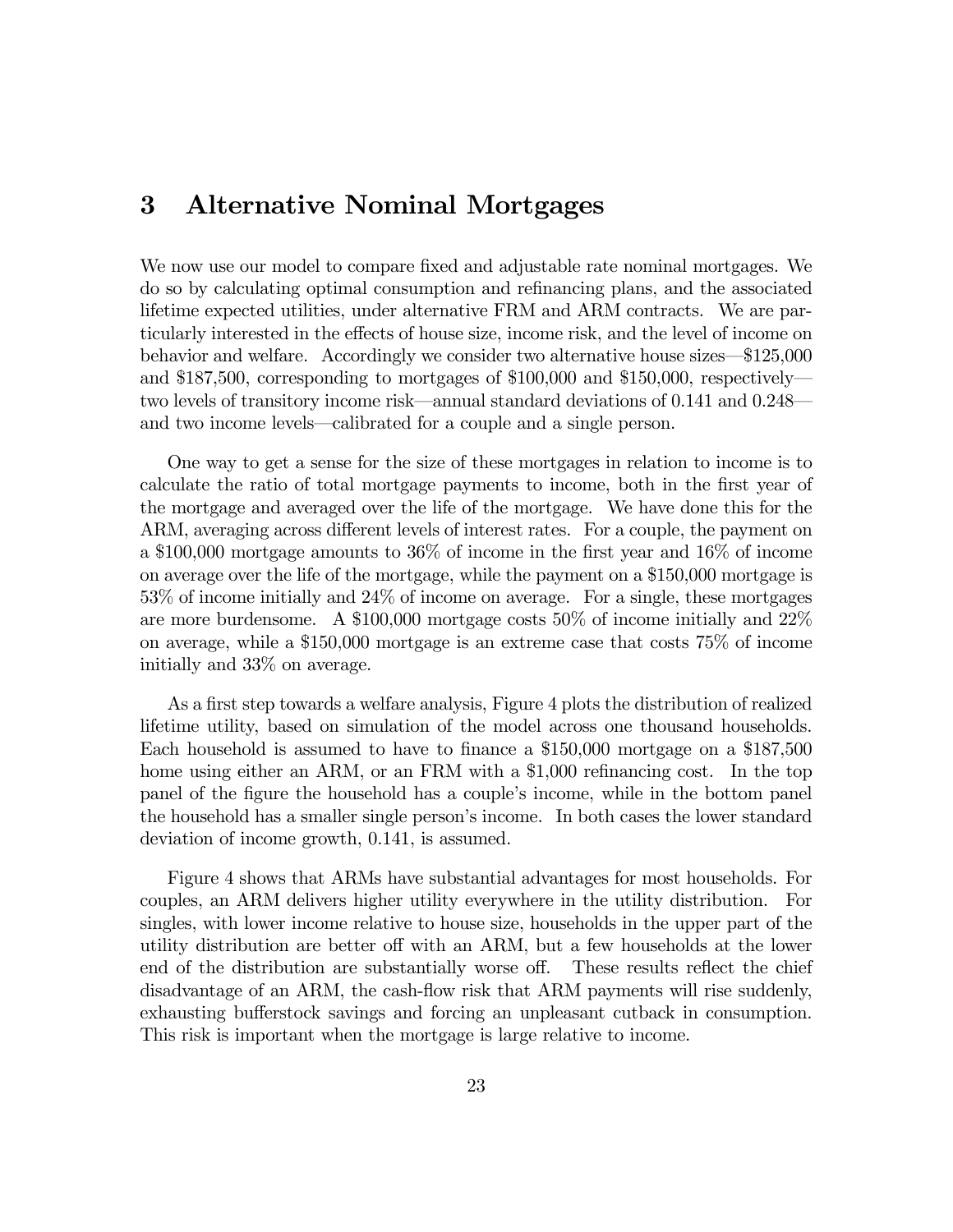### Default

The cash-flow risk in ARM payments also implies that the proportion of households who choose to default on each loan tends to be higher under an ARM than under a FRM. Default rates are extremely low for couples, but Figure 5 plots cumulative default rates for singles with low income risk (dashed lines) and high income risk (solid lines) respectively. It is important to note that these default rates are obtained from simulating the behavior of households who differ in their history of shocks to interest rates, labor income and house prices. Households choose to default when faced with negative labor income shocks, so that bufferstock savings become low, and with negative house price shocks, so that home equity becomes negative. In a simulation scenario in which house prices and labor income shocks are mainly positive (negative) default rates are lower (higher). Figure 5 shows cumulative default over the life cycle. Since the risk in mortgage payments is higher early in life when buffer-stock savings are smaller, default occurs mainly within the first eight years of the contract.

There are some differences in the circumstances that trigger default under each mortgage contract. While low labor income and house prices trigger default for both types of contract, households with ARMs choose to default when current interest rates and therefore current mortgage payments are high. They do so because default allows them to avoid paying down the principal of their mortgage, and this reduction in payments is particularly valuable when interest rates are high. Households with FRMs, on the other hand, choose to default when current interest rates are low and expected to rise. In these circumstances borrowing constraints are more severe under the FRM contract than in the rental market, because the FRM mortgage payment is based on the long-term interest rate while the rental payment is based on the current short-term interest rate.

## Refinancing

Figure 5 also shows the cumulative refinancing of FRMs by singles with low income risk. The refinancing rate is slightly higher for singles with high income risk, and for couples, because these households accumulate larger savings and thus are more readily able to afford the \$1,000 refinancing cost. Over the life of the mortgage, about 45% of households refinance their mortgages; almost all of this refinancing activity takes place within the first 20 years of the mortgage, since late refinancing reduces interest payments on a smaller principal balance for fewer years but incurs the same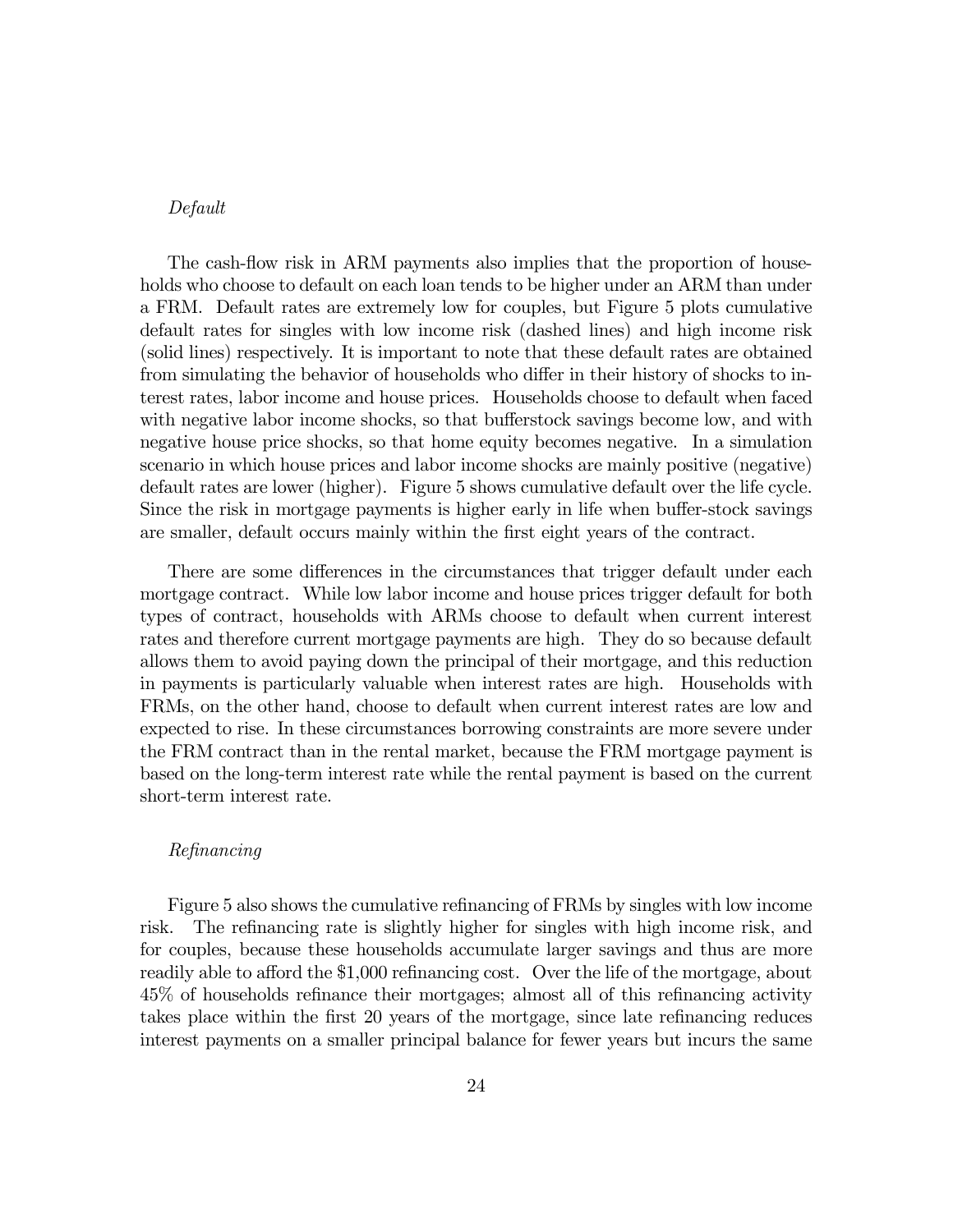fixed cost as early refinancing. The timing of refinancing is somewhat sensitive to the constraint we have imposed, that homeowners must have positive home equity in order to refinance. If we relax this constraint we get higher refinancing in the very early years of the mortgage, but the difference diminishes over time and is only about 1% after 12 years. This reflects the fact that house prices increase on average, while outstanding mortgage principal diminishes, so that very few households are likely to have persistently negative home equity.

#### Consumption behavior

Table 2 reports the average consumption growth rate and the standard deviation of consumption growth for households with ARMs, nominal FRMs that allow refinancing, and nominal FRMs without a refinancing option. The top panel of the table is for a couple, while the bottom panel is for a single. Within each panel, we consider a small or large house, and low or high income risk. Average consumption growth rates are very similar for all mortgages, since they depend largely on the hump-shaped profile of labor income in the presence of borrowing constraints. In one case with a large house relative to income the average consumption growth rate is higher for an ARM, reflecting precautionary savings to guard against the cash-flow risk of the ARM. The form of the mortgage has a larger effect on the volatility of consumption growth. Volatility is lowest with an ARM, higher with a refinancing FRM, and highest with a non-refinanceable FRM. These numbers reflect the dominance of wealth risk over income risk in determining consumption volatility over the life cycle.

#### Welfare analysis

Table 3 summarizes the welfare implications of these numbers. The table reports the welfare provided by a FRM, with or without a refinancing option, relative to an ARM. We calculate welfare using a standard consumption-equivalent methodology. For each mortgage contract we compute the constant consumption stream that makes the household as well off in expected utility terms, and then measure the change in this equivalent consumption stream across mortgage contracts. In all the cases we consider, the ARM is the best available mortgage contract. The welfare consequences of this can be very large, reflecting the importance of the mortgage decision in the financial life of a household. If we consider a couple with low income risk and a large \$187,500 house as a benchmark case, the couple is 5.96% worse off with a nominal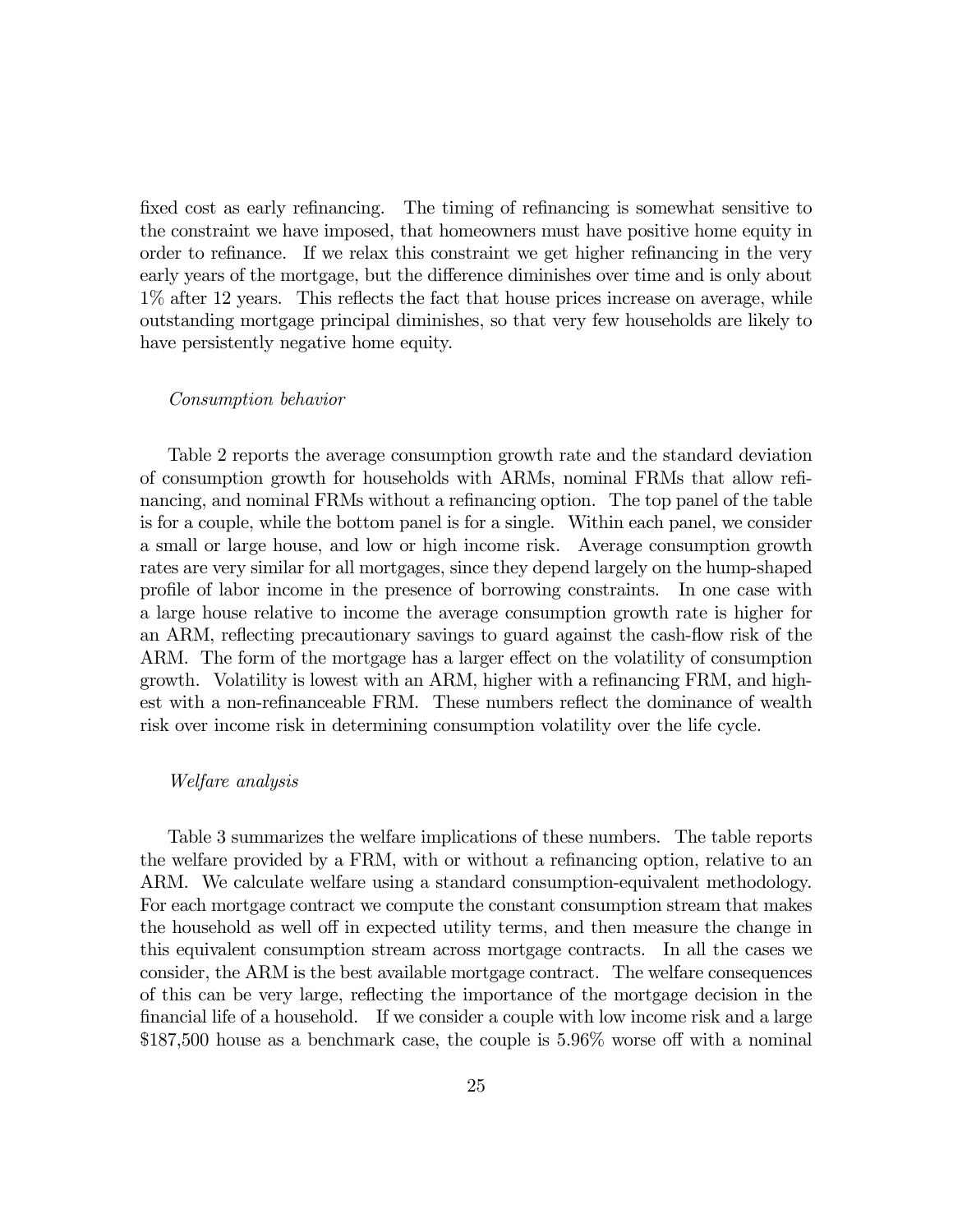FRM that allows cheap refinancing, and 6.79% worse off with a FRM that prohibits refinancing.

The welfare advantage of the ARM diminishes when the house is large relative to income and when income is volatile. In the extreme case of a single with high income risk and a large house, the household is only 1.03% worse off with a refinanceable FRM than with an ARM. This reflects the fact that the cash-flow risk of an ARM is disproportionately more important when labor income is risky and the house is large relative to income.

By comparing welfare levels across FRMs with alternative refinancing costs, we can obtain the value of the option to refinance. In the benchmark case this option is worth 0.83% of consumption; it becomes more valuable when the house is large relative to income, and when income is risky. Note that these numbers assume a fixed FRM rate even while changing the cost of refinancing, and thus they do not impose a zero-profit condition on mortgage lenders.

All the numbers in Table 3 are averages across states of the world with high and low interest rates. We have also calculated expected utility conditional on an initial interest rate. As one would expect, the ARM is even more advantageous if the interest rate is initially low, since in this case the ARM has a lower cost in the early years when borrowing constraints are most severe. The FRM is more attractive if the interest rate is initially high; in the benchmark case a couple will slightly prefer an ARM even with a high initial interest rate, but a single will strongly prefer a FRM. Thus our model implies that households' financing decisions should be sensitive to the slope of the term structure. As we discussed in the introduction, the time-series behavior of US mortgage financing does not match this prediction. However our ability to explore this issue is limited by the fact that our discretized model allows only two possible levels of interest rates.

## Bank profits

Using (16) we have calculated the average annual profit of lenders of funds under each mortgage contract, assuming that the bank borrows funds at the one-period riskless interest rate. In the benchmark case of a couple with low income risk and a large house, the average annual profit is \$745 for the ARM and \$1218 for a refinanceable FRM. The higher average profit on the FRM comes from the term premium that banks earn by borrowing short and lending long; of course, this term premium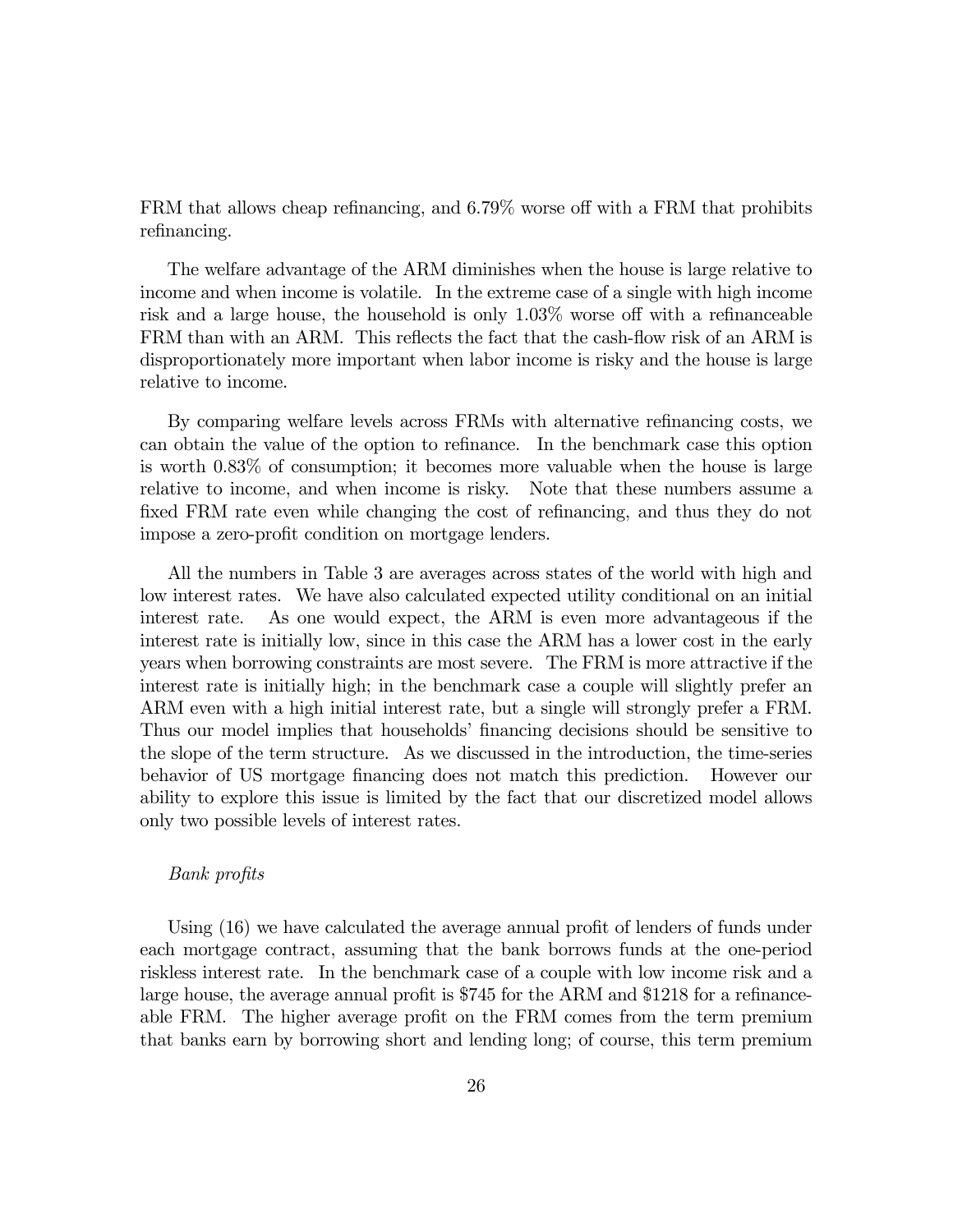can be regarded as compensation for the risk that banks take when they mismatch the maturity of their borrowing and lending.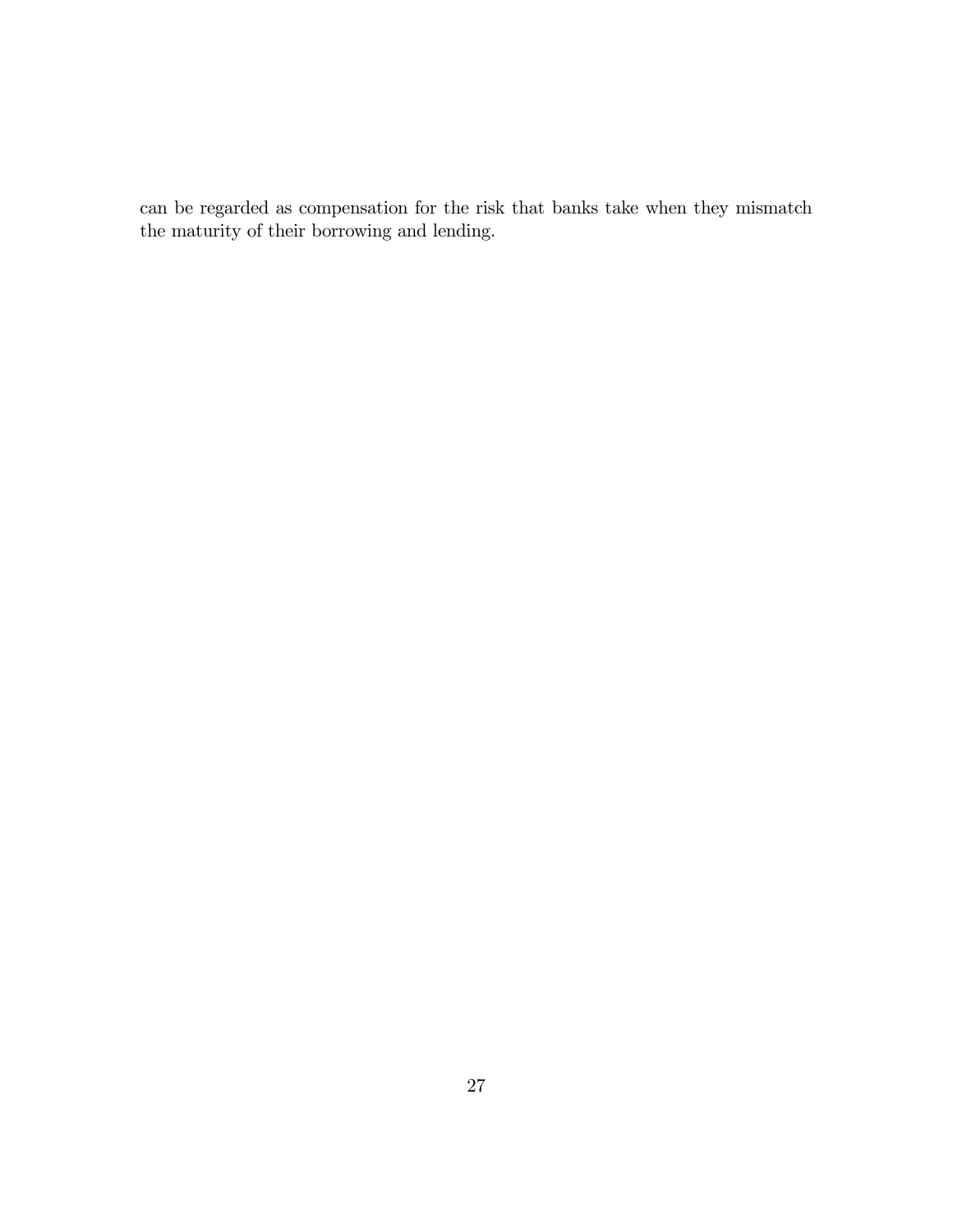# 4 Inflation-Indexed Mortgages

In this section we investigate the welfare properties of inflation-indexed mortgages. In principle an inflation-indexed FRM can offer the wealth stability of an ARM, together with the income stability of an FRM; it should therefore be a superior vehicle for household risk management.

We consider inflation-indexed FRM contracts in which the interest rate is fixed in real terms. We study the welfare properties of a standard inflation-indexed FRM contract, with constant real mortgage payments, and also those of an inflation-indexed mortgage whose real payments diminish at the average rate of inflation. We do so because our investor is borrowing constrained; one of the advantages of the standard inflation-indexed FRM contract, relative to the nominal FRM and ARM contracts, is that real payments are lower early in life, when borrowing constraints are more severe. This advantage of the standard inflation-indexed contract is conceptually distinct from the risksharing advantage of indexation. Thus, to obtain a pure measure of the risksharing advantage of indexation we consider an inflation-indexed mortgage whose real payments diminish at the average rate of inflation.

#### Inflation-indexed mortgage terms

If in period one household  $\dot{\jmath}$  chooses an inflation-indexed FRM with fixed real payments, and the current real interest rate on an inflation-indexed FRM contract with maturity T is  $R_{T_1}^I$ , then in each subsequent period the household must make a real mortgage payment,  $M_{jt}^I$ , of:

$$
M_{jt}^I = \frac{(1 - \lambda)P_{j1}^H \overline{H_j}}{\sum_{j=1}^T (1 + R_{T,1}^I)^{-j}}.
$$
\n(22)

Real mortgage payments are fixed at mortgage initiation, and nominal payments increase in proportion to the price level  $P_t$ . Thus, unlike a nominal FRM, the real capital value of an inflation-indexed mortgage is not sensitive to inflation.

For the inflation-indexed mortgage contract we ignore the possibility of refinancing. Given our assumption that real interest rate variation is transitory, the gains from refinancing in our model would be fairly small, and even a small monetary refinancing cost would prevent households from exercising their option. In reality, even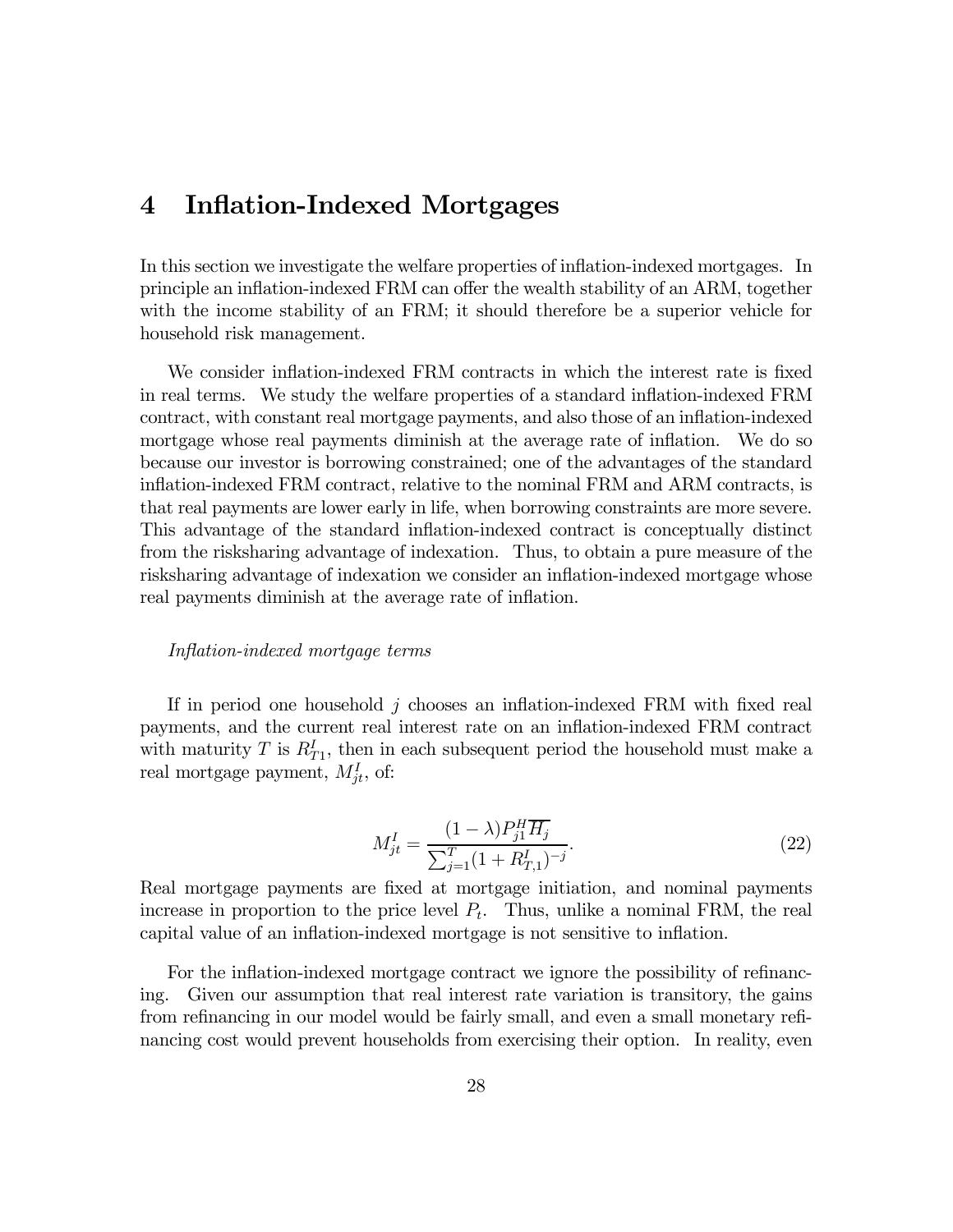with persistent real interest rates, the possibility of refinancing an inflation-indexed contract is likely to be only a minor feature of the contract, given the low volatility of the real interest rate compared with that of nominal yields.

We assume that the date  $t$  real interest rate on an inflation-indexed FRM is given by:

$$
R_{T-t+1,t}^I = R_{T-t+1,t} + \theta^I,\tag{23}
$$

where  $\theta^I$  is a constant mortgage premium over the yield on a  $(T - t + 1)$ -period real bond,  $R_{T-t+1,t}$ , which is determined by the expectations theory of the term structure applied to log real interest rates. We assume that there is no log term premium for long-term real bonds, that is, that the real term structure is flat on average. This is consistent with the observed behavior of real yields on Treasury inflationprotected securities since their issue in 1997 (Roll 2003). Since we do not allow for the possibility of refinancing the inflation-indexed FRM contract we set  $\theta^I$  equal to the ARM premium of 1.7%. This premium compensates the mortgage lender for the initiation cost of the mortgage and for default risk.

In the inflation-indexed mortgage with real payments which diminish at the average rate of inflation we have that:

$$
M_{jt}^D = \frac{M_{j,t-1}^D}{1+\mu},\tag{24}
$$

where  $M_t^D$  is the date t real mortgage payment and  $\mu$  is average inflation. The interest rate or internal rate of return for this mortgage contract is assumed to be equal to that for the standard inflation-indexed FRM.

## Consumption behavior, default, and bank profits

The standard inflation-indexed mortgage with constant real payments eases the household's borrowing constraints. The real payments under this contract are lower than the required real payments on nominal mortgages early in life, when borrowing constraints are more severe. A measure of the degree to which investors are borrowing constrained is consumption growth. Table 4 shows that in the benchmark case the average consumption growth rate under the inflation-indexed contract with constant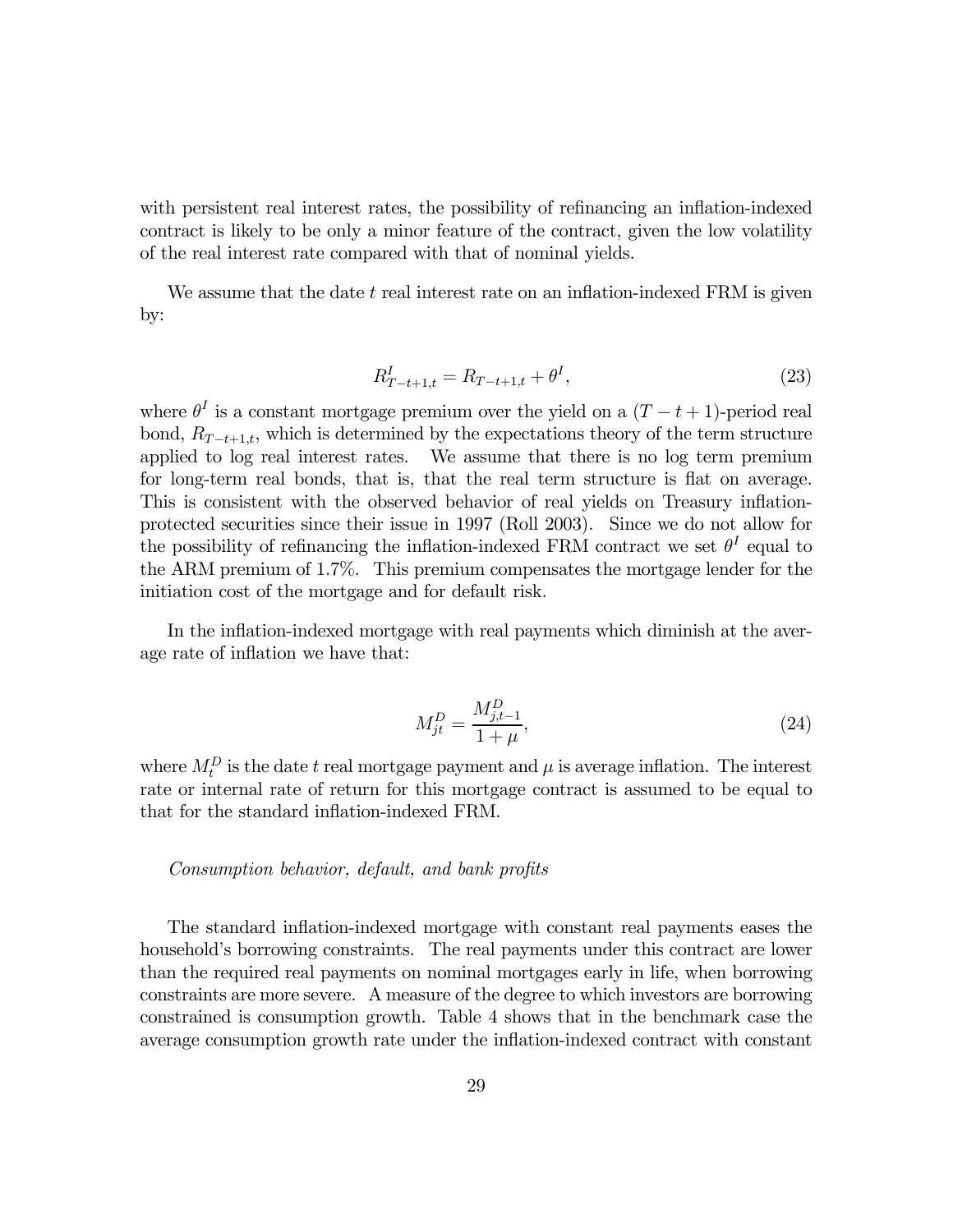real payments is only 0.8% compared to 2.0% with an ARM or a nominal FRM. Because the inflation-indexed mortgage allows households to remain in debt later in life, it increases the effect of income risk on consumption; thus the standard deviation of consumption growth is actually higher with this contract than with an ARM.

The inflation-indexed mortgage with declining real payments has a much smaller effect on average consumption growth. There is some reduction in the average consumption growth rate for households with high income risk and large houses, reflecting the fact that known real mortgage payments require smaller bufferstocks and generate less precautionary saving than the random real payments required by ARMs. The major effect of an inflation-indexed mortgage with declining real payments is to reduce the volatility of consumption growth, since this mortgage eliminates both the wealth risk of the nominal FRM and the income risk of the ARM.

The inflation-indexed FRM also reduces default risk. For the parameter values we have considered, households with inflation-indexed mortgages never default. Average annual profits of lenders are \$1081 for the standard inflation-indexed mortgage, and \$971 for the mortgage with declining real payments. These profits are higher than those for the ARM. In equilibrium these lower default rates and higher profits might be translated into lower inflation-indexed mortgage premiums, which would further benefit households.

### Welfare analysis

Figure 4 plots the distribution of realized lifetime utility for households with inflation-indexed FRMs with constant or declining real payments. The figure shows that the welfare gains of inflation-indexed mortgages are substantial for both couples and singles. The gains are particularly large for households at the bottom of the welfare distribution, but there are benefits to households across the distribution. The inflation-indexed mortgage with constant real payments is always superior to the mortgage with declining real payments.

Table 5 shows the average welfare gains of the inflation-indexed mortgages relative to the ARM in the form of standard consumption-equivalent variations. For ease of reference the earlier comparison of the nominal FRM with the ARM is repeated here. In the benchmark case of a couple with a \$187,500 house and low income risk, the inflation-indexed mortgage with constant real payments offers a welfare gain over an ARM equivalent to 3.95% of consumption. The welfare gain increases with house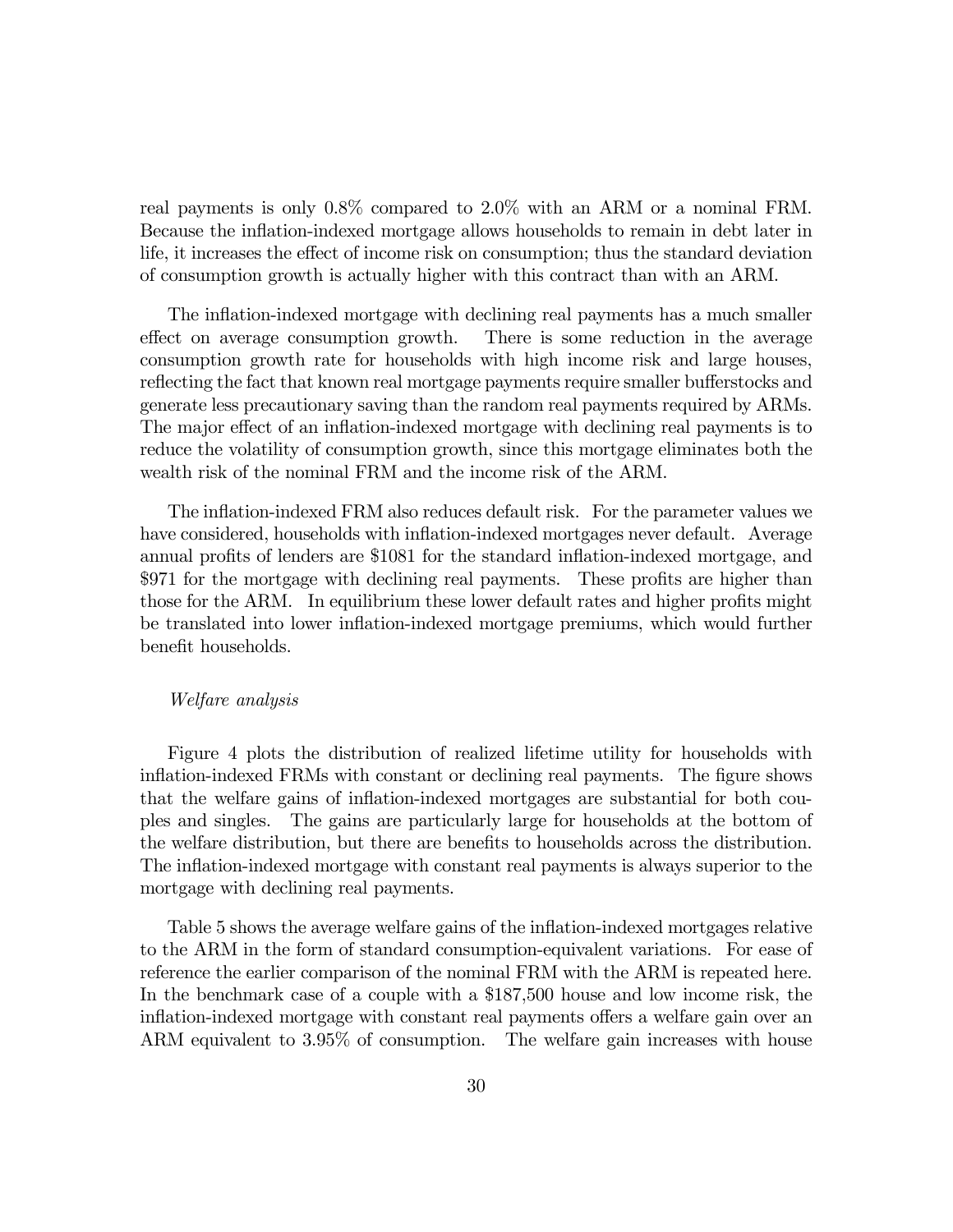size and with income risk, since ARMs are particularly problematic with large houses and risky income. In the extreme case of a single with a large house and high income risk, the welfare gain of inflation indexation exceeds 36% of consumption.

Comparing the two inflation-indexed contracts, we see that the average welfare gains of the contract with declining real mortgage payments are considerably smaller than those of the mortgage contract with fixed real payments, but they remain positive in every case we consider. In the benchmark case Table 5 shows that households are on average 0.91% better off with a declining inflation-indexed FRM than with an ARM. Again the welfare gains increase dramatically with house size and income risk.

These results imply that with substantial inflation risk of the sort we have estimated for the 1962—1999 period, the risksharing advantages of indexation are very large. Households would be able to manage their lifetime risks much more effectively if they had access to inflation-indexed mortgage contracts. Of course, these results depend on the parameters we have estimated. In the next section we assess the benefits of mortgage indexation for alternative parameterizations, including an income process in which nominal wages are temporarily sticky, and an interest-rate process characteristic of the US in the recent period of declining inflation.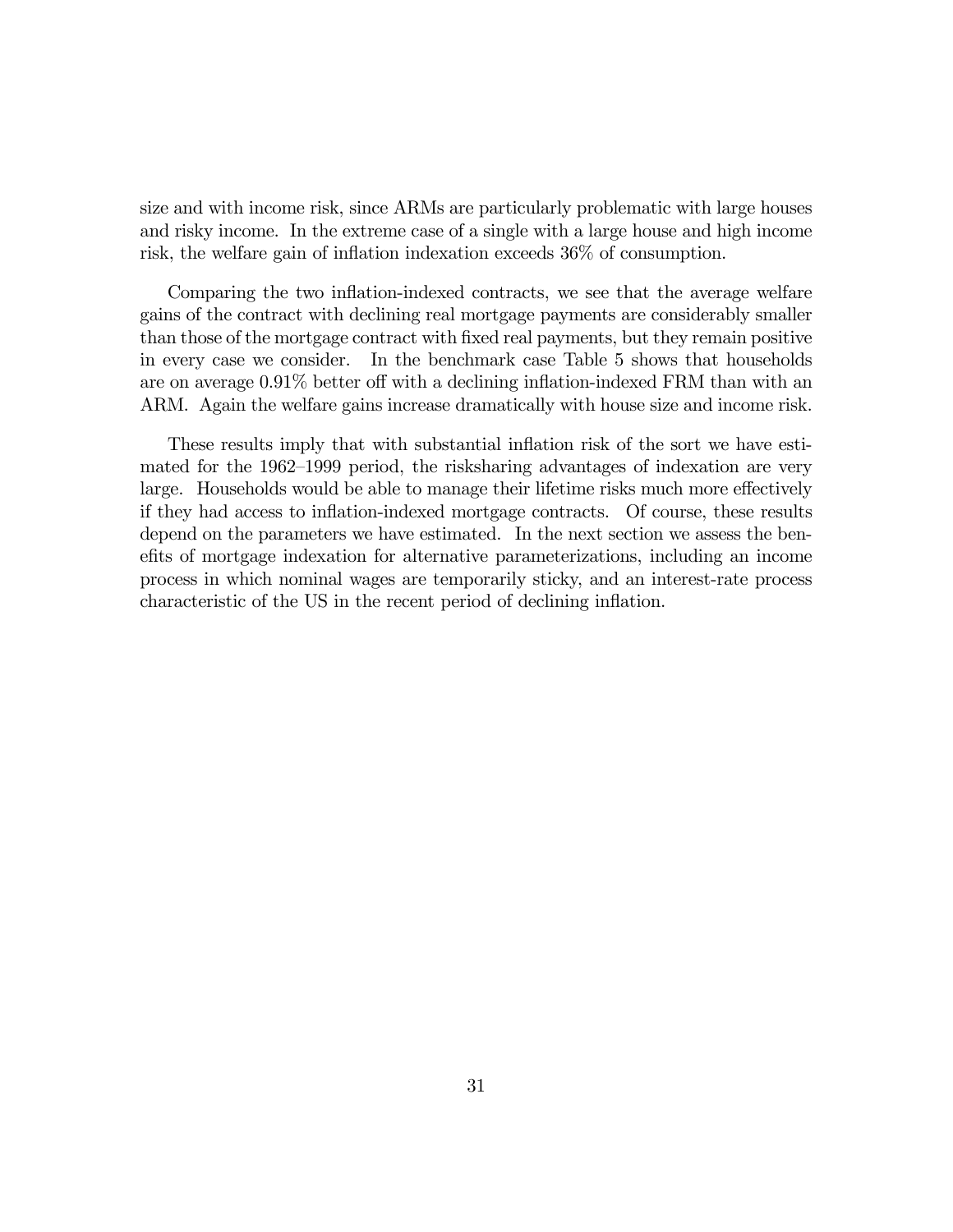# 5 Alternative Parameterizations

### Sticky nominal wages

When nominal wages are inflation-indexed, or equivalently when wages are fixed in real terms, the correlation between real labor income shocks and inflation shocks is zero. We have assumed this in our benchmark parameterization. However, in a world where implicit contracts tend to fix nominal, but not real wages, the correlation between inflation shocks and real labor income shocks is negative. In such a world households may demand nominal mortgage contracts because their wage contracts are nominal. To explore this coordination feature of nominal contracts we compute the welfare benefits of inflation-indexed mortgages when nominal wages are sticky.

Table 6 repeats the welfare comparison of nominal and inflation-indexed FRMs with ARMs for several alternative specifications. We consider the benchmark case of a couple with a large \$187,500 house and low income risk. The first row of the table repeats the numbers from Table 5 for this case. The second row shows the average welfare gains of nominal and inflation-indexed FRMs for a negative correlation coefficient of -1 between temporary real labor income shocks and inflation innovations. In the presence of negative correlation, a nominal ARM becomes much less attractive because positive inflation shocks drive up nominal interest rates and increase mortgage payments at times when real labor income is temporarily low. A nominal FRM becomes relatively more attractive, although for the benchmark case reported in Table 6 it does not dominate the ARM.

Negative correlation makes an inflation-indexed mortgage less attractive relative to a nominal FRM. The welfare difference between the inflation-indexed FRM with declining real payments and the nominal FRM is 6.87% in the benchmark case with a zero correlation, but only 4.68% with a correlation of -1. However the inflationindexed mortgage becomes more attractive relative to the ARM, which is particularly disfavored by nominal wage stickiness.

While these results are qualitatively unsurprising, it is striking that temporary nominal wage stickiness does not reverse the welfare ordering we found in the previous section, that inflation-indexed FRMs dominate ARMs, which in turn dominate nominal FRMs. To reverse that ordering we would need to assume nominal stickiness in the permanent component of labor income, which would imply that inflation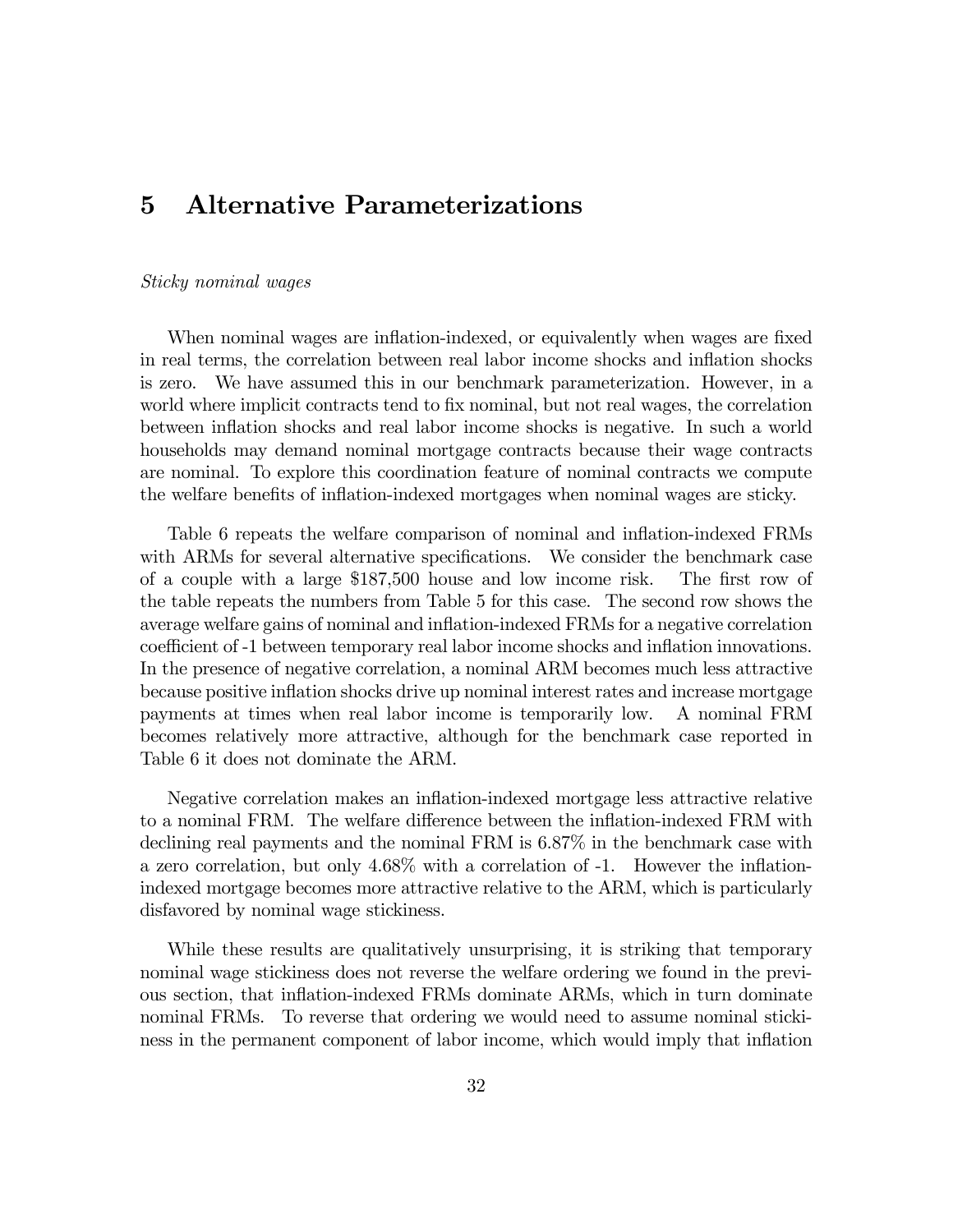shocks permanently reduce real labor income. Such an assumption is much more extreme than the temporary nominal stickiness we consider here.

### The Volcker-Greenspan monetary policy period

Clarida, Gali, and Gertler (2000) and Campbell and Viceira (2001) report considerably lower inflation risk during the period since 1983 in which Federal Reserve Chairmen Paul Volcker and Alan Greenspan have brought US inflation under control. We now assess the benefits of mortgage indexation when we calibrate our interest-rate process to a process characteristic of the US in the 1983-1999 period. For this period we find lower average inflation (3.4% as compared with 4.6%), less volatile inflation (a standard deviation of 1.2% as compared with 3.9%), less persistent inflation (an autoregressive parameter of 0.41 as compared with 0.75), a higher average real interest rate (3.1% as compared with 2.0%), and a less volatile real interest rate (a standard deviation of 1.6% as compared with 2.2%).

The third row of Table 6 changes the interest-rate parameters to those we calibrate for the 1983-1999 period. The first column shows that nominal FRMs are less attractive relative to ARMs than was the case in our benchmark model. Evidently the stabilization of inflation and interest rates has reduced the income risk of ARMs relatively more than the wealth risk of FRMs. The second and third columns show that inflation-indexed FRMs remain superior mortgage contracts, but the welfare gain is extremely small for the inflation-indexed FRM with declining real payments. It appears that the Volcker-Greenspan monetary policy has reduced the pure risk management advantages of inflation-indexed bonds to a low level.

### Second loans

We now study how allowing homeowners to take out second loans, if they have positive home equity, affects the benefits of mortgage indexation. The fourth row of Table 6 shows the welfare gains for a second loan premium,  $\theta^B$ , of 1% in annual terms. For tractability, in this case we eliminate the prepayment option on the nominal FRM. We see that the benefits of constant real payments are smaller when second loans are allowed, since these loans are an alternative way to relax the household's borrowing constraints. However second loans do not entirely eliminate the income risk of ARMs, because low house prices may coincide with low income and high inflation, in which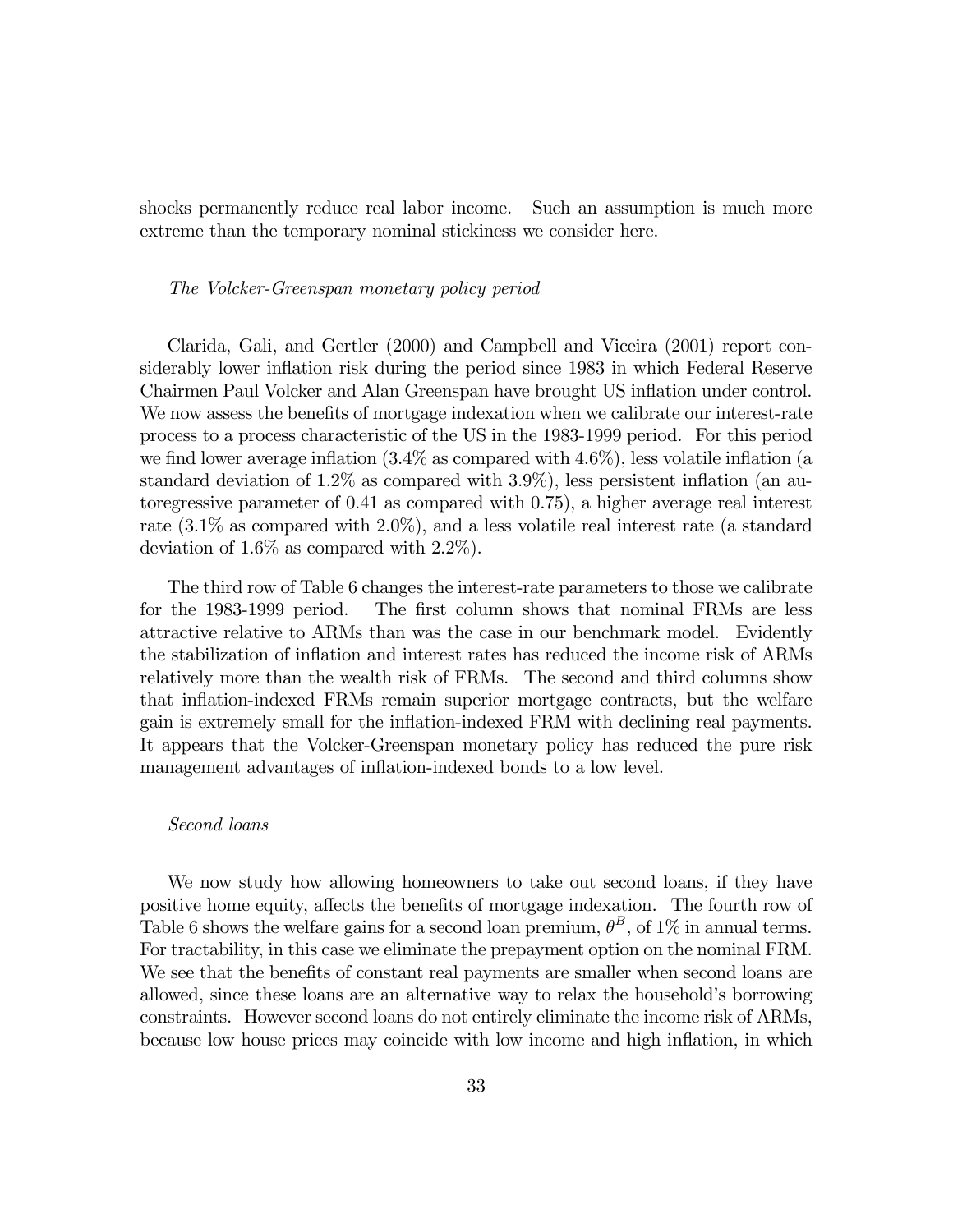case second loans are unavailable precisely when they would be most valuable. Thus our basic results survive the addition of second loans to our model.

### Moving probability

We have also solved our model assuming a moving probability equal to 0.10, meaning that the household moves on average once every ten years. Recall that in all the cases reported in earlier tables, the probability of moving is equal to zero. We find that the welfare gain of an ARM over a nominal FRM is higher when the moving probability is higher. If a homeowner knows he is highly likely to move in the near future, he is more likely to use the kind of mortgage that has the lower current interest rate. On average, this is the ARM or the inflation-indexed FRM since the nominal FRM has a higher yield spread that reflects the slope of the nominal term structure.

#### Consumption in default

Our results are sensitive to the assumption that we make about consumption in the event of a mortgage default. In the model we assume that in case of default the bank seizes the house and the household is forced into the rental market for the remainder of its life. We set the rental premium equal to the user cost of housing plus a constant rental premium,  $\theta^R$ , which in the benchmark parameterization is equal to 3%. The sixth and seventh rows of Table 6 consider lower and a higher values for the rental premium of 2% and 4% respectively. We interpret these as roughly capturing the effects of different default costs or exemption levels in the event of personal bankruptcy. From Table 6 we see that cheaper default makes a nominal FRM less attractive relative to an ARM, because it mitigates the income risk of the ARM. The benefits of FRM indexation are also reduced but remain substantial. Naturally, the cheaper is default the higher is the default rate.

These results suggest that in states or countries where bankruptcy is relatively cheaper one should observe, ceteris paribus, a higher proportion of households choosing ARMs. However we do not adjust the ARM premium  $\theta^A$  to compensate lenders for variations in the default rate caused by variations in the rental premium, and thus our results do not capture the full general equilibrium effect of the bankruptcy code.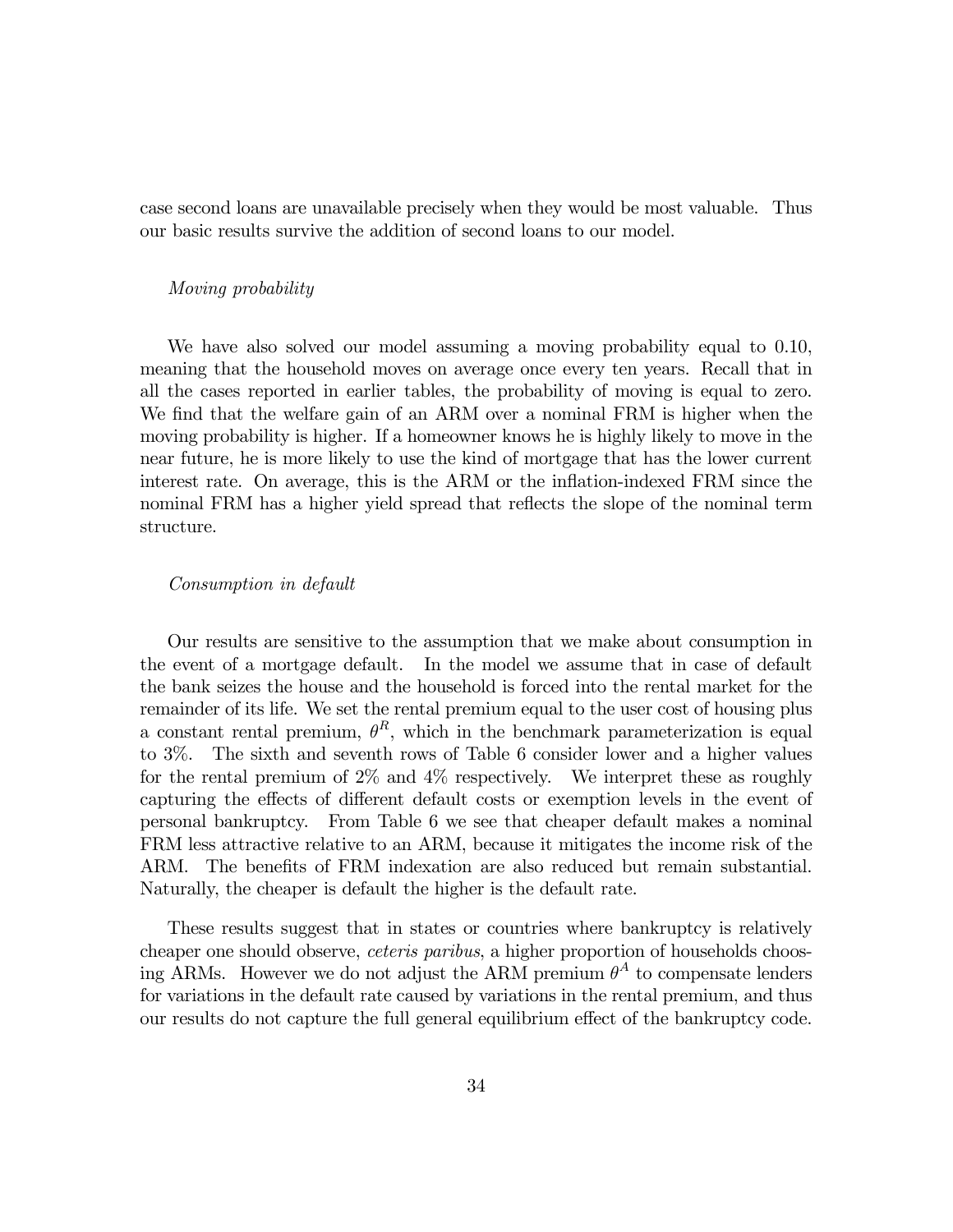#### Impatient and risk-averse households

In the eighth row of Table 6 we consider impatient investors with a higher time discount rate and a correspondingly smaller time discount factor of 0.90. Such investors accumulate a smaller buffer-stock of liquid financial assets, so they default more often and are more affected by the wealth risk of nominal FRMs and the income risk of ARMs. They gain more from inflation-indexation, even if real payments decline over time. They particularly benefit from the postponed payments of an inflation-indexed FRM with constant real payments.

In the ninth row of the table, we increase the risk aversion coefficient from 3 to 5. This causes households to become more concerned about the income risk of ARMs. The welfare advantage of ARMs over nominal FRMs diminishes, and the benefits of inflation-indexation increase. Much of the gain from inflation—indexation comes from improved risk management, but these households also have a strong preference for smooth consumption so they benefit from declining real mortgage payments.

#### Higher standard deviation of persistent income shocks

The tenth row of Table 6 shows the results for a higher standard deviation of permanent income shocks equal to 5%. The results are qualitatively similar to those for the benchmark case. The main quantitative difference is a reduced benefit of an inflation-indexed mortgage with constant real payments. This change is explained by the fact that with risky permanent income, the option to default becomes more valuable for the ARM and nominal FRM contracts relative to the inflation-indexed mortgage with constant real payments. Once again we do not adjust the ARM or FRM premium for variations in default caused by the change in the volatility of income, and thus our results reflect only a partial equilibrium, not a general equilibrium analysis.

#### ARM cap and floor

In the eleventh row of Table 6 we consider a hybrid ARM in which there is a cap of 2% on the annual increase in the interest rate, and a lifetime cap of 6% on the cumulative interest rate increase after mortgage initiation. These terms are fairly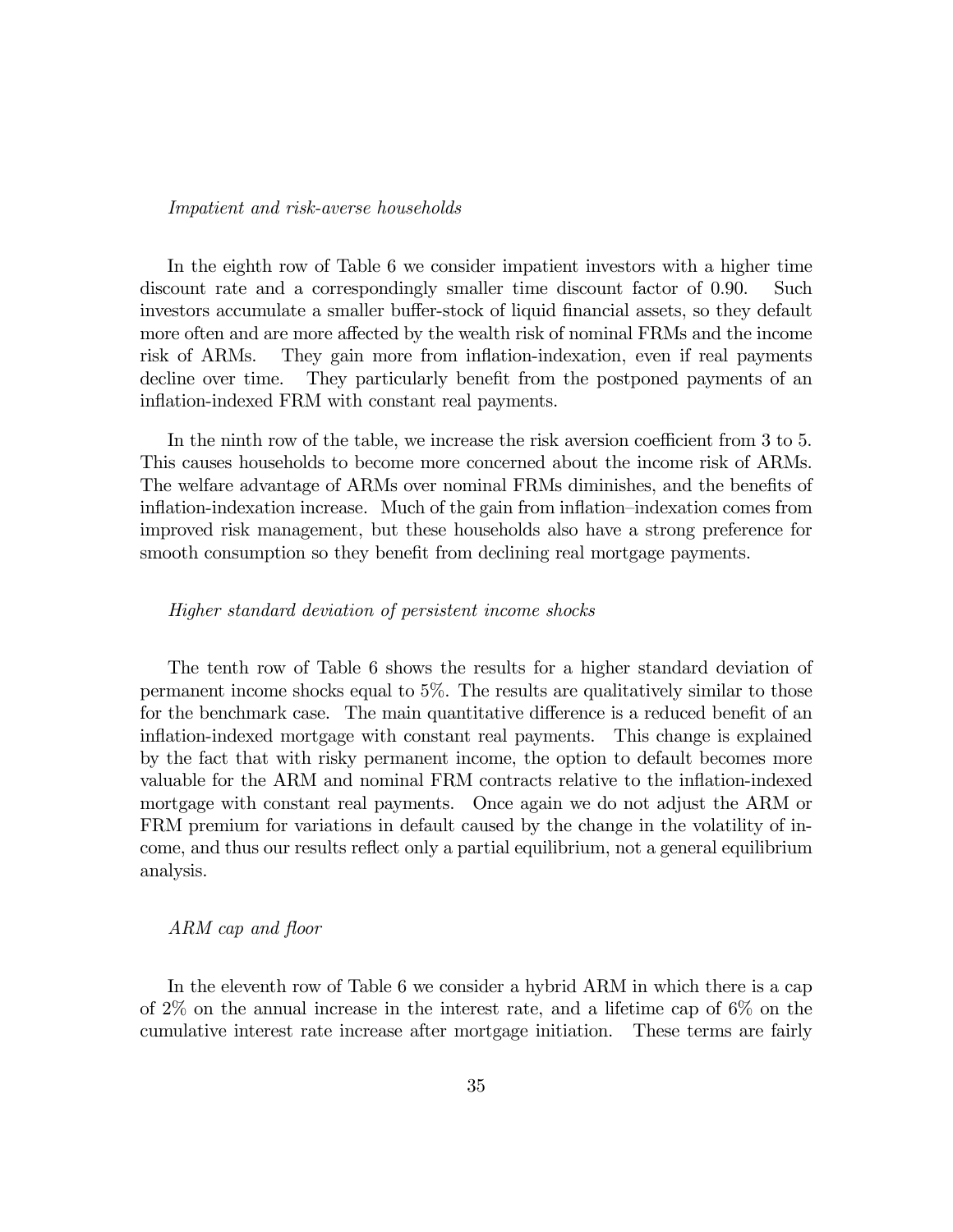standard ones for a hybrid ARM. The hybrid ARM is more attractive than either a straight ARM or a nominal FRM, as it mitigates income risk while still limiting wealth risk. The benefits of mortgage indexation are smaller in comparison to a hybrid ARM, and shrink to 7 basis points for an inflation-indexed mortgage with declining real payments.

In practice, ARMs often have more complicated terms including a low initial teaser rate. A teaser rate enables an ARM to capture some of the benefits of an inflationindexed mortgage with constant real payments, but we do not attempt to capture the full richness of available ARM contracts here.

#### Correlation of income and interest rates

Our benchmark model assumes that shocks to income growth are uncorrelated with shocks to real interest rates. If we assume instead that income growth is negatively correlated with real interest rates, this exacerbates the income risk of ARMs, since income will tend to be low precisely when interest rates are high and required ARM mortgage payments are high. The twelfth row of Table 6 shows that with a correlation of -0.2 between income and real interest rates, nominal and inflation-indexed FRMs become slightly more attractive relative to ARMs.

#### Term premium in the real term structure

The last row of Table 6 assumes that the term premium  $\xi$  of 1% applies to the real term structure as well as the nominal term structure. In this case the spread between long-term nominal and real interest rates is caused only by expected inflation and does not include an inflation risk premium. This increases the cost of an inflation-indexed mortgage relative to a nominal mortgage, and reduces the benefit of indexation. Under this assumption an ARM looks attractive as a way for a homeowner to avoid paying the term premium.

#### Refinancing from an ARM to a FRM

Finally, we consider an alternative specification in which we allow households who choose a nominal ARM to subsequently refinance into a nominal FRM. Recall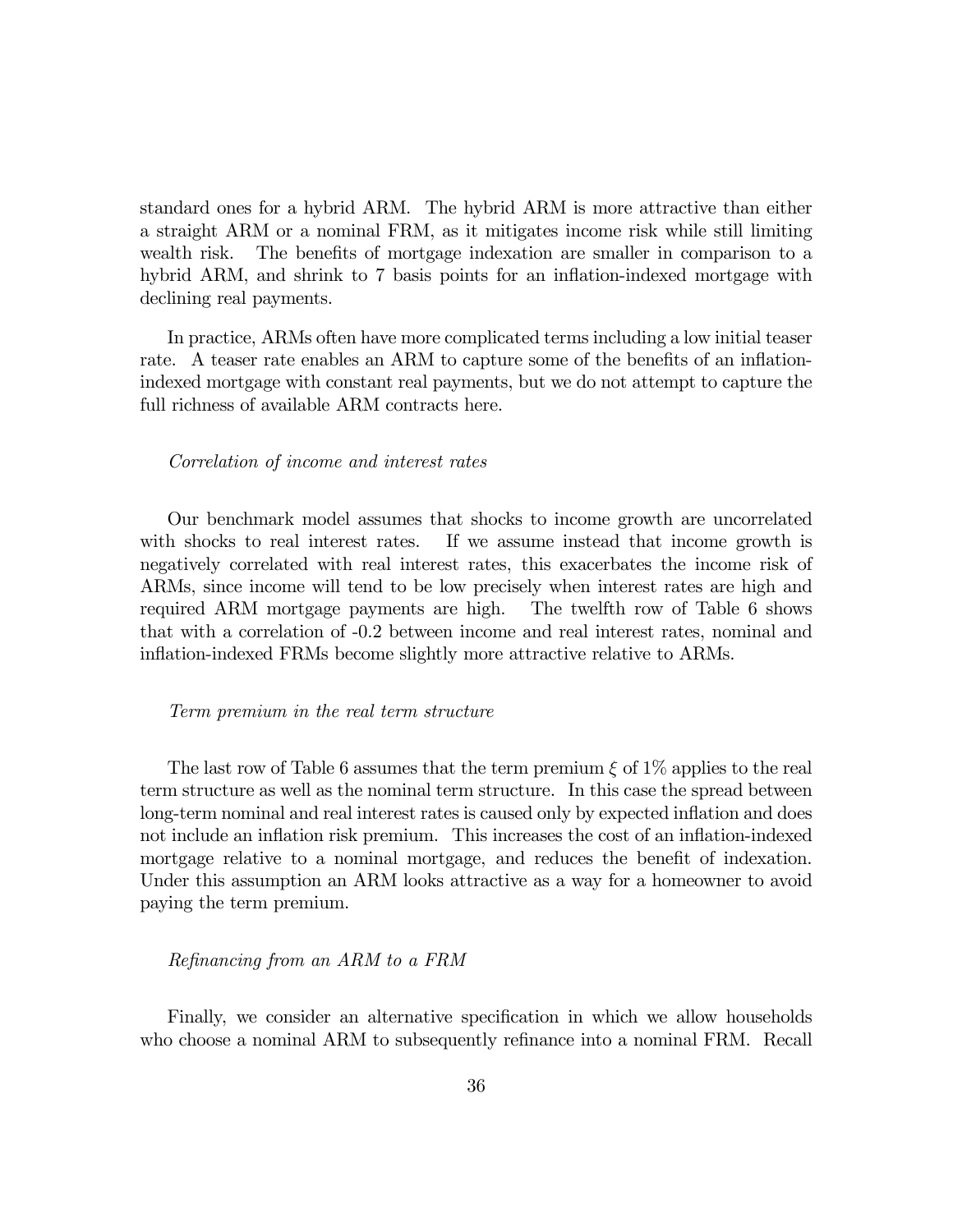that our baseline specification compares a nominal ARM to a nominal FRM, without allowing households to switch between the two. In practice, and even though there are transaction costs associated with switching between different types of mortgages, it is possible to do so. The complexity of our model prevents us from considering a period-by-period decision to switch mortgages. However, we can study the welfare effects of allowing a one time switch from a nominal ARM to a nominal FRM. It may be the case that ARM borrowers find it optimal to choose the ARM when interest rates are low, but plan to switch to a FRM if and when interest rates increase.

The solution to this alternative specification requires that at each date t and for each combination of the state variables, we compare the utility of remaining an ARM borrower to the utility of switching to the FRM contract. More precisely, let  $V_t(X_t; FRM)$  denote the lifetime utility of becoming an FRM borrower at date t, when the vector of state variables is given by  $X_t$ . Assuming a zero switching cost, the household will at date t switch to the FRM if and only if  $V_t(X_t; FRM) > V_t(X_t; ARM)$ , where  $V_t(X_t; ARM)$  is the lifetime utility of remaining an ARM borrower with the option to switch to the FRM in a subsequent period.

To solve for the optimal mortgage choices under this alternative specification, we set the parameters equal to their benchmark values and the switching cost to zero. For these parameters most borrowers prefer an ARM and never switch to a FRM. There are 1.3% of households who start off with an ARM and later on switch to a FRM when current interest rates are high. However, not all households find it optimal to switch to the FRM when current rates are high; only those with low current income and financial wealth do so. The intuition for this result is simple: when current interest rates are high the ARM implies a larger current mortgage payment than the FRM. Those consumers who are more borrowing constrained find it optimal to pay the higher average premium on the FRM in exchange for the lower current mortgage payments. This result illustrates once more the importance of borrowing constraints for mortgage choice. As consumers grow older the labor income profile becomes flatter and households become less borrowing constrained. For this reason the benefits of switching to the FRM contract are lower. This explains our finding that for the baseline parameters all the switching from the ARM to the FRM takes place before age 38.

We also study the welfare effects of allowing consumers to switch from the ARM to the FRM. We compute the mean welfare gain delivered by the ARM with the option to switch to the FRM, relative to the baseline nominal ARM contract. We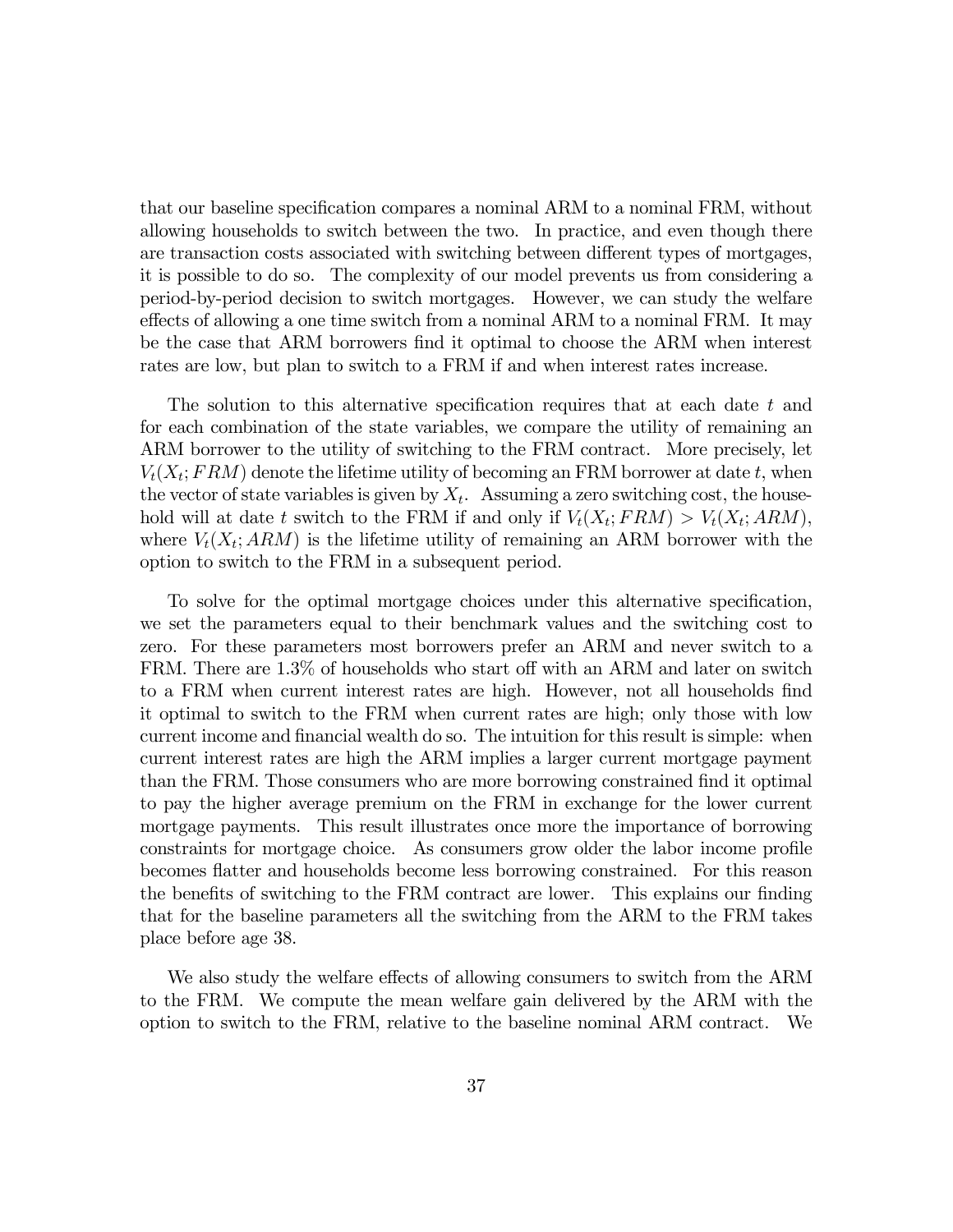find a modest welfare gain of 0.27%, reflecting the small number of households that choose to make this switch.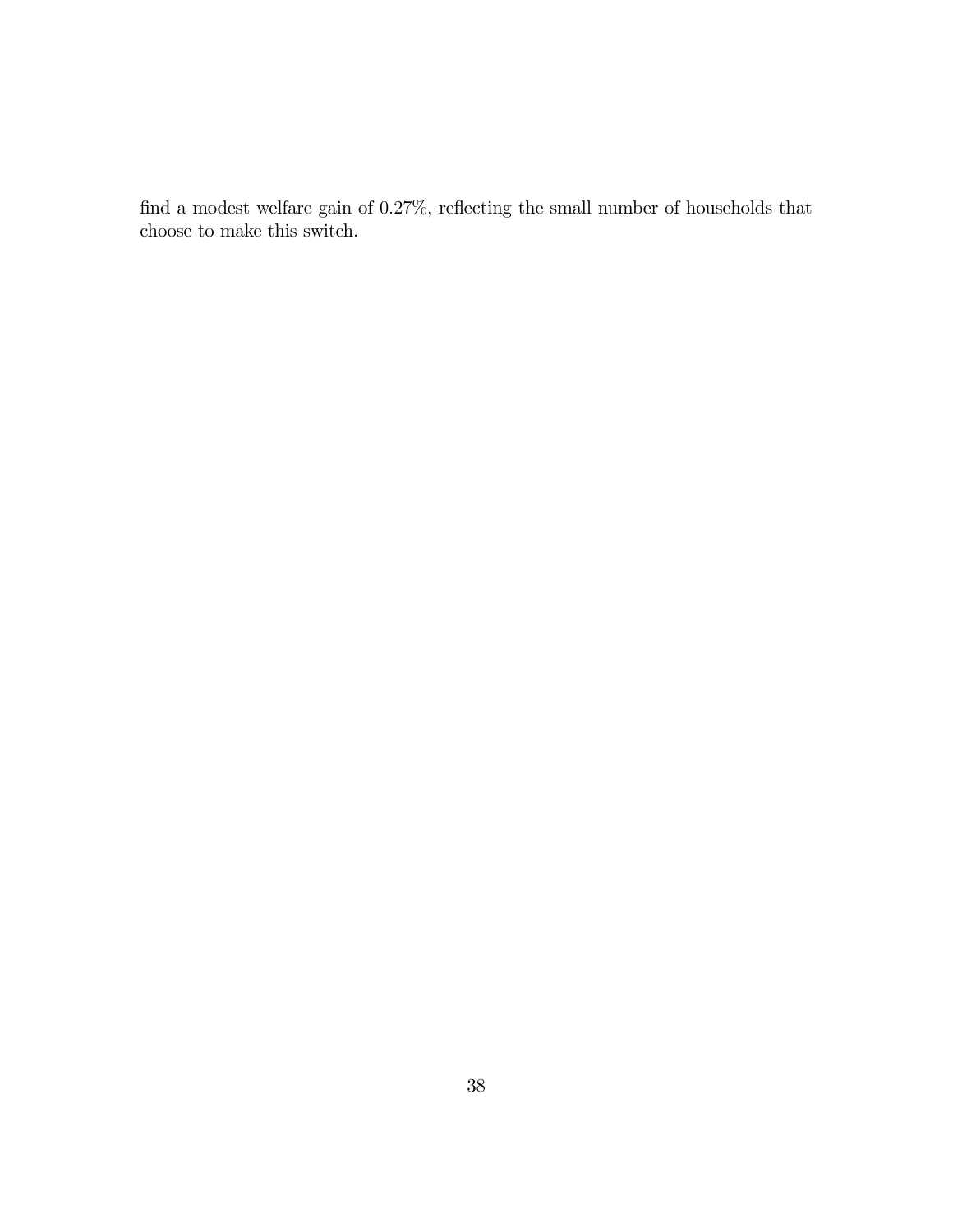# 6 Conclusion

The problem of mortgage choice is both basic and complex. It is basic because almost every middle-class American faces this choice at least once in his or her life. It is complex because it involves many considerations that are at the frontier of finance theory: uncertainty in inflation and interest rates, borrowing constraints, illiquid assets, uninsurable risk in labor income, and the need to plan over a long horizon.

Despite the complexity of the problem, it is important for financial economists to try to offer scientifically grounded advice. If financial economists avoid the topic, homeowners may be guided by unwise commercial or journalistic advice; for example they may be urged to time the bond market by predicting the direction of long-term interest rates. Mortgage choice should not be left to specialists in real estate, but should be treated as an aspect of household risk management, a topic that lies at the heart of finance.

In this paper we have shown that the form of the mortgage contract can have large effects on household welfare. We begin by comparing pure forms of the standard nominal ARM and FRM contracts. FRM contracts expose households to wealth risk, while ARM contracts expose them to income risk: the risk that borrowing constraints will bind more severely when high interest rates coincide with low income and house prices. While the exact levels of welfare depend on the particular premia we have assumed for ARM and FRM mortgages, we can draw general conclusions about the types of households that should be more likely to use ARMs. Households with smaller houses relative to income, more stable income, lower risk aversion, more lenient treatment in bankruptcy, and a higher probability of moving should be the households that find ARMs most attractive.

Interestingly, these results match quite well with empirical evidence reported by Shilling, Dhillon, and Sirmans (1987). These authors look at micro data on mortgage borrowing and estimate a reduced-form econometric model of mortgage choice. They find that households with co-borrowers and married couples (whose household income is presumably more stable) and households with a higher moving probability are more likely to use ARMs.

We have also investigated the welfare properties of innovative inflation-indexed mortgage contracts. An inflation-indexed FRM can offer the wealth stability of an ARM together with the income stability of an FRM, so it is a superior vehicle for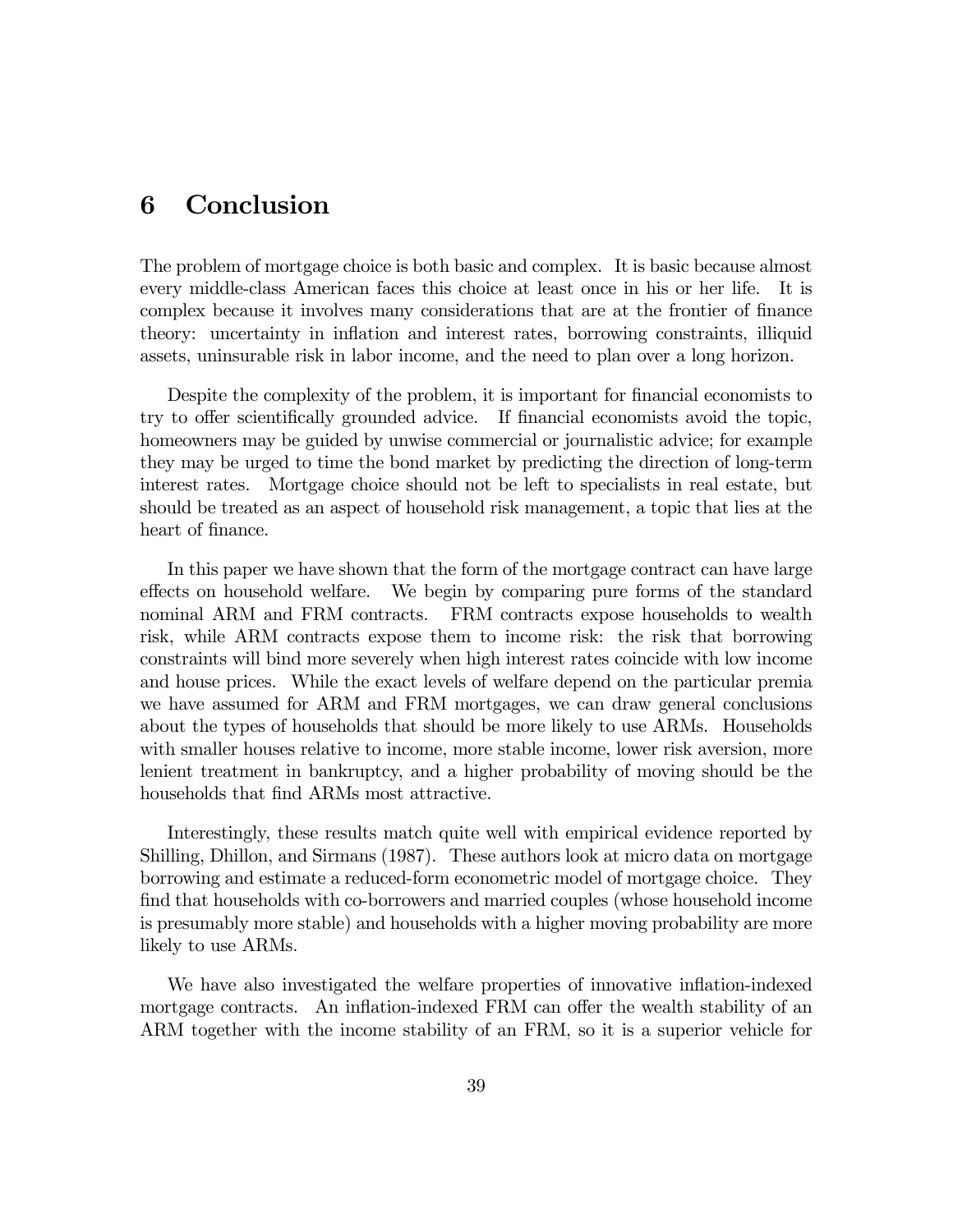household risk management. Using US data from the period 1962—1999 we find very large welfare gains from the availability of an inflation-indexed mortgage contract. Some of these gains arise from the reduced mortgage payments early in the life of the mortgage that are implied by a constant real payment as opposed to a constant nominal payment. Even if we remove this advantage by requiring real payments that decline at the expected rate of inflation, we still find substantial welfare gains from indexation.

This finding raises the question of why inflation-indexed mortgages are not more commonly used. There are several possible answers to this question. First, the yield spreads between inflation-indexed Treasury securities and nominal Treasury securities have been extremely low, generally below 2%, since inflation-indexed Treasury securities were introduced in 1997 (Roll 2003). This suggests that investors have a high degree of confidence that inflation will remain low in the future, and that the inflation risk premium is low. When we calibrate our interest-rate model to the period since 1983 in which inflation has been relatively well controlled, or when we assume a zero inflation risk premium, we find smaller risk management benefits of indexation. Second, we find that hybrid ARMs with nominal interest rate caps can improve significantly over pure ARMs. These ARMs reduce the benefits of inflationindexation.

Third, inflation-indexed mortgages can cause the outstanding principal of the mortgage to increase over time in nominal terms (although not in real terms). Financial advisers frequently warn against such "negative amortization", without making any distinction between real and nominal debt. Irwin (1996), for example, writes "Another trap has to do with negative amortization. Some of the adjustable loans keep the monthly payments down by adding the interest to the principal. In other words, you end up owing more than you borrowed!" Even more colorfully, Tyson and Brown (2000) write "Negative amortization has the potential to be a personal financial neutron bomb. It destroys the borrower without harming the property. If you're offered an ARM with negative amortization, emphatically say NO!"<sup>11</sup> Suspicion of negative amortization may have inhibited acceptance of innovative mortgage contracts that might reduce the income risk of standard ARMs.

Although our model captures many of the important factors that should influence

<sup>&</sup>lt;sup>11</sup>Steinmetz (2002) offers a more nuanced view, stating that "Negative amortization is not inherently bad". However he, like the other authors quoted here, does not try to distinguish the real value of a debt from its nominal value.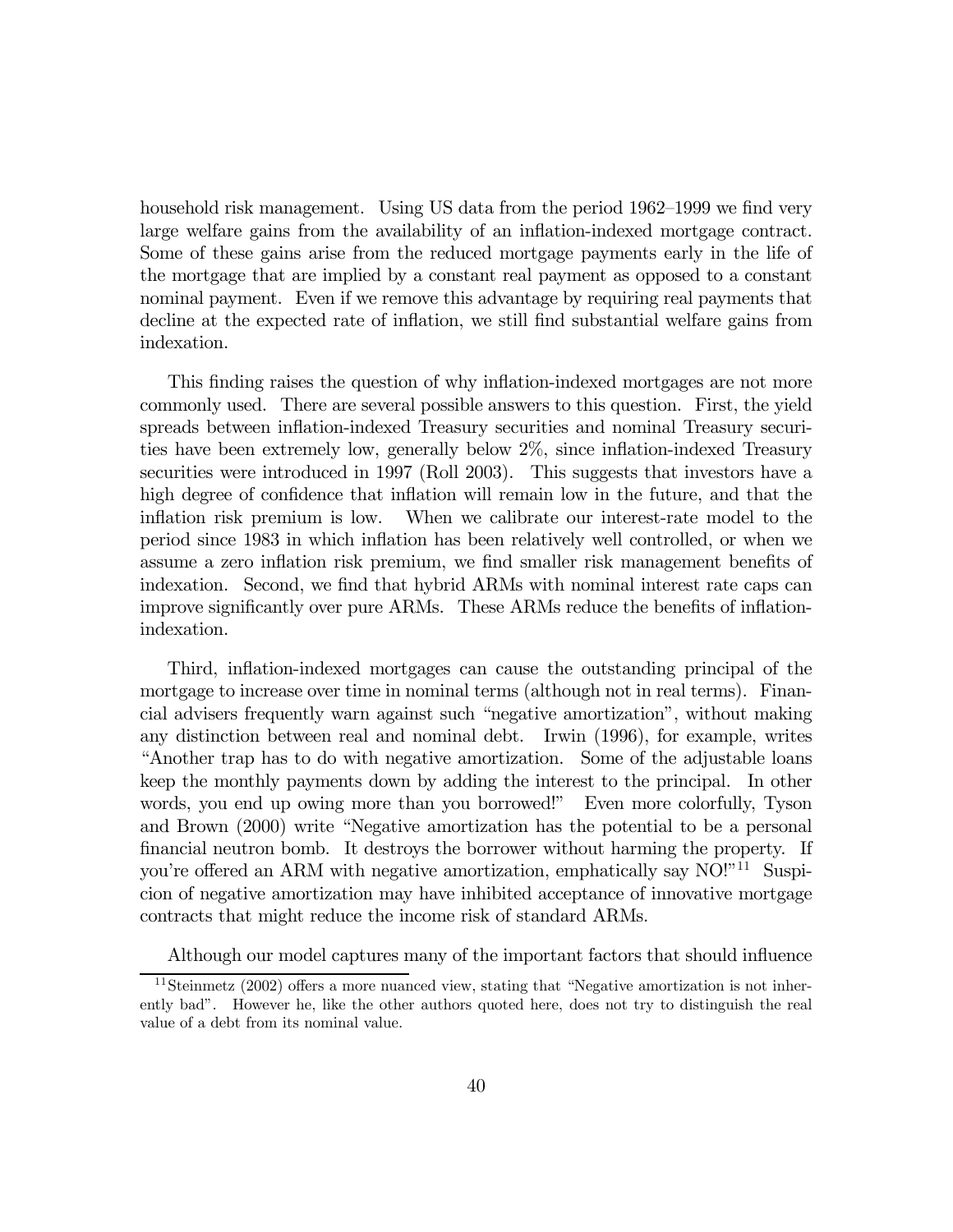mortgage choice, it remains oversimplified in several important respects. First, we have assumed that households remain in a house of fixed size unless they are randomly forced to move, in which case we evaluate their welfare using a terminal utility function. Second, related to this we assume a relatively low volatility of permanent income growth in order to avoid large mismatches between household income and house size. Third, our model is too stylized to capture teaser rates and other special features of many mortgages that are offered in the marketplace. Fourth, we work in partial equilibrium and do not attempt to use zero-profit conditions for mortgage lenders to solve for equilibrium mortgage premia. We believe there is room for further research to model these issues in a more satisfactory manner.

We have calibrated our model to match basic features of the US mortgage market. Other countries have mortgage markets that differ in important respects. For example, long-term nominal fixed-rate mortgages are almost unknown in the UK and Canada. An interesting area for future research will be to relate these international differences in prevailing mortgage contracts to differences in the risk management problem that households face.

The concept of income risk that we emphasize in this paper has interesting implications for other areas of finance. Corporations, for example, must consider the risk that short-term or floating-rate debt will require high interest payments in circumstances where internal cash flow and collateral are low and external financing is expensive. Here as in the problem of mortgage choice, borrowing constraints both complicate and enrich standard models of risk management.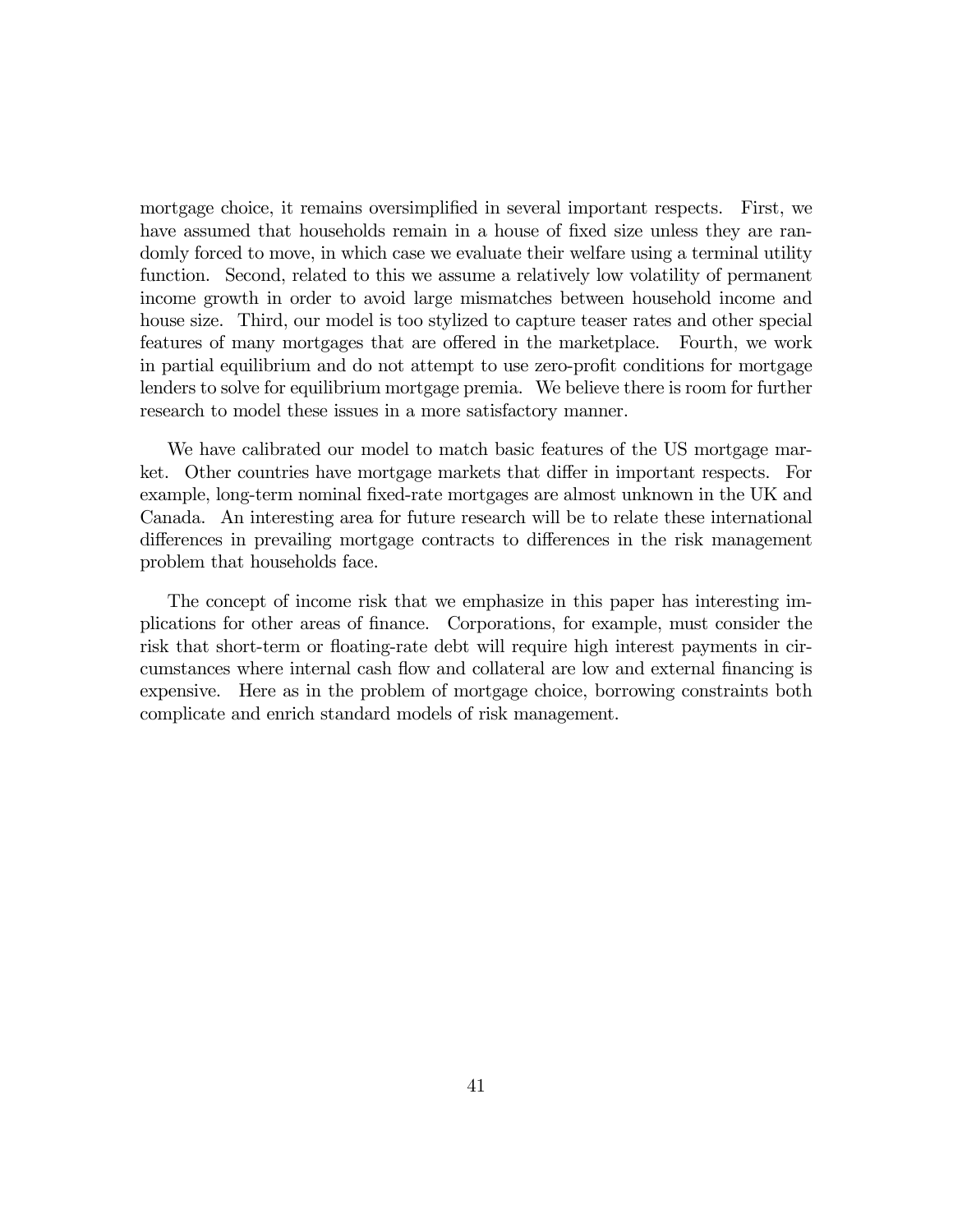# References

- Abowd, J. and Card, D., 1989, "On the Covariance Structure of Earnings and Hours Changes," Econometrica 57, 411—445.
- Alm, J. and Follain, J. R., 1984, "Alternative Mortgage Instruments, the Tilt Problem and Consumer Welfare," Journal of Financial and Quantitative Analysis 19, 113—126.
- Black, Deborah G., Kenneth D. Garbade, and William L. Silber, 1981, "The Impact of the GNMA Pass-Through Program on FHA Mortgage Costs", Journal of Finance 36, 457—469.
- Brueckner, J., 1993, "Why Do We Have ARMs," American Real Estate and Urban Economic Associations Journal 21, 333—345.
- Brueckner, J., 1994, "Borrower Mobility, Adverse Selection and Mortgage Points," Journal of Financial Intermediation 3, 416—441.
- Brueckner, J., and J.R. Follain, 1988, "The Rise and Fall of the ARM: An Econometric Analysis of Mortgage Choice," Review of Economics and Statistics 70, 93—102.
- Campbell, John Y. and John Ammer, 1993, "What Moves the Stock and Bond Markets? A Variance Decomposition for Long-Term Asset Returns", Journal of Finance 48, 3—37.
- Campbell, John Y., Andrew W. Lo, and A. Craig MacKinlay, 1997, The Econometrics of Financial Markets, Princeton University Press, Princeton, NJ.
- Campbell, John Y. and Robert J. Shiller, 1991, "Yield Spreads and Interest Rate Movements: A Bird's Eye View", Review of Economic Studies 58, 495—514.
- Campbell, John Y. and Robert J. Shiller, 1996, "A Scorecard for Indexed Government Debt", in Ben S. Bernanke and Julio J. Rotemberg eds. NBER Macroeconomics Annual 1996, 155—197, MIT Press, Cambridge, MA.
- Campbell, John Y. and Luis M. Viceira, 2001, "Who Should Buy Long-Term Bonds?", American Economic Review 91, 99—127.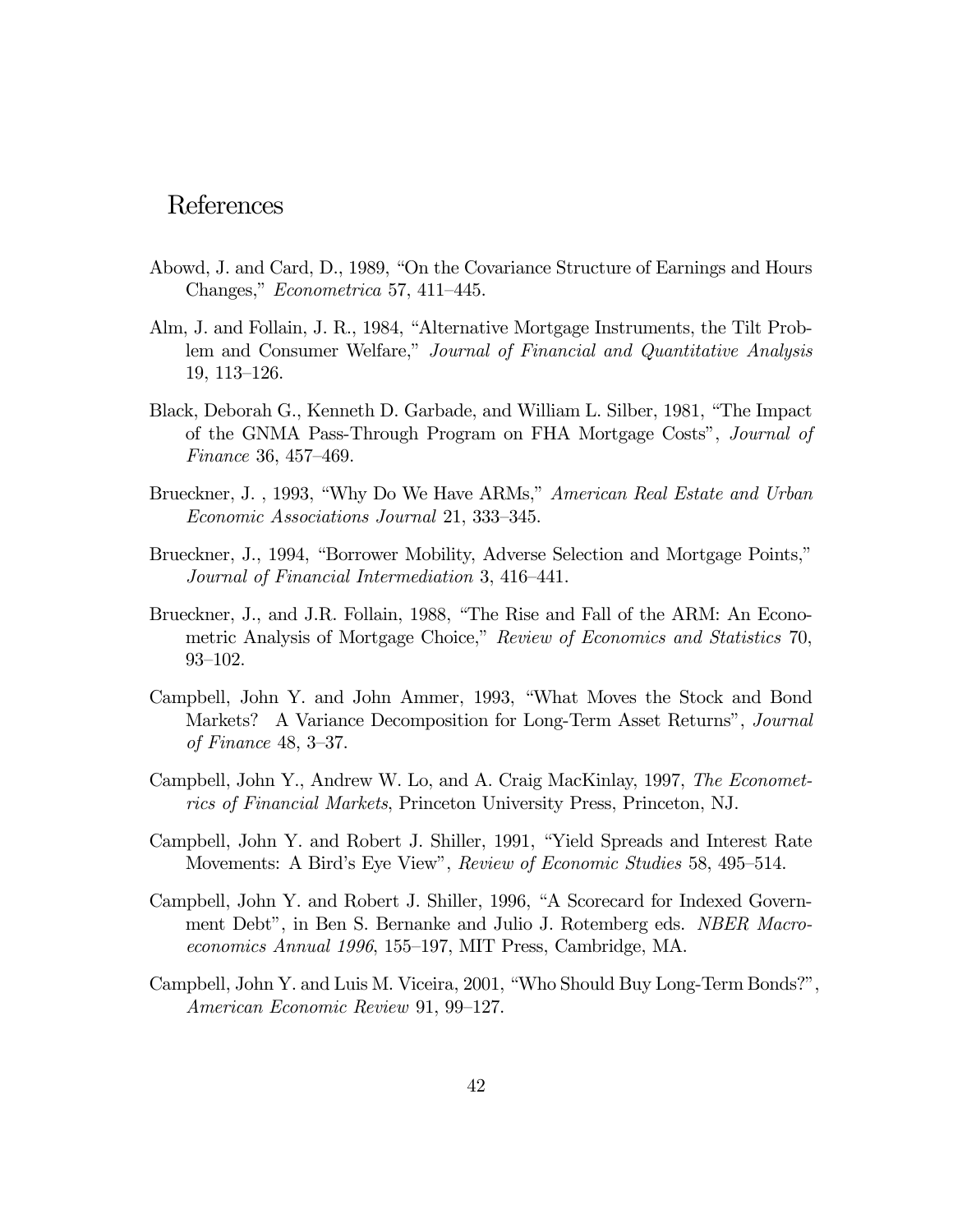- Campbell, John Y. and Luis M. Viceira, 2002, Strategic Asset Allocation: Portfolio Choice for Long-Term Investors, Oxford University Press, Oxford.
- Caplin, Andrew S., Sewin Chan, Charles Freeman, and Joseph Tracy, 1997, Housing Partnerships: A New Approach to a Market at a Crossroads, MIT Press, Cambridge, MA.
- Caplin, Andrew S., Charles Freeman, and Joseph Tracy, 1997, "Collateral Damage: Refinancing Constraints and Regional Recessions", Journal of Money, Credit, and Banking 29, 496—516.
- Carroll, Christopher D., 1992, "The Buffer-Stock Theory of Saving: Some Macroeconomic Evidence", Brookings Papers on Economic Activity, 61—156.
- Carroll, Christopher D., 1997, "Buffer-Stock Saving and the Life-Cycle/Permanent Income Hypothesis", Quarterly Journal of Economics 114, 433—495.
- Carroll, Christopher D. and Andrew A. Samwick, 1997, "The Nature of Precautionary Wealth", Journal of Monetary Economics 40, 41—71.
- Case, Karl E. and Robert J. Shiller, 1989, "The Efficiency of the Market for Single-Family Homes," American Economic Review, 79, 125—137.
- Chan, Sewin, 2001, "Spatial Lock-in: Do Falling House Prices Constrain Residential Mobility?", Journal of Urban Economics 49, 567—586.
- Chari, V.V. and Ravi Jagannathan, 1989, "Adverse Selection in a Model of Real Estate Lending," Journal of Finance 44, 499—508.
- Clarida, Richard, Jordi Gali, and Mark Gertler, 2000, "Monetary Policy Rules and Macroeconomic Stability: Evidence and Some Theory", Quarterly Journal of Economics 115, 147—180.
- Cocco, João F., 2001, "Portfolio Choice in the Presence of Housing", unpublished paper, London Business School.
- Cocco, João F., Francisco J. Gomes, and Pascal J. Maenhout, 1999, "Consumption and Portfolio Choice over the Life-Cycle", unpublished paper, London Business School and Harvard University.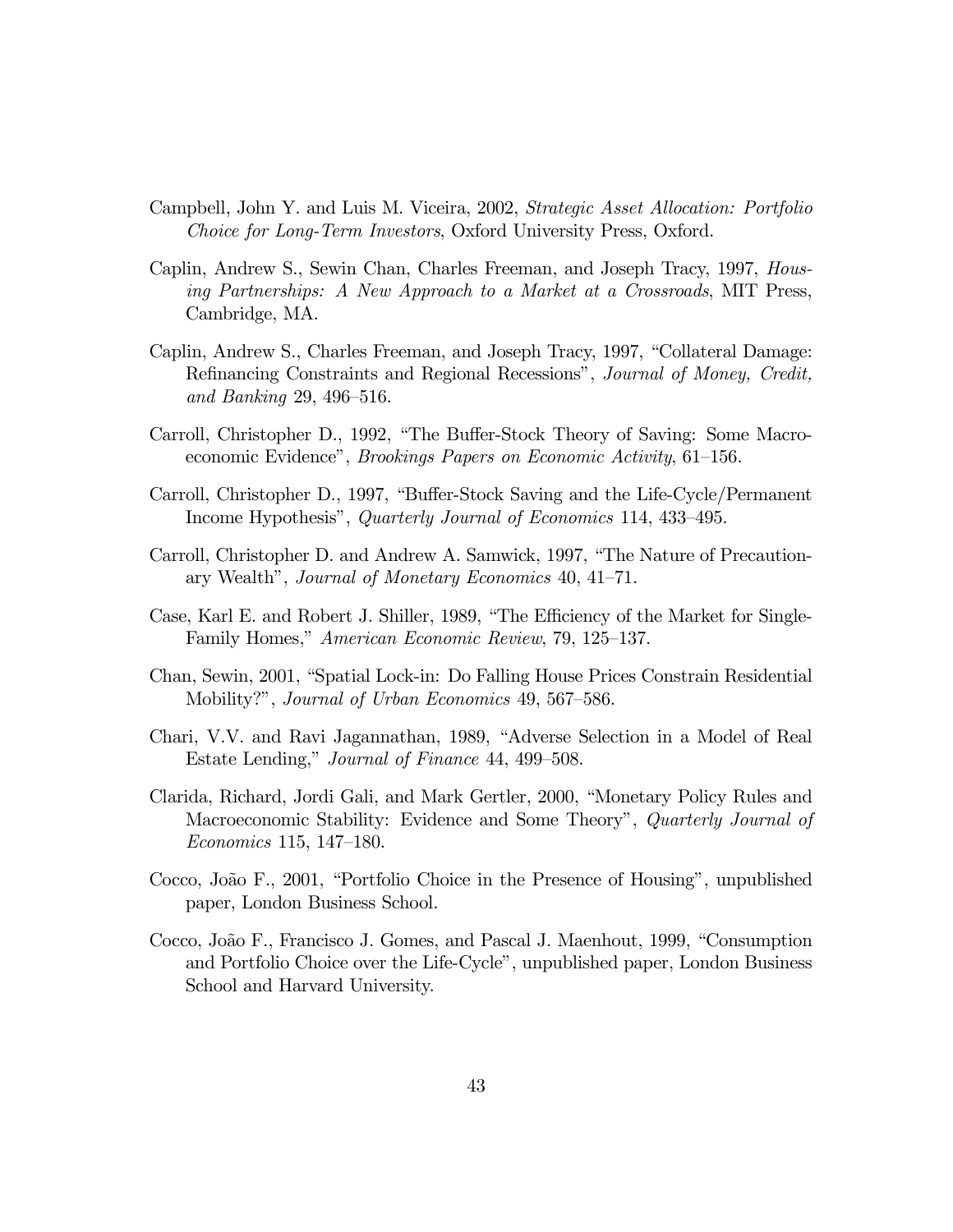- Cotterman, Robert F. and James E. Pearce, 1996, "The Effects of the Federal National Mortgage Association and the Federal Home Loan Mortgage Corporation on Conventional Fixed-Rate Mortgage Yields", in Studies on Privatizing Fannie Mae and Freddie Mac, U.S. Department of Housing and Urban Development, Office of Policy Development and Research.
- Davidoff, Thomas, 2002, "Labor Income, Housing Prices, and Homeownership", unpublished paper, Haas School of Business, UC Berkeley.
- Deaton, Angus S., 1991, "Savings and Liquidity Constraints," *Econometrica* 59, 1221—1248.
- Dunn, Kenneth B. and Chester S. Spatt, 1985, "An Analysis of Mortgage Contracting: Prepayment Penalties and the Due-on-Sale Clause," Journal of Finance 40, 293—308.
- Fabozzi, Frank J. and Franco Modigliani, 1992, Mortgage and Mortgage-Backed Securities Markets, Harvard Business School Press, Boston, MA.
- Fama, Eugene F., 1975, "Short-Term Interest Rates as Predictors of Inflation", American Economic Review 65, 269—282.
- Fama, Eugene F., 1990, "Term Structure Forecasts of Interest Rates, Inflation, and Real Returns", Journal of Monetary Economics 25, 59—76.
- Fisher, Sarah and Susan Shelly, 2002, The Complete Idiot's Guide to Personal Finance in Your 20's and 30's, 2nd ed., Alpha Books, Indianapolis, IN.
- Flavin, Marjorie and Takashi Yamashita, 2002, "Owner-Occupied Housing and the Composition of the Household Portfolio", American Economic Review 92, 345— 362..
- Follain, J. R., 1990, "Mortgage Choice," American Real Estate and Urban Economic Associations Journal 18, 125—144.
- Fratantoni, Michael C., 2001, "Homeownership, Committed Expenditure Risk, and the Stockholding Puzzle", Oxford Economic Papers 53, 241—259.
- Garcia, René and Pierre Perron, 1996, "An Analysis of the Real Interest Rate under Regime Shifts", Review of Economics and Statistics 78, 111—125.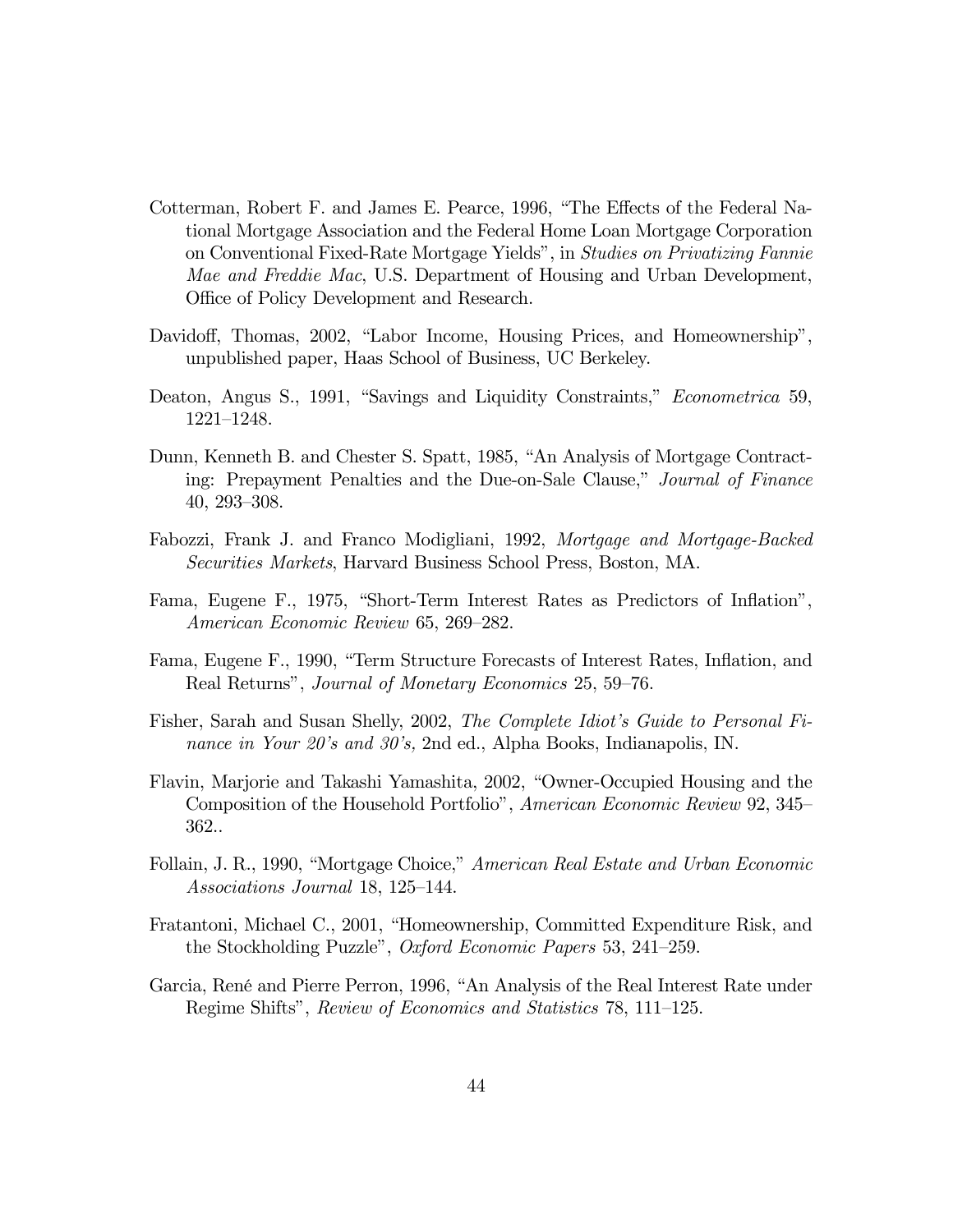- Goetzmann, William N., 1993, "The Single Family Home in the Investment Portfolio", Journal of Real Estate Finance and Economics 6, 201—222.
- Gottschalk, Peter, and Robert Moffitt, 1994, "The Growth of Earnings Instability in the U.S. Labor Market", Brookings Papers on Economic Activity 2, 217—272.
- Gourinchas, Pierre-Olivier and Jonathan Parker, 2002, "Consumption Over the Life Cycle", Econometrica 70, 47—89.
- Gray, Stephen F., 1996, "Modelling the Conditional Distribution of Interest Rates as a Regime-Switching Process", Journal of Financial Economics 42, 27—62.
- Hu, Xiaoqing, 2001, "Portfolio Choices for Home Owners", unpublished paper, Northwestern University.
- Irwin, Robert, 1996, *Tips and Traps When Buying a Home*, 2nd ed., McGraw-Hill, New York, NY.
- Irwin, Robert, 1999, Tips and Traps When Mortgage Hunting, 2nd ed., McGraw-Hill, New York, NY.
- Kearl, J.R., 1979, "Inflation, Mortgages, and Housing", *Journal of Political Economy* 87, 1115—1138.
- LeRoy, Stephen F., 1996, "Mortgage Valuation Under Optimal Prepayment," Review of Financial Studies 9, 817—844.
- MaCurdy, Thomas, 1982, "The Use of Time Series Processes to Model The Error Structure of Earnings in a Longitudinal Data Analysis", Journal of Econometrics 18, 83—114.
- Merton, Robert C., 1973, "An Intertemporal Capital Asset Pricing Model", Econometrica 41, 867—887.
- Mishkin, Frederic S., 1990, "What Does the Term Structure Tell Us About Future Inflation?", Journal of Monetary Economics 25, 77—95.
- Orman, Suze, 1999, The Courage to Be Rich, Riverhead Books, New York, NY.
- Ortalo-Magné, François and Sven Rady, 2001, "Housing Market Dynamics: On the Contribution of Income Shocks and Credit Constraints," unpublished paper, LSE.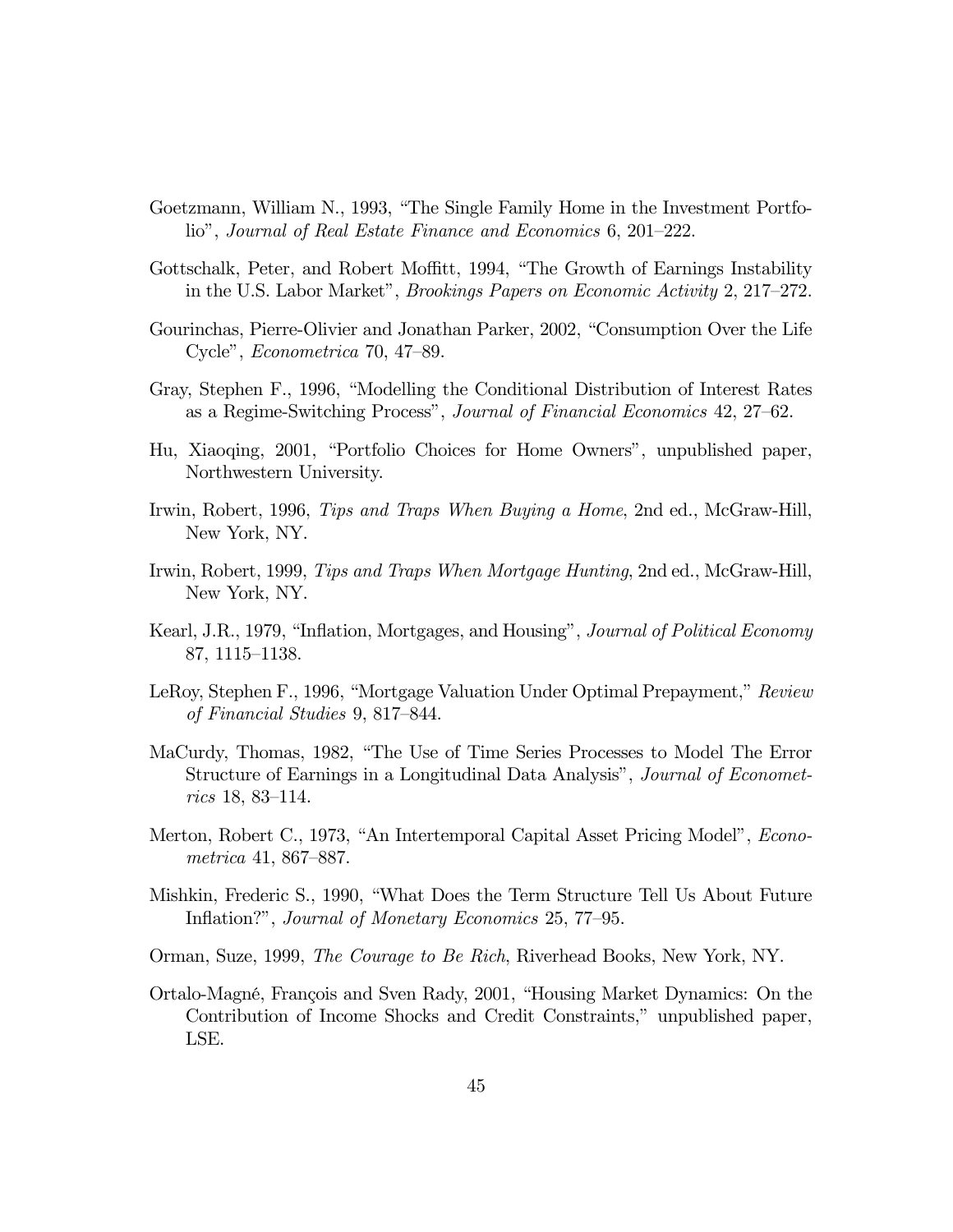- Poterba, James M., 1991, "House Price Dynamics: The Role of Tax Policy and Demography," Brookings Papers on Economic Activity 2, 143—183.
- Roll, Richard, 2003, "Empirical TIPs", unpublished paper, Anderson Graduate School of Management, UCLA.
- Rothberg, James P., Frank E. Nothaft, and Stuart A. Gabriel, 1989, "On the Determinants of Yield Spreads Between Mortgage Pass-Through and Treasury Securities", Journal of Real Estate Finance and Economics 2, 301—315.
- Schwartz, Eduardo S. and Walter N. Torous, 1989, "Prepayment and the Valuation of Mortgage-Backed Securities", Journal of Finance 44, 375—392.
- Shiller, Robert J., 1998, Macro Markets: Creating Institutions for Managing Society's Largest Economic Risks, Oxford University Press, New York, NY.
- Shiller, Robert J. and Allan Weiss, 1999, "Home Equity Insurance", *Journal of Real* Estate Finance and Economics 19, 21—47.
- Shilling, J.D., U. S. Dhillon, and C.F. Sirmans, 1987, "Choosing Between Fixed and Adjustable Rate Mortgages," Journal of Money, Credit, and Banking 19, 260—267.
- Sinai, Todd and Nicholas Souleles, 2003, "Owner-Occupied Housing as a Hedge Against Rent Risk", unpublished paper, Wharton School, University of Pennsylvania.
- Skinner, Jonathan, 1994, "Housing and Saving in the United States", in Yukio Noguchi and James M. Poterba eds. Housing Markets in the United States and Japan, University of Chicago Press, Chicago, IL, 191—213.
- Stanton, Richard, 1995, "Rational Prepayment and the Valuation of Mortgage-Backed Securities", Review of Financial Studies 8, 677—708.
- Stanton, Richard and Nancy Wallace, 1998, "Mortgage Choice: What's the Point?", Real Estate Economics 26, 173—205.
- Stanton, Richard and Nancy Wallace, 1999, "Anatomy of an ARM: The Interest-Rate Risk of Adjustable-Rate Mortgages", Journal of Real Estate Finance and Economics 19, 49—67.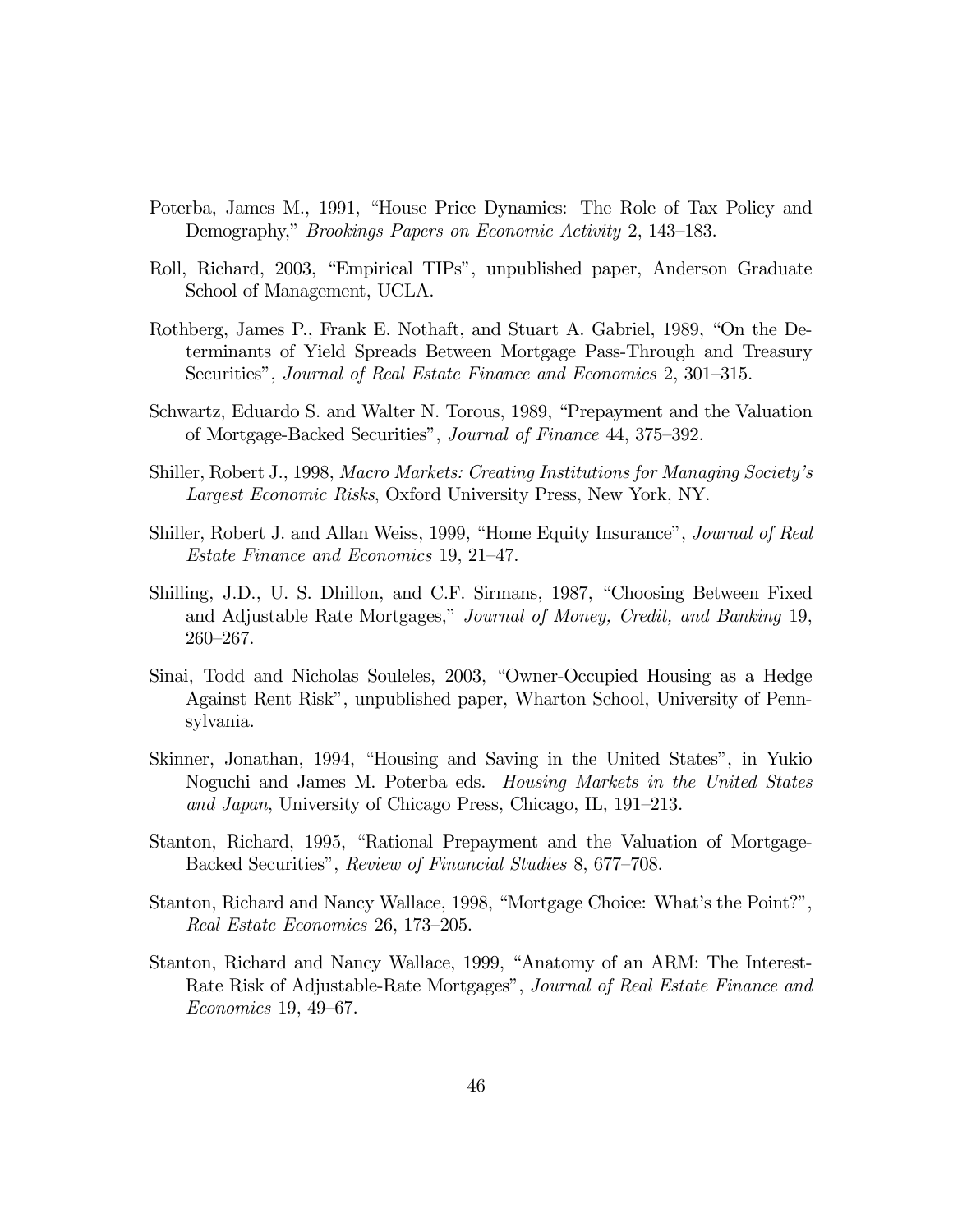- Statman, Meir, 1982, "Fixed Rate or Index-Linked Mortgages from the Borrower's Point of View: A Note", Journal of Financial and Quantitative Analysis 17, 451—457.
- Steinmetz, Thomas C., 2002, The Mortgage Kit, 5th ed., Dearborn Trade Publishing, Chicago, IL.
- Storesletten, Kjetil, Chris I. Telmer, and Amir Yaron, 2003, "Consumption and Risk Sharing over the Life Cycle", forthcoming Journal of Monetary Economics.
- Tauchen, George and R. Hussey, 1991, "Quadrature-Based Methods for Obtaining Approximate Solutions to Nonlinear Asset Pricing Models", Econometrica 59, 371—396.
- Tracy, Joseph and Henry Schneider, 2001, "Stocks in the Household Portfolio: A Look Back at the 1990s", Current Issues in Economics and Finance 7(4), 1–6, Federal Reserve Bank of New York.
- Tracy, Joseph, Henry Schneider, and Sewin Chan, 1999, "Are Stocks Overtaking Real Estate in Household Portfolios?", Current Issues in Economics and Finance 5(5), 1—6, Federal Reserve Bank of New York.
- Tyson, Eric and Ray Brown, 2000, Mortgages for Dummies, Hungry Minds Inc., New York, NY.
- Woodward, Susan, 2001, "Rechartering Freddie and Fannie: The Policy Issues", unpublished paper, Sand Hill Econometrics.
- Yao, Rui and Harold H. Zhang, 2001, "Optimal Consumption and Portfolio Choices with Risky Housing and Stochastic Labor Income", unpublished paper, University of North Carolina at Chapel Hill.
- Zeldes, Stephen, 1989, "Optimal Consumption with Stochastic Income: Deviations from Certainty Equivalence", Quarterly Journal of Economics 104, 275—298.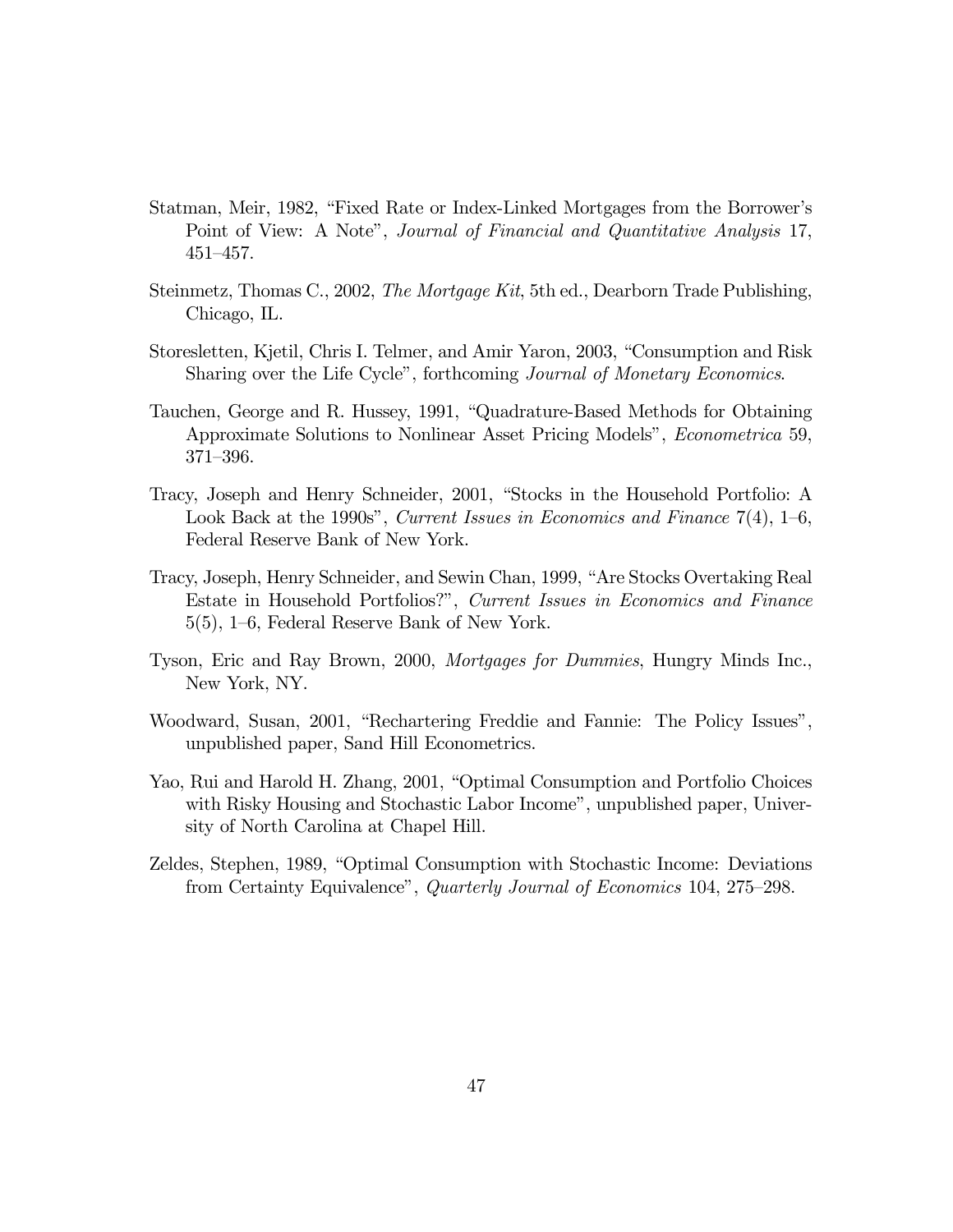| Description                              | Parameter               | Value       |
|------------------------------------------|-------------------------|-------------|
| Risk aversion                            | $\gamma$                | 3           |
| Discount factor                          |                         | .98         |
| House size $($$ thousands)               | $\overline{H}$          | 125, 187.5  |
| Downpayment ratio                        | $\lambda$               | .20         |
| Tax rate                                 | $\tau$                  | .20         |
| Mean log inflation                       | $\mu$                   | .046        |
| S.d. of log inflation                    | $\sigma(\pi_{1t})$      | .039        |
| Autoregression parameter                 | Φ                       | .754        |
| Mean log real yield                      | $\overline{r}$          | .020        |
| S.d. of real log yield                   | $\sigma(r_{1t})$        | .022        |
| Nominal FRM premium                      |                         | .018        |
| Term premium                             |                         | .010        |
| Refinancing cost (\$ thousands)          | $\rho$                  | $1, \infty$ |
| ARM premium                              | $\theta^A$              | .017        |
| Second loan premium                      | $\theta^B$              | $\infty$    |
| Rental premium                           | $\theta^Z$              | .030        |
| Mean real house price growth             | $exp(q + \sigma_s^2/2)$ | .016        |
| S.d. of log real house price growth      | $\sigma_{\delta}$       | .115        |
| S.d. of transitory income shocks         | $\sigma_{\omega}$       | .141, .248  |
| S.d. of persistent income shocks         | $\sigma_{\eta}$         | .020        |
| Corr. trans. income and inflation shocks | $\varphi$               | .000        |

## Table 1: Calibrated and estimated parameters

All parameters are in annual terms. The interest rate measure is the one-year Treasury bond rate from 1962 to 1999. The income and house price data are from the PSID from 1970 through 1992. Families that were part of the Survey of Economic Opportunities were dropped from the sample. Labor income in each year is defined as total reported labor income plus unemployment compensation, workers compensation, social security, supplemental social security, other welfare, child support, and total transfers, all this for both head of household and if present his spouse. Labor income and reported house prices were deflated using the Consumer Price Index.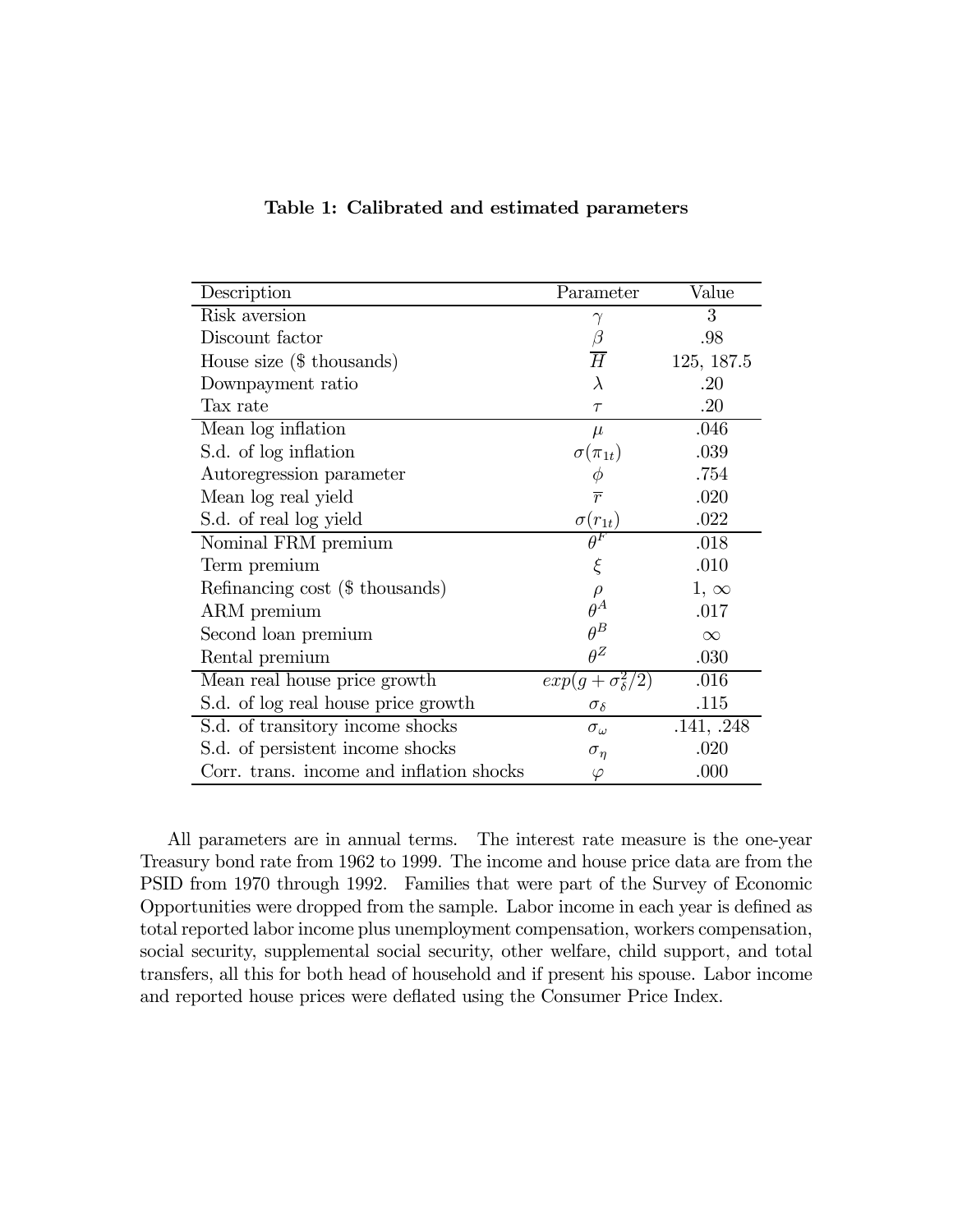|                                                | $\Delta c_t$    |     |                | $\sigma(\Delta c_t)$ |      |                |
|------------------------------------------------|-----------------|-----|----------------|----------------------|------|----------------|
|                                                | ARM             | FRM | FRM            | <b>ARM</b>           | FRM  | FRM            |
| Refinancing                                    |                 | Yes | N <sub>0</sub> |                      | Yes  | N <sub>o</sub> |
|                                                | Panel A: Couple |     |                |                      |      |                |
| $\overline{H} = 125.0, \sigma_{\omega} = .141$ | 1.5             | 1.5 | 1.5            | 12.1                 | 13.6 | 13.7           |
| $\overline{H} = 125.0, \sigma_{\omega} = .248$ | 2.2             | 2.2 | 2.2            | 17.1                 | 18.6 | 18.7           |
| $\overline{H} = 187.5, \sigma_{\omega} = .141$ | 2.0             | 2.0 | 1.9            | 13.9                 | 15.6 | 15.9           |
| $\overline{H} = 187.5, \sigma_{\omega} = .248$ | 2.8             | 2.8 | 2.8            | 19.4                 | 20.7 | 20.9           |
|                                                | Panel B: Single |     |                |                      |      |                |
| $\overline{H} = 125.0, \sigma_{\omega} = .141$ | 1.9             | 1.9 | 1.8            | 13.5                 | 15.2 | 15.5           |
| $\overline{H} = 125.0, \sigma_{\omega} = .248$ | 2.8             | 2.8 | 2.8            | 17.6                 | 18.8 | 19.0           |
| $\overline{H} = 187.5, \sigma_{\omega} = .141$ | 3.0             | 2.9 | 2.8            | 17.9                 | 19.5 | 20.0           |
| $\overline{H} = 187.5, \sigma_\omega = .248$   | 4.1             | 4.1 | 4.1            | 22.4                 | 24.2 | 24.7           |

Table 2: Consumption growth with nominal mortgages

This table shows average annual consumption growth, for goods other than housing, the standard deviation of annual consumption growth under different mortgage contracts and for different parameter configurations. The data are obtained by simulating the model in section 2. Annual average consumption growth and the standard deviation of annual consumption growth are obtained by dividing the two-year values by two and square root of two, respectively. The FRM contract can allow for refinancing at a \$1, 000 cost, or can prohibit refinancing. Panel A shows the results for households composed of a couple, and Panel B shows the results for households composed of a single individual.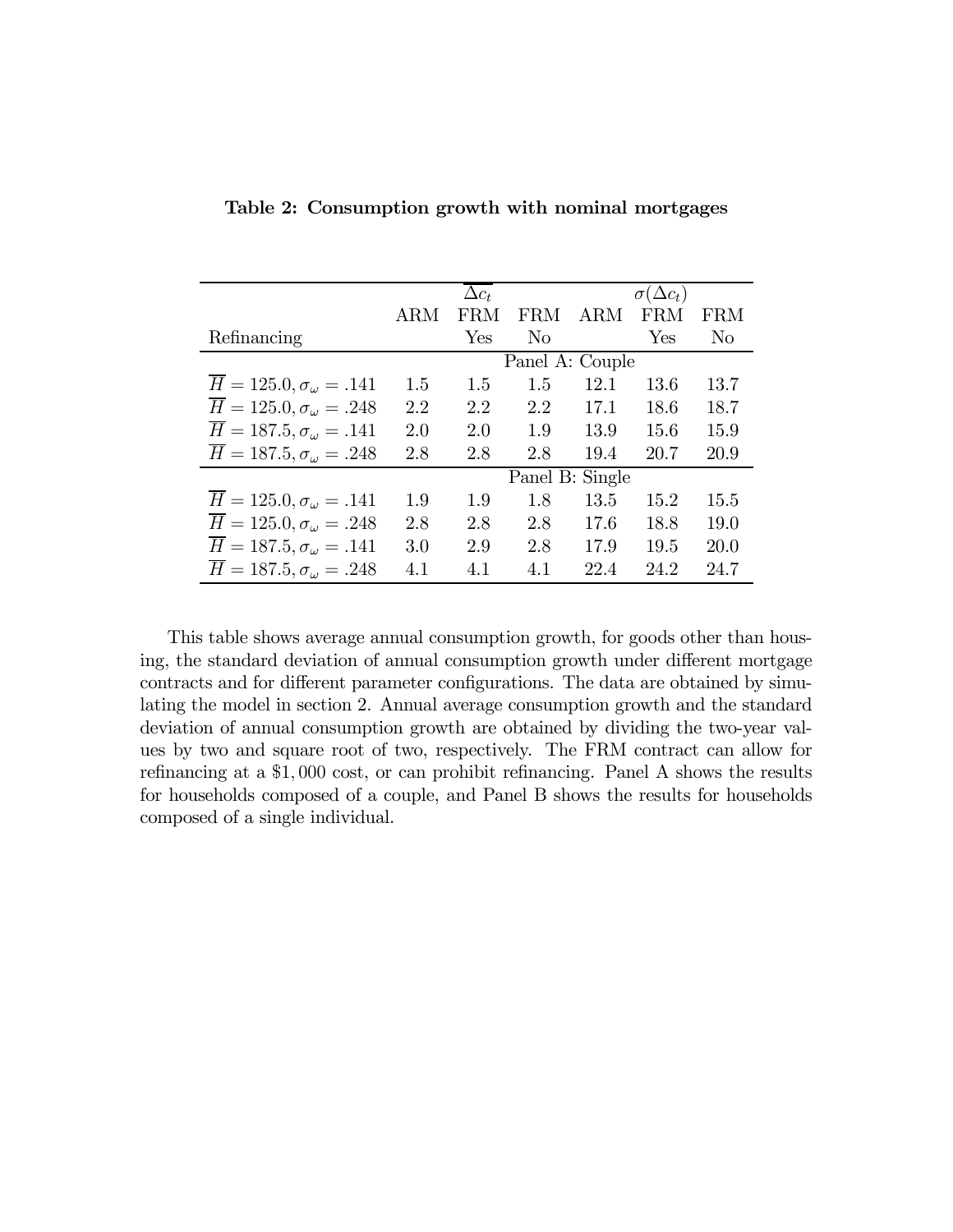|                                                | FRM             |                | Refinancing |  |  |
|------------------------------------------------|-----------------|----------------|-------------|--|--|
| Refinancing                                    | $\rm No$<br>Yes |                | Option      |  |  |
|                                                | Panel A: Couple |                |             |  |  |
| $\overline{H} = 125.0, \sigma_{\omega} = .141$ | $-6.34$         | $-6.84$        | 0.50        |  |  |
| $\overline{H} = 125.0, \sigma_{\omega} = .248$ |                 | $-5.72 -6.32$  | 0.59        |  |  |
| $\overline{H} = 187.5, \sigma_{\omega} = .141$ |                 | $-5.96 - 6.79$ | 0.83        |  |  |
| $\overline{H} = 187.5, \sigma_{\omega} = .248$ | $-5.40$         | $-6.31$        | 0.91        |  |  |
|                                                | Panel B: Single |                |             |  |  |
| $\overline{H} = 125.0, \sigma_{\omega} = .141$ | $-5.77$         | $-6.51$        | 0.74        |  |  |
| $\overline{H} = 125.0, \sigma_{\omega} = .248$ | $-5.43$         | $-6.20$        | 0.76        |  |  |
| $\overline{H} = 187.5, \sigma_{\omega} = .141$ |                 | $-5.71 - 7.29$ | 1.58        |  |  |
| $\overline{H} = 187.5, \sigma_{\omega} = .248$ | $-1.03$         | $-3.16$        | 2.13        |  |  |

Table 3: Welfare analysis of nominal mortgages

This table shows the mean welfare gain delivered by a nominal FRM, with and without refinancing at a \$1,000 cost, relative to an ARM. The data are obtained by simulating the model in section 2. Welfare is reported in the form of standard consumption-equivalent variations. We weight the different states by the ergodic or steady-state distribution. For each mortgage contract we compute the constant consumption stream that makes the household as well off in expected utility terms. Utility losses are then obtained by measuring the change in this equivalent consumption stream across mortgage contracts. Panel A shows the results for households composed of a couple, and Panel B shows the results for households composed of a single individual. The last column shows the value of the option to refinance obtained as the welfare difference for the refinancing and no refinancing versions of the FRM.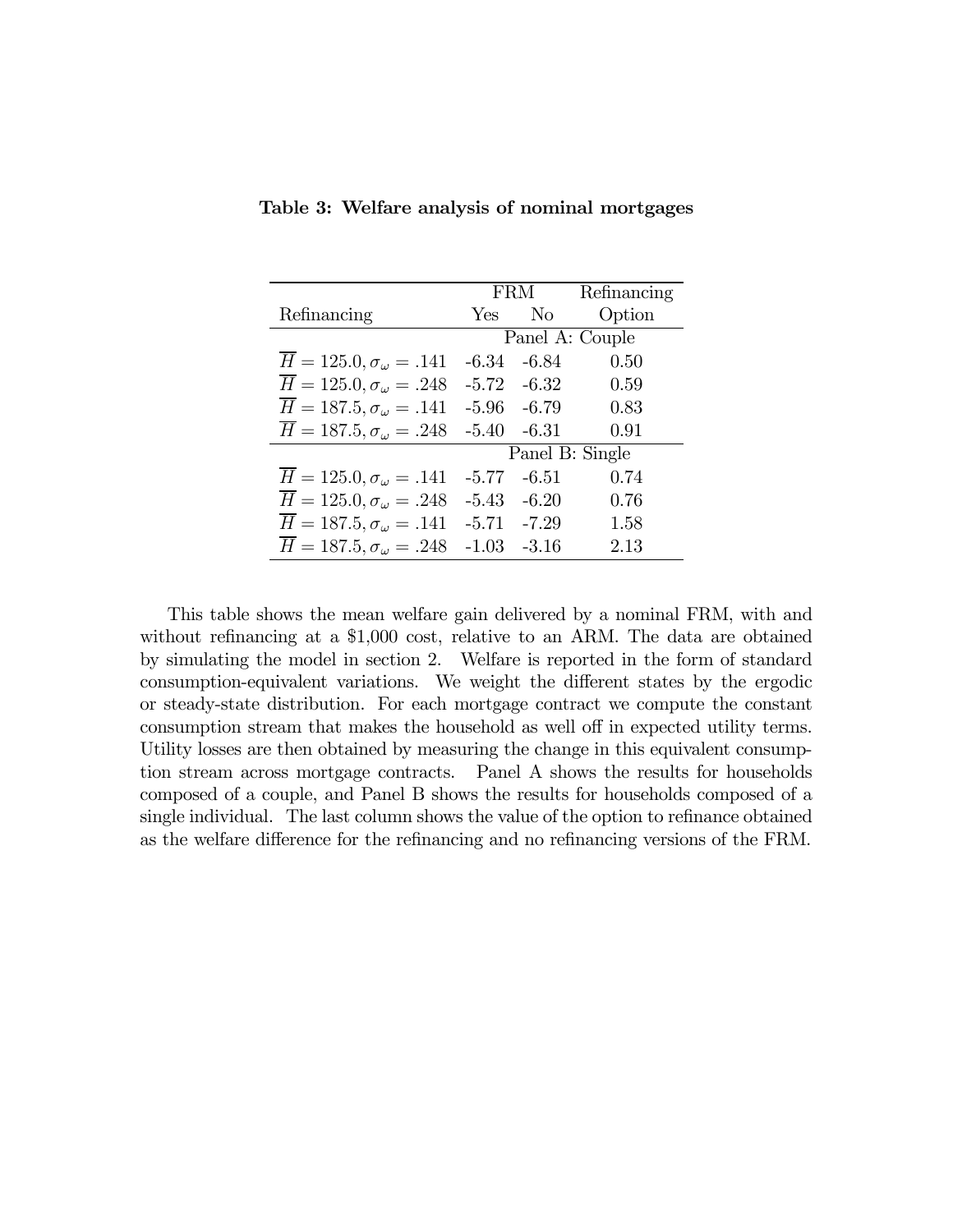|                                                |                 | $\Delta c_t$          |           | $\sigma(\Delta c_t)$ |                       |           |
|------------------------------------------------|-----------------|-----------------------|-----------|----------------------|-----------------------|-----------|
|                                                | ARM             | Inflation-indexed FRM |           | <b>ARM</b>           | Inflation-indexed FRM |           |
|                                                |                 | Constant              | Declining |                      | Constant              | Declining |
|                                                | Panel A: Couple |                       |           |                      |                       |           |
| $\overline{H} = 125.0, \sigma_\omega = .141$   | 1.5             | 0.8                   | 1.5       | 12.1                 | 11.7                  | 12.0      |
| $\overline{H} = 125.0, \sigma_{\omega} = .248$ | 2.2             | 1.5                   | 2.1       | 17.1                 | 17.4                  | 18.2      |
| $\overline{H} = 187.5, \sigma_{\omega} = .141$ | 2.0             | 0.8                   | 1.9       | 13.9                 | 12.9                  | 14.4      |
| $\overline{H} = 187.5, \sigma_{\omega} = .248$ | 2.8             | 1.6                   | 2.6       | 19.4                 | 18.5                  | 19.1      |
|                                                | Panel B: Single |                       |           |                      |                       |           |
| $\overline{H} = 125.0, \sigma_{\omega} = .141$ | 1.9             | 0.8                   | 1.8       | 13.5                 | 12.5                  | 13.5      |
| $\overline{H} = 125.0, \sigma_{\omega} = .248$ | 2.8             | 1.7                   | 2.7       | 17.6                 | 15.9                  | 17.6      |
| $\overline{H} = 187.5, \sigma_{\omega} = .141$ | 2.9             | 0.8                   | 2.6       | 17.9                 | 14.7                  | 17.5      |
| $\overline{H} = 187.5, \sigma_{\omega} = .248$ | 4.1             | 1.9                   | 3.7       | 22.4                 | 18.4                  | 22.2      |

Table 4: Consumption growth with inflation-indexed mortgages

This table shows average annual consumption growth, for goods other than housing, the standard deviation of annual consumption growth under different mortgage contracts and for different parameter configurations. A standard ARM contract is compared with two alternative inflation-indexed FRMs, one with constant real payments and one with real payments that decline at the average rate of inflation. The data are obtained by simulating the model in sections 2 and 4. Annual average consumption growth and the standard deviation of annual consumption growth are obtained by dividing the two-year values by two and square root of two, respectively. Panel A shows the results for households composed of a couple, and Panel B shows the results for households composed of a single individual.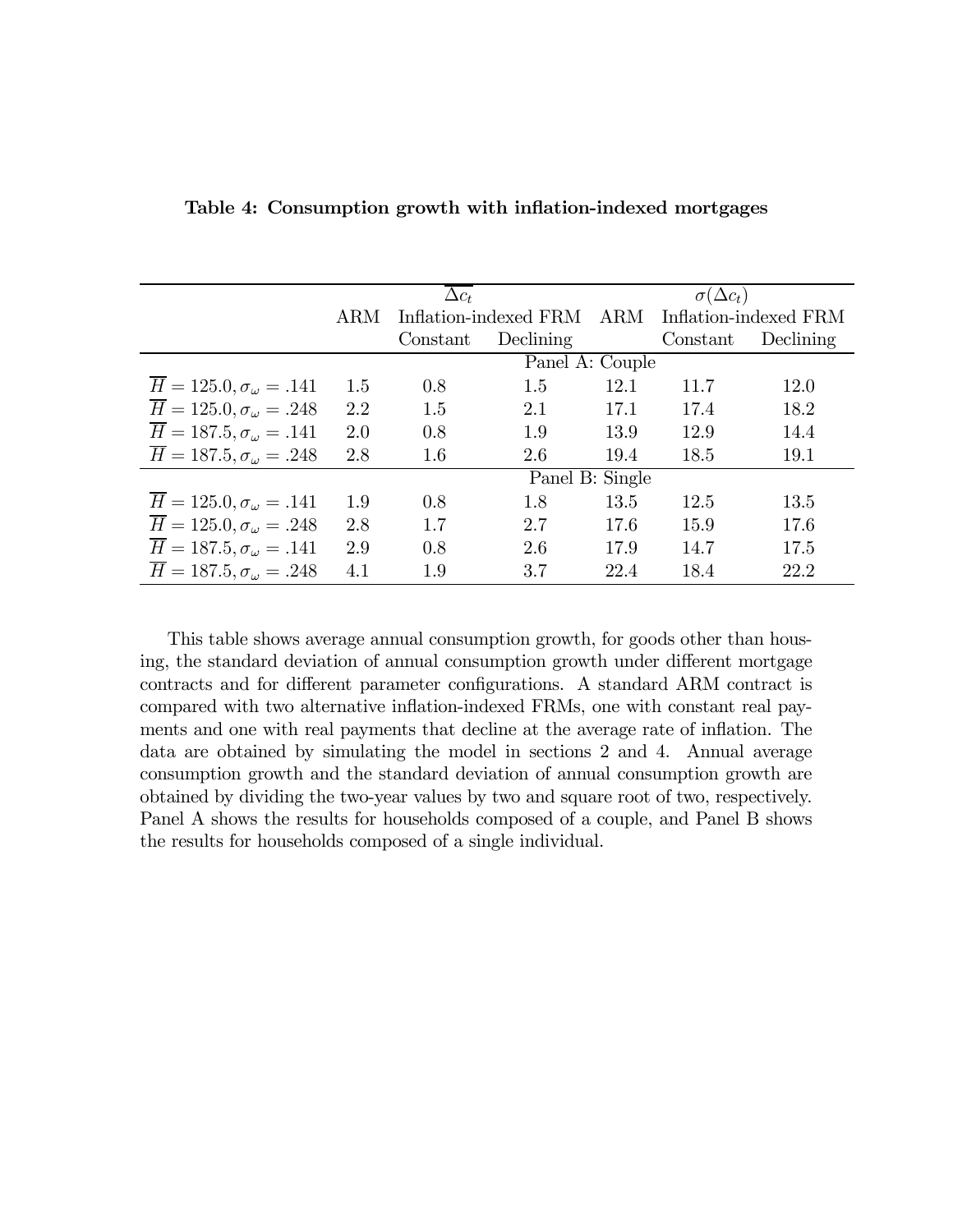|                                                |         | Nominal FRM Inflation-indexed FRM |           |
|------------------------------------------------|---------|-----------------------------------|-----------|
|                                                |         | Constant                          | Declining |
|                                                |         | Panel A: Couple                   |           |
| $H = 125.0, \sigma_{\omega} = .141$            | $-6.34$ | 1.40                              | 0.12      |
| $\overline{H} = 125.0, \sigma_{\omega} = .248$ | $-5.72$ | 2.22                              | 0.24      |
| $\overline{H} = 187.5, \sigma_{\omega} = .141$ | $-5.96$ | 3.95                              | 0.91      |
| $\overline{H} = 187.5, \sigma_{\omega} = .248$ | $-5.40$ | 7.40                              | 2.39      |
|                                                |         | Panel B: Single                   |           |
| $\overline{H} = 125.0, \sigma_{\omega} = .141$ | $-5.77$ | 3.49                              | 0.67      |
| $\overline{H} = 125.0, \sigma_{\omega} = .248$ | $-5.43$ | 6.69                              | 1.69      |
| $\overline{H} = 187.5, \sigma_{\omega} = .141$ | $-5.71$ | 15.86                             | 7.30      |
| $\overline{H} = 187.5, \sigma_{\omega} = .248$ | $-1.03$ | 36.42                             | 16.05     |

Table 5: Welfare analysis of inflation-indexed mortgages

This table shows the mean welfare gain delivered by a nominal FRM and by an inflation-indexed FRM, with constant real payments and with real payments which diminish at the average rate of inflation, relative to an ARM. The data are obtained by simulating the model in sections 2 and 4. Welfare is reported in the form of standard consumption-equivalent variations. We weight the different states by the ergodic or steady-state distribution. For each mortgage contract we compute the constant consumption stream that makes the household as well off in expected utility terms. Utility losses are then obtained by measuring the change in this equivalent consumption stream across mortgage contracts. Panel A shows the results for households composed of a couple, and Panel B shows the results for households composed of a single individual.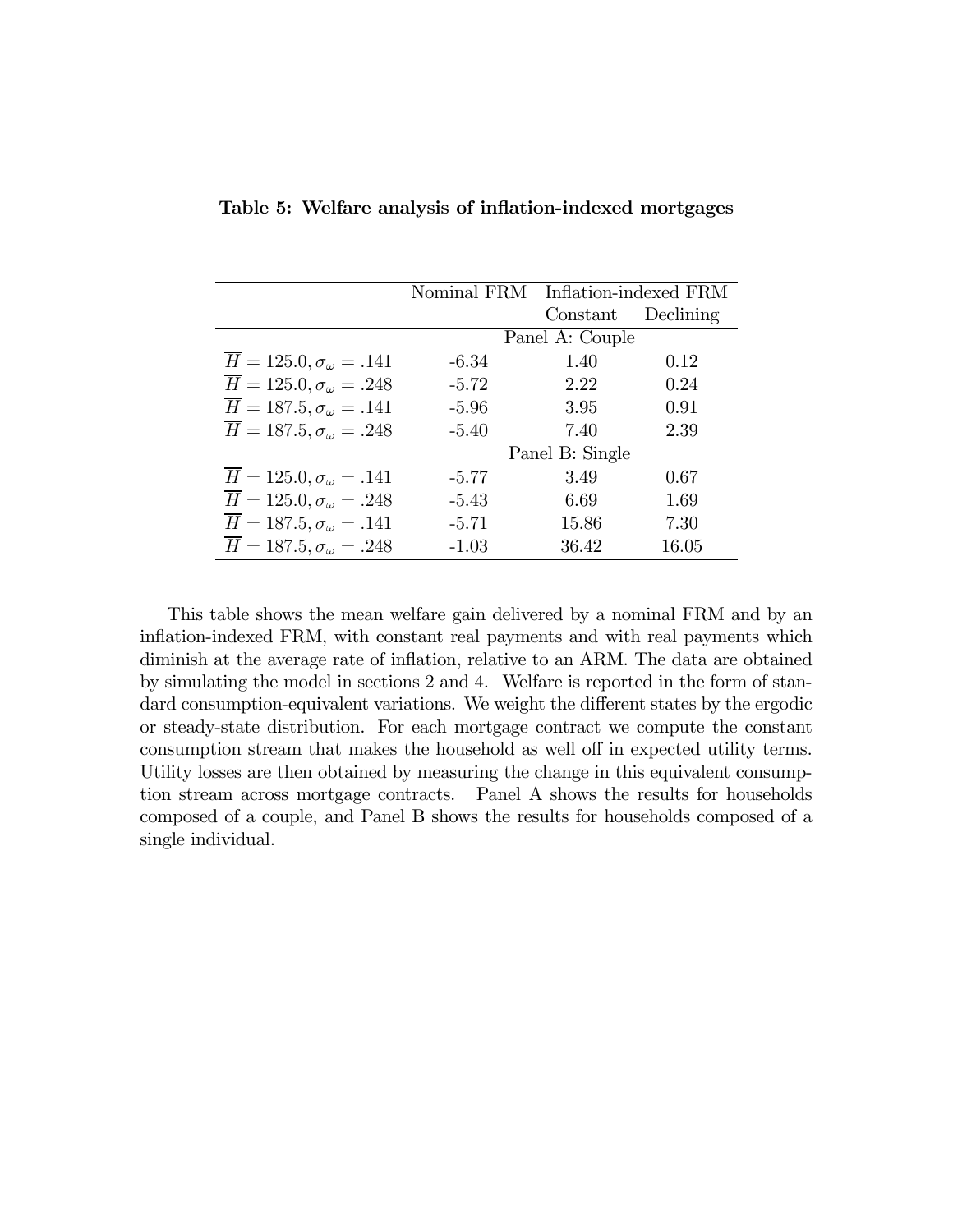|  |  | Table 6: Welfare analysis under alternative parameterizations |  |  |
|--|--|---------------------------------------------------------------|--|--|
|  |  |                                                               |  |  |

|                                                            | Nominal FRM | Inflation-indexed FRM |           |
|------------------------------------------------------------|-------------|-----------------------|-----------|
|                                                            |             | Constant              | Declining |
| 1. Benchmark                                               | $-5.96$     | 3.95                  | 0.91      |
| 2. Correlated income and inflation ( $\varphi = -1.00$ )   | $-2.87$     | 5.16                  | 1.81      |
| 3. 1983-1999 parameters                                    | $-6.94$     | 1.01                  | 0.02      |
| 4. Lower second loan premium $(\theta^B = 1\%)$            | $-6.40$     | 1.57                  | 0.97      |
| 5. Higher moving probability ( $p = 10\%$ )                | $-6.60$     | 8.94                  | 0.86      |
| 6. Lower rental premium $(\theta^2 = 2\%)$                 | $-6.08$     | 3.83                  | 0.85      |
| 7. Higher rental premium $(\theta^Z = 4\%)$                | $-5.79$     | 4.14                  | 1.09      |
| 8. Higher time discount rate ( $\beta = 0.90$ )            | $-6.49$     | 12.46                 | 1.46      |
| 9. Higher risk aversion ( $\gamma = 5$ )                   | $-1.33$     | 8.12                  | 4.58      |
| 10. More volatile permanent income $(\sigma_{\eta} = 5\%)$ | $-5.11$     | 2.17                  | 0.90      |
| 11. Hybrid ARM contract                                    | $-6.75$     | 3.09                  | 0.07      |
| 12. Correlated income and real rates                       | $-5.90$     | 4.02                  | 0.97      |
| 13. Term premium in the real term structure                | $-5.96$     | $-1.34$               | $-3.72$   |

This table shows the mean welfare gain delivered by a nominal FRM and by an inflation-indexed FRM, with constant real payments and with real payments which diminish at the average rate of inflation, relative to an ARM for different parameterizations. The data are obtained by simulating the model in sections 2 and 4. The first row shows the results for our benchmark case, which is a couple needing to finance a house of \$187,500 and facing labor income risk  $\sigma_{\omega} = .141$ . The second shows the results for a correlation between transitory labor income and inflation shocks equal to minus one. The third row shows the results when the parameters of the inflation and real interest rate processes are calibrated using data for the 1983-1999 period. The annual parameters are:  $\mu = .034$ ,  $\sigma(\pi_{1t}) = .012$ ,  $\phi = .412$ ,  $\bar{r} = .031$ , and  $\sigma(r_{1t}) = .016$ . In the fourth row we allow homeowners to take out second loans if they have positive home equity, with a second loan premium of  $1\%$ . The fifth row shows the results for a probability of moving equal to 10%. The sixth and seventh rows show the results for a lower and a higher rental premium in case of default. The eighth row shows the results for a higher time discount rate, corresponding to a lower time discount factor of 0.90. The ninth row shows the results for a higher coefficient of relative risk aversion. The tenth row shows the results for a higher standard deviation for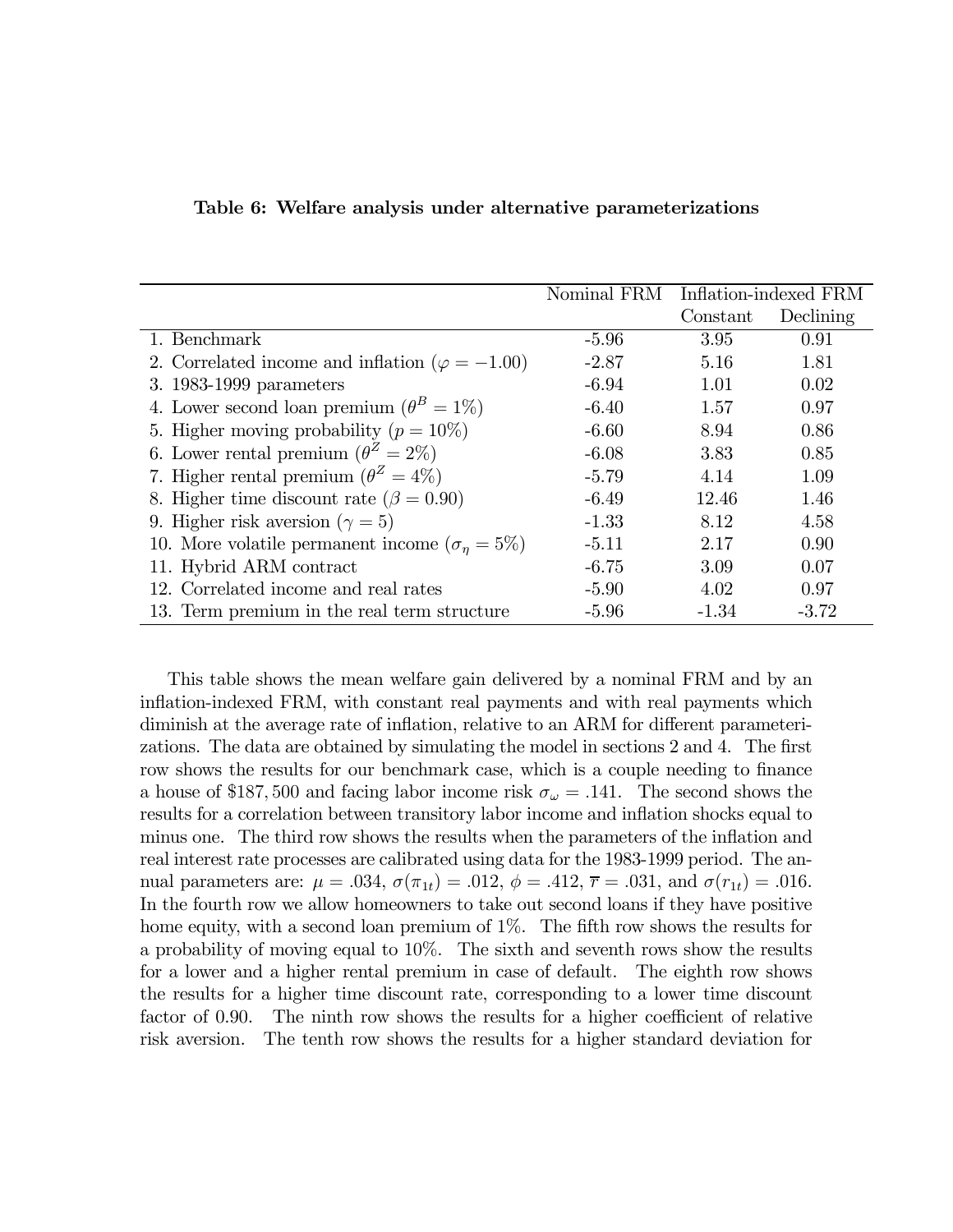permanent income shocks. The eleventh row shows the results for a hybrid ARM characterized by a 2% cap per year and a 6% lifetime cap. The twelfth row shows the results for a correlation of income growth and real interest rate shocks equal to  $-0.2$ . The last row shows the results assuming that the term premium of 1% is in the real term structure rather than the nominal term structure.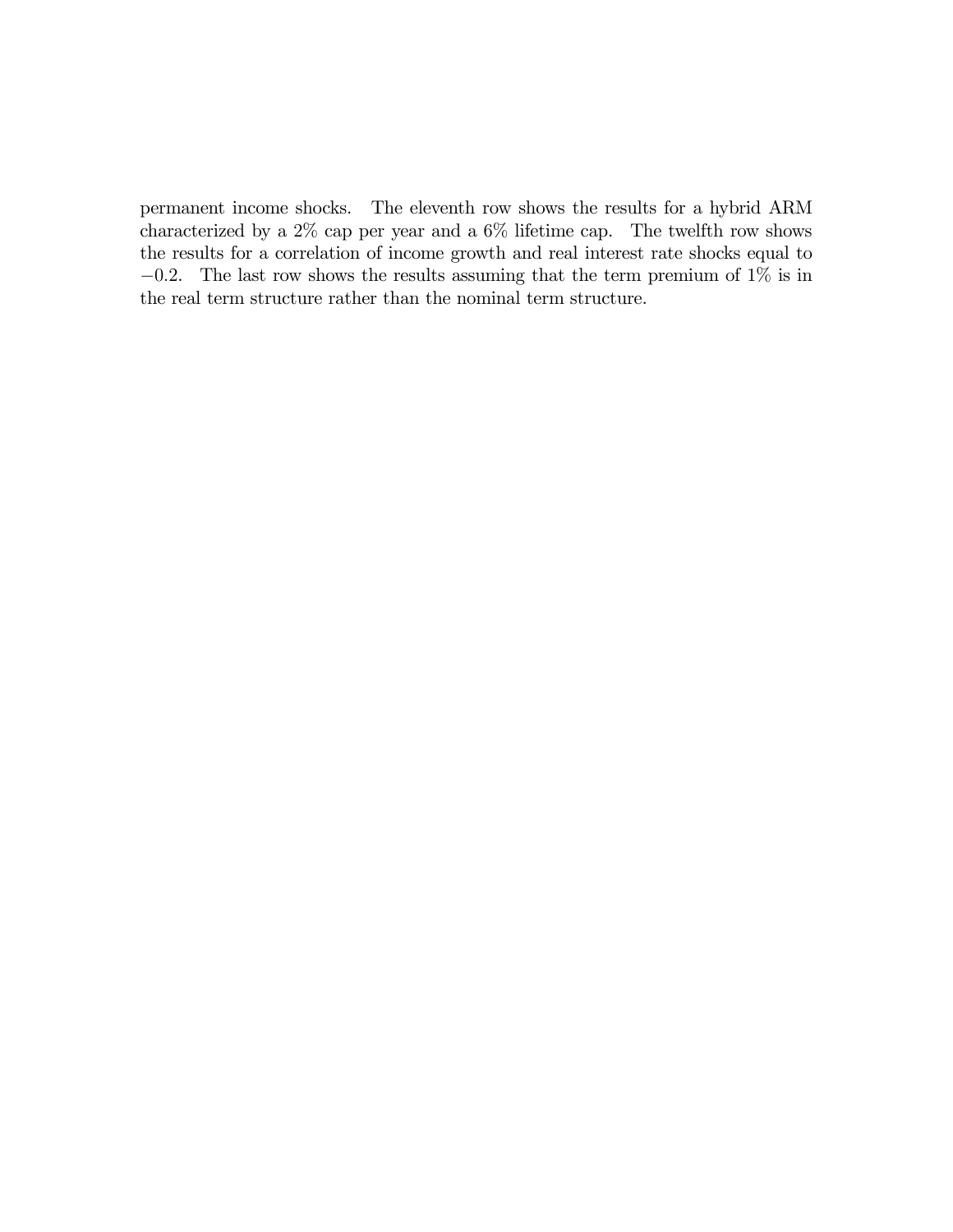

Figure 1: Portion of Household Assets in Corporate Equity and Real Estate by Wealth Percentile, 1989 and 1998. The data are from the 1989 and 1998 Survey of Consumer Finances. We would like to thank Joe Tracy for kindly providing us the data for this figure.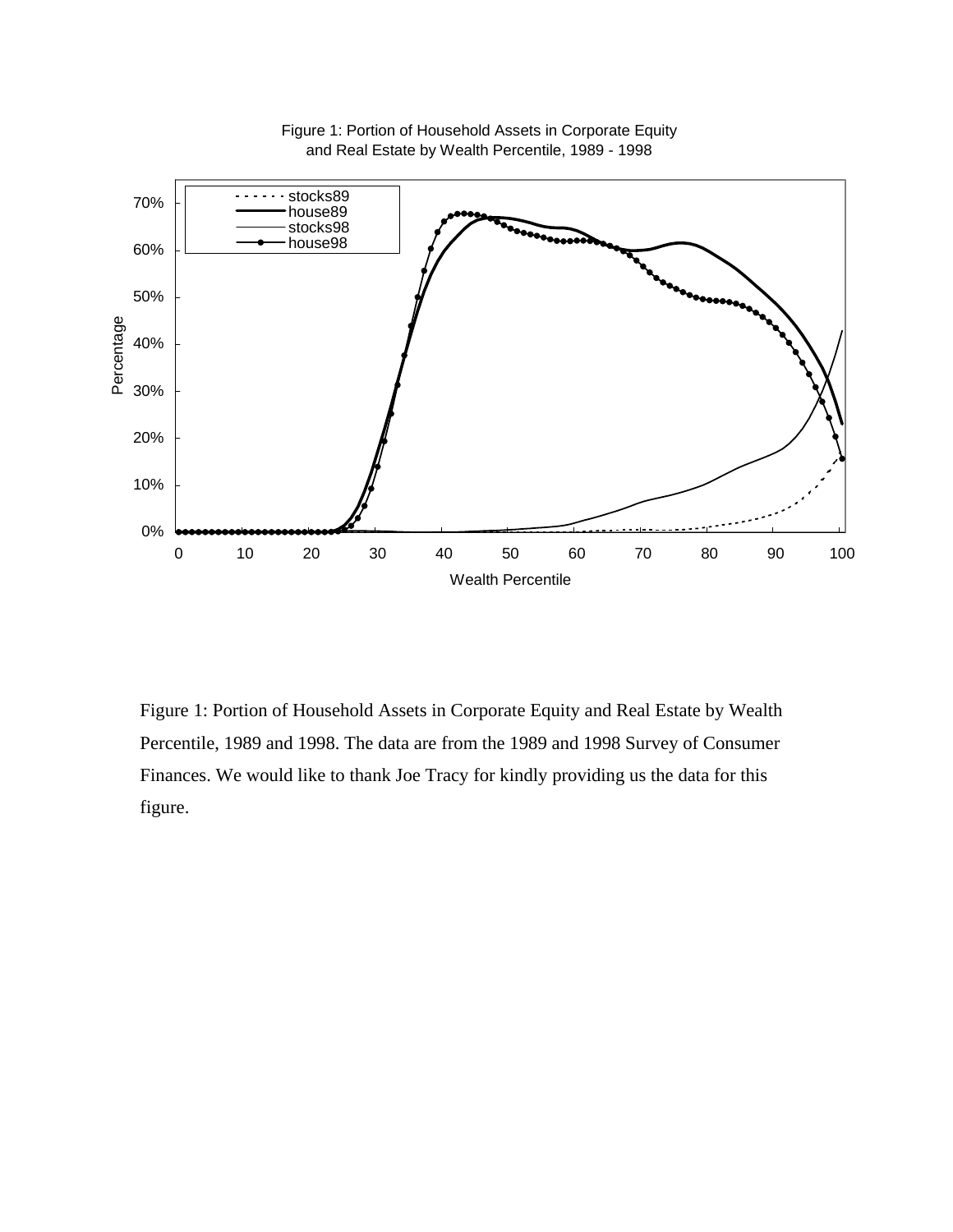

Figure 2: Percentage of conventional single-family mortgages originated by major lenders with fixed-rates

Figure 2: FRM share. This figure plots the percentage of conventional single-family mortgages originated by major lenders with fixed rates. The data is from the monthly interest rate survey of the Federal Housing Finance Board from January 1985 to December 2001. This figure also plots the 1-year Treasury rate, the 10-year Treasury rate and the yield spread between 10-year and 1-year interest rates.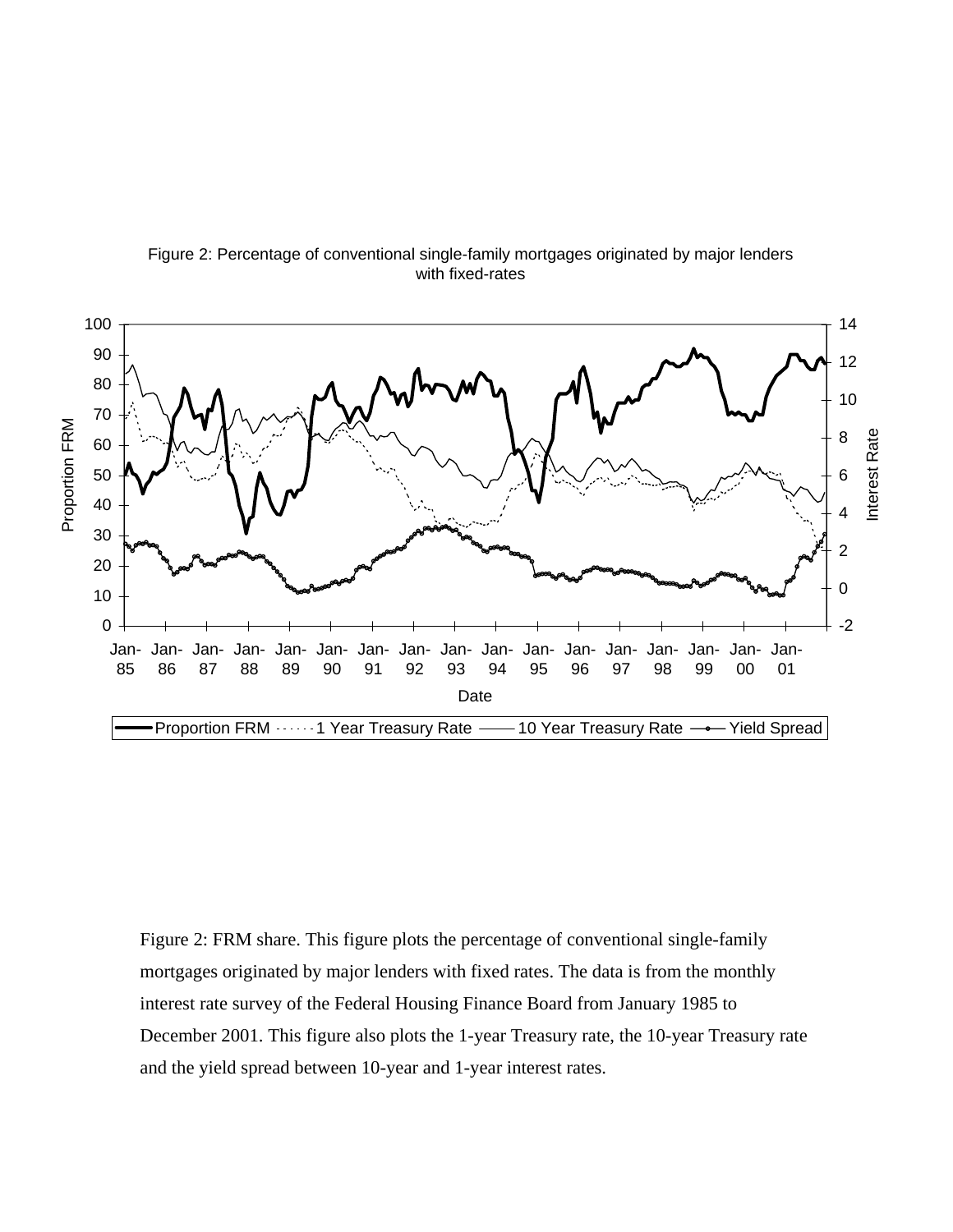Figure 3: Labor income profile.



Figure 3: Labor income profile. This figure plots a fitted third-order polynomial to the estimated age dummies for households composed of single individual and for a couple. The data are from the PSID for the years 1970 through 1992. We use a broad definition of labor income, defined as total reported labor income plus unemployment compensation, workers compensation, social security, supplemental social security, other welfare, child support and total transfers (mainly help from relatives), all this for both head of household and if present his spouse. Observations which still reported zero for this broad income category were dropped. In order to obtain a random sample we dropped families that are part of the Survey of Economic Opportunities subsample.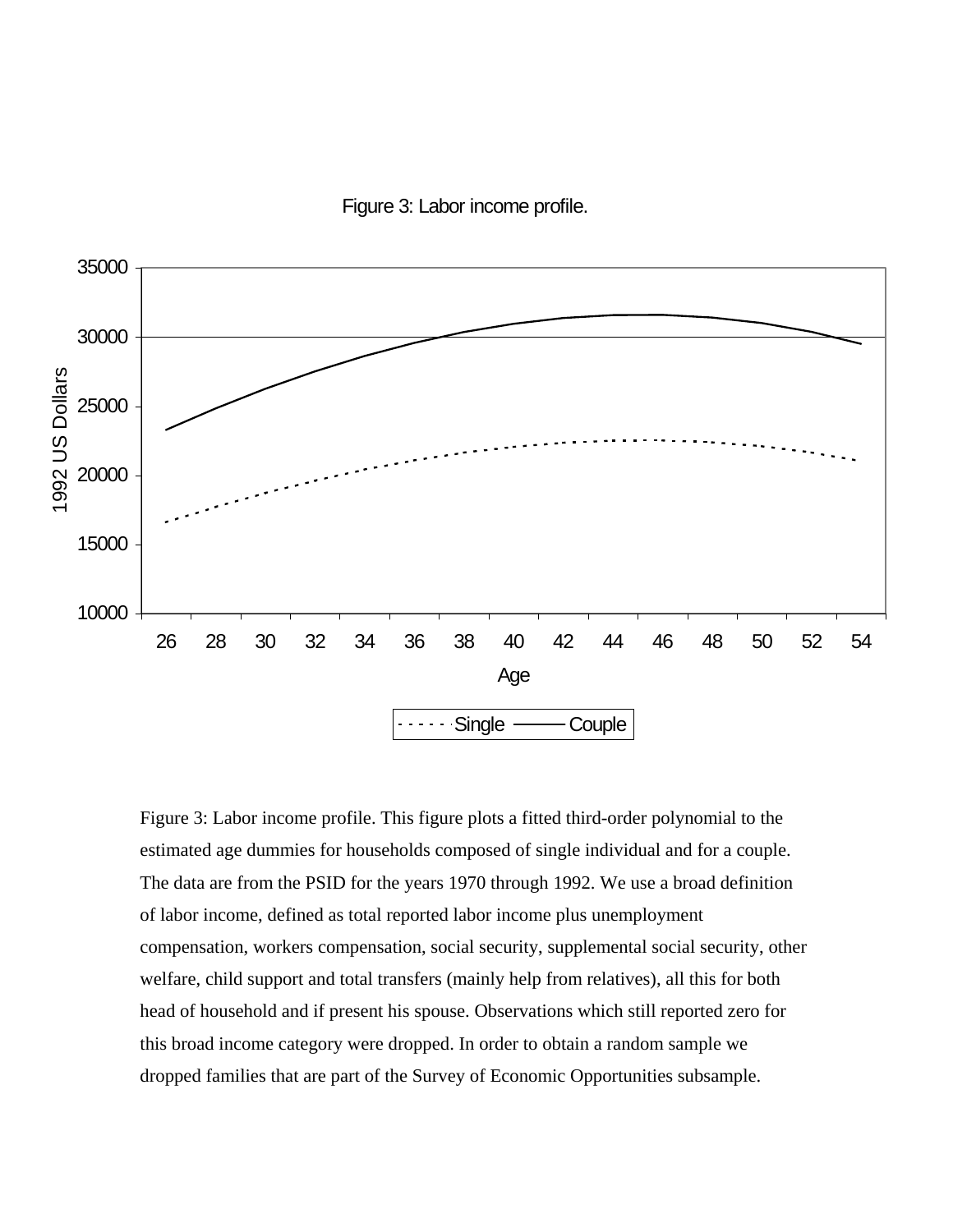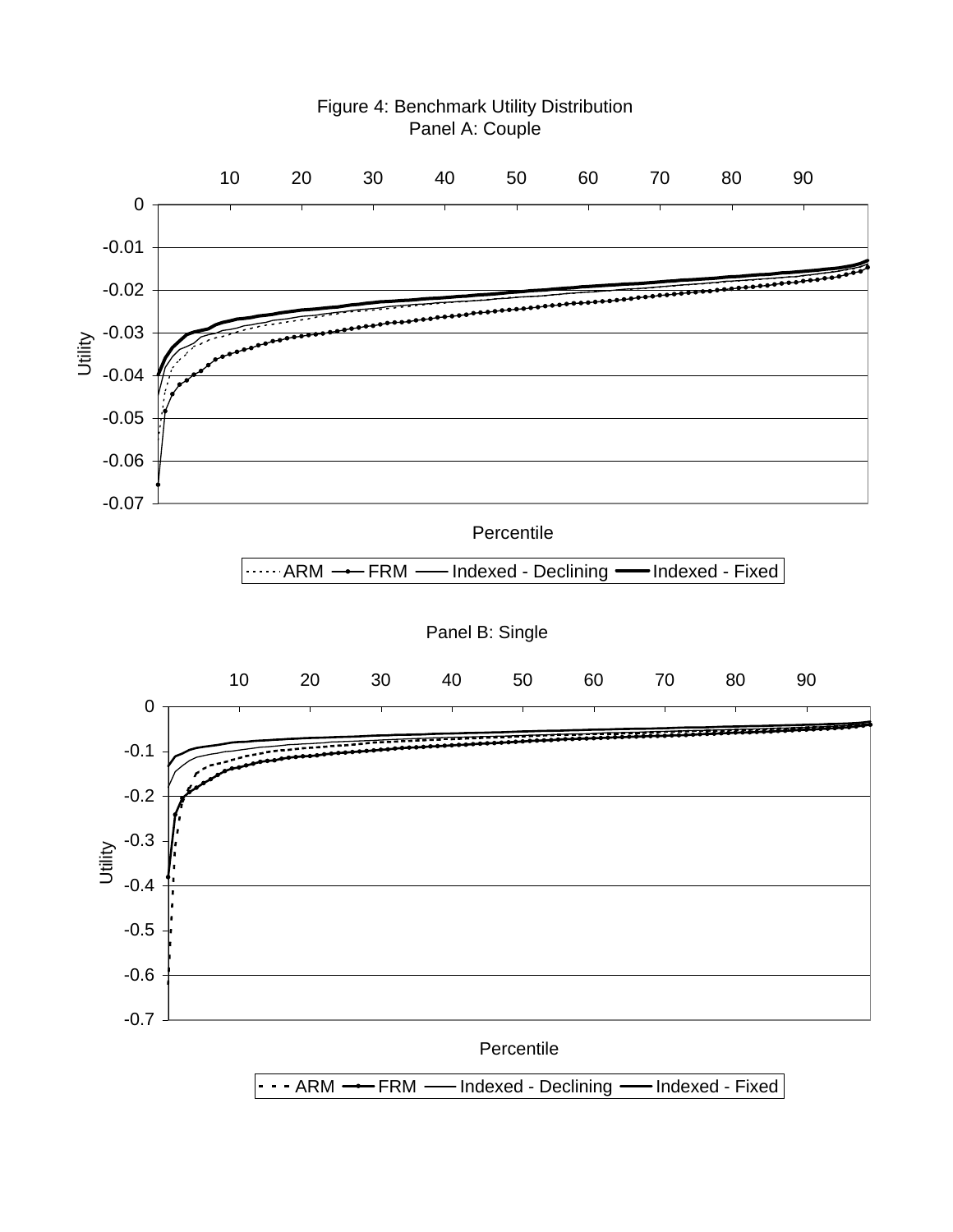Figure 4: Benchmark utility distribution. This figure shows various percentiles of the distribution of realized utility when we simulate the model for 1,000 households. Panel shows the results for households composed of a couple and panel B for households composed of a single individual. The parameters of the model are given in Table 1, with the size of the house that needs to be financed equal to \$187,500. The figure illustrates utility for an ARM and a nominal FRM with refinancing cost of \$1,000, an inflationindexed FRM whose real payments which diminish at the average rate of inflation, and an inflation-indexed FRM with fixed real mortgage payments.